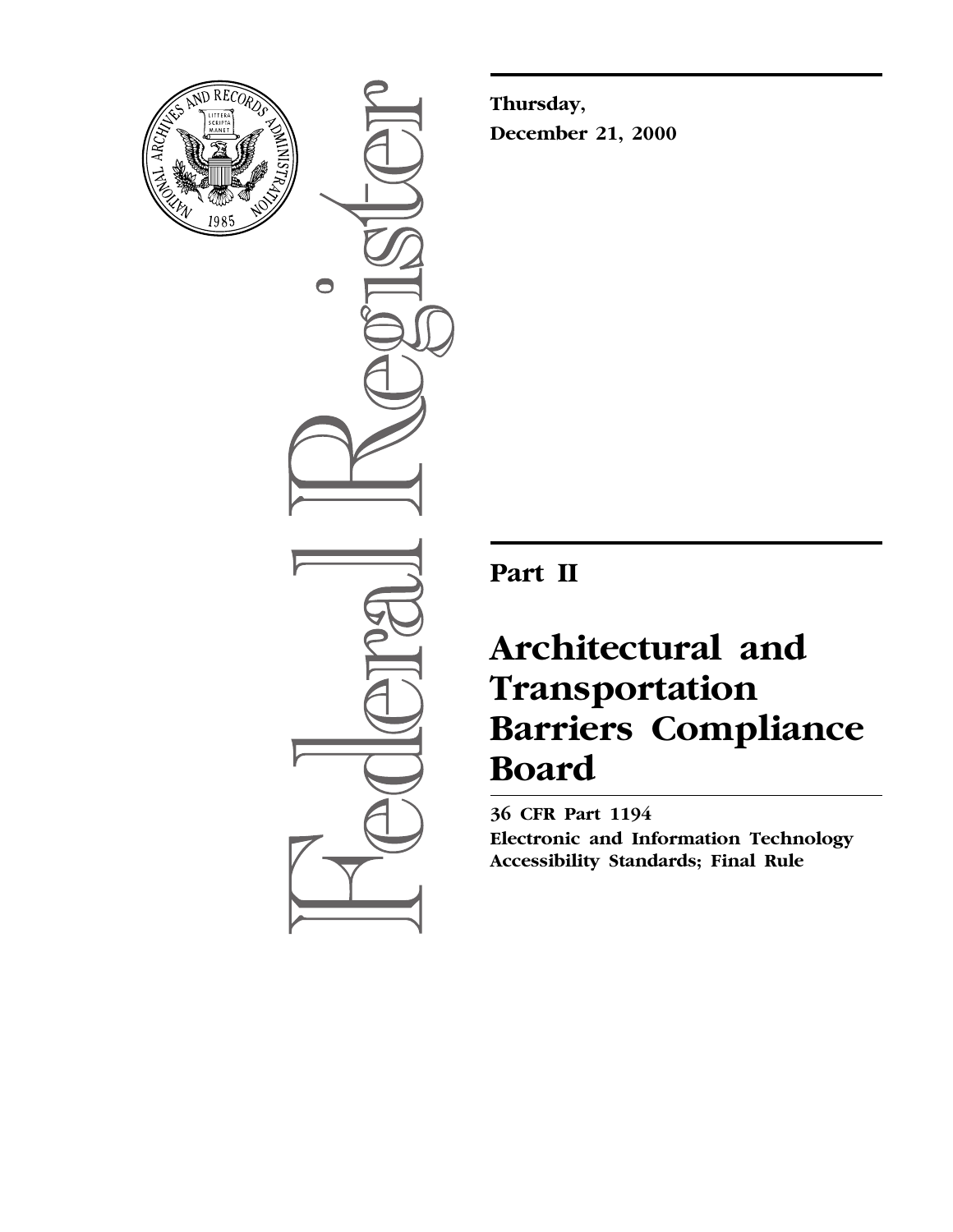#### **ARCHITECTURAL AND TRANSPORTATION BARRIERS COMPLIANCE BOARD**

#### **36 CFR Part 1194**

**[Docket No. 2000–01]**

#### **RIN 3014–AA25**

#### **Electronic and Information Technology Accessibility Standards**

**AGENCY:** Architectural and Transportation Barriers Compliance Board.

#### **ACTION:** Final rule.

**SUMMARY:** The Architectural and Transportation Barriers Compliance Board (Access Board) is issuing final accessibility standards for electronic and information technology covered by section 508 of the Rehabilitation Act Amendments of 1998. Section 508 requires the Access Board to publish standards setting forth a definition of electronic and information technology and the technical and functional performance criteria necessary for such technology to comply with section 508. Section 508 requires that when Federal agencies develop, procure, maintain, or use electronic and information technology, they shall ensure that the electronic and information technology allows Federal employees with disabilities to have access to and use of information and data that is comparable to the access to and use of information and data by Federal employees who are not individuals with disabilities, unless an undue burden would be imposed on the agency. Section 508 also requires that individuals with disabilities, who are members of the public seeking information or services from a Federal agency, have access to and use of information and data that is comparable to that provided to the public who are not individuals with disabilities, unless an undue burden would be imposed on the agency.

**DATES:** *Effective Date:* February 20, 2001.

#### **FOR FURTHER INFORMATION CONTACT:**

Doug Wakefield, Office of Technical and Information Services, Architectural and Transportation Barriers Compliance Board, 1331 F Street, NW., suite 1000, Washington, DC 20004–1111. Telephone number (202) 272–5434 extension 139 (voice); (202) 272–5449 (TTY). Electronic mail address: wakefield@access-board.gov.

#### **SUPPLEMENTARY INFORMATION:**

#### **Availability of Copies and Electronic Access**

Single copies of this publication may be obtained at no cost by calling the Access Board's automated publications order line (202) 272–5434, by pressing 2 on the telephone keypad, then 1, and requesting publication S–40 (Electronic and Information Technology Accessibility Standards Final Rule). Persons using a TTY should call (202) 272–5449. Please record a name, address, telephone number and request publication S–40. This document is available in alternate formats upon request. Persons who want a copy in an alternate format should specify the type of format (cassette tape, Braille, large print, or computer disk). This document is also available on the Board's Internet site (http://www.access-board.gov/ sec508/508standards.htm).

#### **Background**

On August 7, 1998, the President signed into law the Workforce Investment Act of 1998, which includes the Rehabilitation Act Amendments of 1998. Section 508 of the Rehabilitation Act Amendments, as amended by the Workforce Investment Act of 1998, requires that when Federal agencies develop, procure, maintain, or use electronic and information technology, they shall ensure that the electronic and information technology allows Federal employees with disabilities to have access to and use of information and data that is comparable to the access to and use of information and data by Federal employees who are not individuals with disabilities, unless an undue burden would be imposed on the agency.1 Section 508 also requires that individuals with disabilities, who are members of the public seeking information or services from a Federal agency, have access to and use of information and data that is comparable to that provided to the public who are not individuals with disabilities.

Section 508(a)(2)(A) requires the Architectural and Transportation Barriers Compliance Board (Access Board) 2 to publish standards setting

forth a definition of electronic and information technology and the technical and functional performance criteria necessary for accessibility for such technology. If an agency determines that meeting the standards, when procuring electronic and information technology, imposes an undue burden, it must explain why meeting the standards creates an undue burden.

On March 31, 2000, the Access Board issued a notice of proposed rulemaking (NPRM) in the **Federal Register** (65 FR 17346) proposing standards for accessible electronic and information technology. The proposed standards were based on recommendations of the Electronic and Information Technology Access Advisory Committee (EITAAC). The EITAAC was convened by the Access Board in September 1998 to assist the Board in fulfilling its mandate under section 508. It was composed of 27 members including representatives of the electronic and information technology industry, organizations representing the access needs of individuals with disabilities, and other persons affected by accessibility standards for electronic and information technology. Representatives of Federal agencies, including the departments of Commerce, Defense, Education, Justice, Veterans Affairs, the Federal Communications Commission, and the General Services Administration, served as ex-officio members or observers of the EITAAC.

The public comment period for the proposed rule ended on May 30, 2000. Over 100 individuals and organizations submitted comments on the proposed standards. Comments were submitted by Federal agencies, representatives of the information technology industry, disability groups, and persons with disabilities. Approximately 35 percent of the comments came from Federal agencies. Fifteen percent came from individual companies and industry trade associations. Approximately 30 percent of the comments were from individuals with disabilities and organizations representing persons with disabilities. Eight states responded to the proposed rule and the remaining comments were from educational or research organizations.

The proposed standards covered various products, including computers, software, and electronic office

<sup>&</sup>lt;sup>1</sup> Section 508 does not apply to national security systems, as that term is defined in section 5142 of the Clinger-Cohen Act of 1996 (40 U.S.C. 1452).

<sup>2</sup>The Access Board is an independent Federal agency established by section 502 of the Rehabilitation Act (29 U.S.C. 792) whose primary mission is to promote accessibility for individuals with disabilities. The Access Board consists of 25 members. Thirteen are appointed by the President from among the public, a majority of who are required to be individuals with disabilities. The other twelve are heads of the following Federal agencies or their designees whose positions are

Executive Level IV or above: The departments of Health and Human Services, Education, Transportation, Housing and Urban Development, Labor, Interior, Defense, Justice, Veterans Affairs, and Commerce; the General Services Administration; and the United States Postal Service.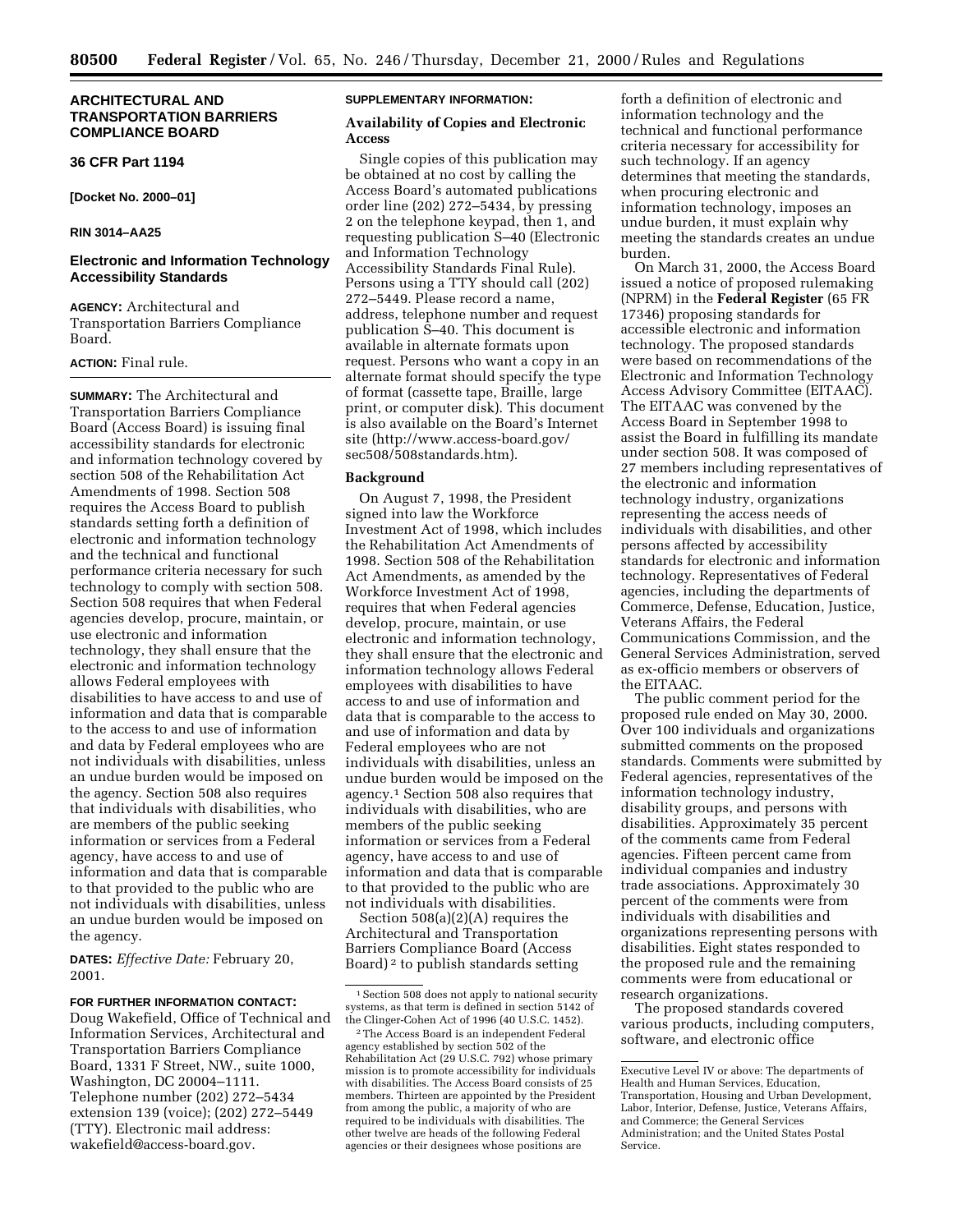equipment in the Federal sector. They provided technical criteria specific to various types of technologies and performance-based requirements, which focus on the functional capabilities of covered technologies. Specific criteria covered controls, keyboards, and keypads; software applications and operating systems (non-embedded); web-based information or applications; telecommunications functions; video or multi-media products; and information kiosks and transaction machines. Also covered was compatibility with adaptive equipment that people with disabilities commonly use for information and communication access.

#### **General Issues**

This section of the preamble addresses general issues raised by comments filed in response to the NPRM. Individual provisions of the rule are discussed in detail under the Section-by-Section Analysis below.

#### *Effective Date for the Enforcement of Section 508*

Section 508(a)(2)(A) required the Board to publish final standards for accessible electronic and information technology by February 7, 2000. Section 508(a)(3) provides that within six months after the Board publishes its standards, the Federal Acquisition Regulatory Council is required to revise the Federal Acquisition Regulation (FAR), and each Federal agency is required to revise the Federal procurement policies and directives under its control to incorporate the Board's standards.3

Because of the delay in publishing the standards, the proposed rule sought comment on making the standards effective six months after publication in the **Federal Register** to provide Federal agencies an opportunity to more fully understand the new standards and allow manufacturers of electronic and information technology time to ensure that their products comply with the standards before enforcement actions could be initiated. The NPRM noted that postponing the effective date of the Board's standards could not affect the right of individuals with disabilities to file complaints for electronic and information technology procured after August 7, 2000 since that right was established by the statute.

*Comment.* There was a general consensus that a delay in the effective

date of the standards was warranted to provide a reasonable period of time for industry to bring their products into compliance with the Board's standards.

*Response.* On July 13, 2000, President Clinton signed into law the Military Construction Appropriations Act for Fiscal Year 2001 (Public Law 106–246) which included an amendment to section 508 of the Rehabilitation Act. Under the amendment, the effective date for the enforcement of section 508 was delayed to allow for additional time for compliance with the Board's final standards. As originally written, the enforcement provisions of section 508 would have taken effect on August 7, 2000. The amendment in Public Law 106–246 revises the enforcement date to 6 months from publication of the Board's final standards, consistent with the law's intent. As a result of the amendment, there is no need to delay the effective date of the standards. The effective date for the standards is largely an administrative provision and does not affect the date by which complaints may be filed under section 508. Complaints and lawsuits may be filed 6 months from the date of publication of these standards in the **Federal Register**.

#### *Technical and Functional Performance Criteria*

Section 508 (a)(2)(A)(ii) requires the Board to develop technical and functional performance criteria necessary to implement the requirements of section 508.

*Comment.* The Information Technology Association of America (ITAA) commented that the specificity of many of the proposed provisions go beyond what may be characterized as technical and functional performance criteria. ITAA commented that the statute intended that the standards be set forth in terms of technical and functional performance criteria as opposed to technical design requirements. Performance criteria are intended to give discretion in achieving the required end result. ITAA commented that product developers, who have a broad understanding of their own products, industry standards, and future trends need this discretion to meet the requirements of section 508 and that it is impossible to predict accurately future technological advances. Design requirements, they added, inhibit development and innovation. ITAA was concerned that many of the proposed provisions would impede technological advancements because they were too specific. On the other hand, ITAA supported proposed § 1194.5, Equivalent Facilitation,

because it would lessen the adverse impact of the specific requirements.

*Response.* According to administration policy, performance standards are generally to be preferred to engineering or design standards because performance standards provide the regulated parties the flexibility to achieve the regulatory objective in a more cost-effective way. The Board was given the responsibility to develop technical and functional performance criteria necessary to implement the requirements of section 508. Thus, the standards provide technical requirements as well as functional performance criteria. The standards reflect the need to be as descriptive as possible because procurement officials and others need to know when compliance with section 508 has been achieved and because the failure to meet the standards can result in an enforcement action. Several provisions, such as those regarding time-out features, have been revised in the final rule to be more performance oriented rather than specific design standards.

#### **Section-by-Section Analysis**

This section of the preamble summarizes each of the provisions of the final rule and the comments received in response to the proposed rule. Where the provision in the final rule differs from that of the proposed rule, an explanation of the modification is provided. The text of the final rule follows this section.

#### **Subpart A—General**

#### *Section 1194.1 Purpose*

This section describes the purpose of the standards which is to implement section 508 of the Rehabilitation Act of 1973, as amended by the Workforce Investment Act of 1998. No substantive comments were received and no changes have been made to this section in the final rule.

#### *Section 1194.2 Application*

This section specifies what electronic and information technology is covered by the standards. Electronic and information technology covered by section 508 must comply with each of the relevant sections of this part. For example, a computer and its software programs would be required to comply with § 1194.26, Desktop and portable computers, § 1194.21, Software applications and operating systems, and the functional performance criteria in § 1194.31. Paragraph (a) states the general statutory requirement for electronic and information technology that must comply with the standards

<sup>3</sup>Whenever the Access Board revises its standards, the Federal Acquisition Regulatory Council is required to revise the FAR, and each appropriate Federal agency is required to revise its procurement policies and directives within six months to incorporate the revisions.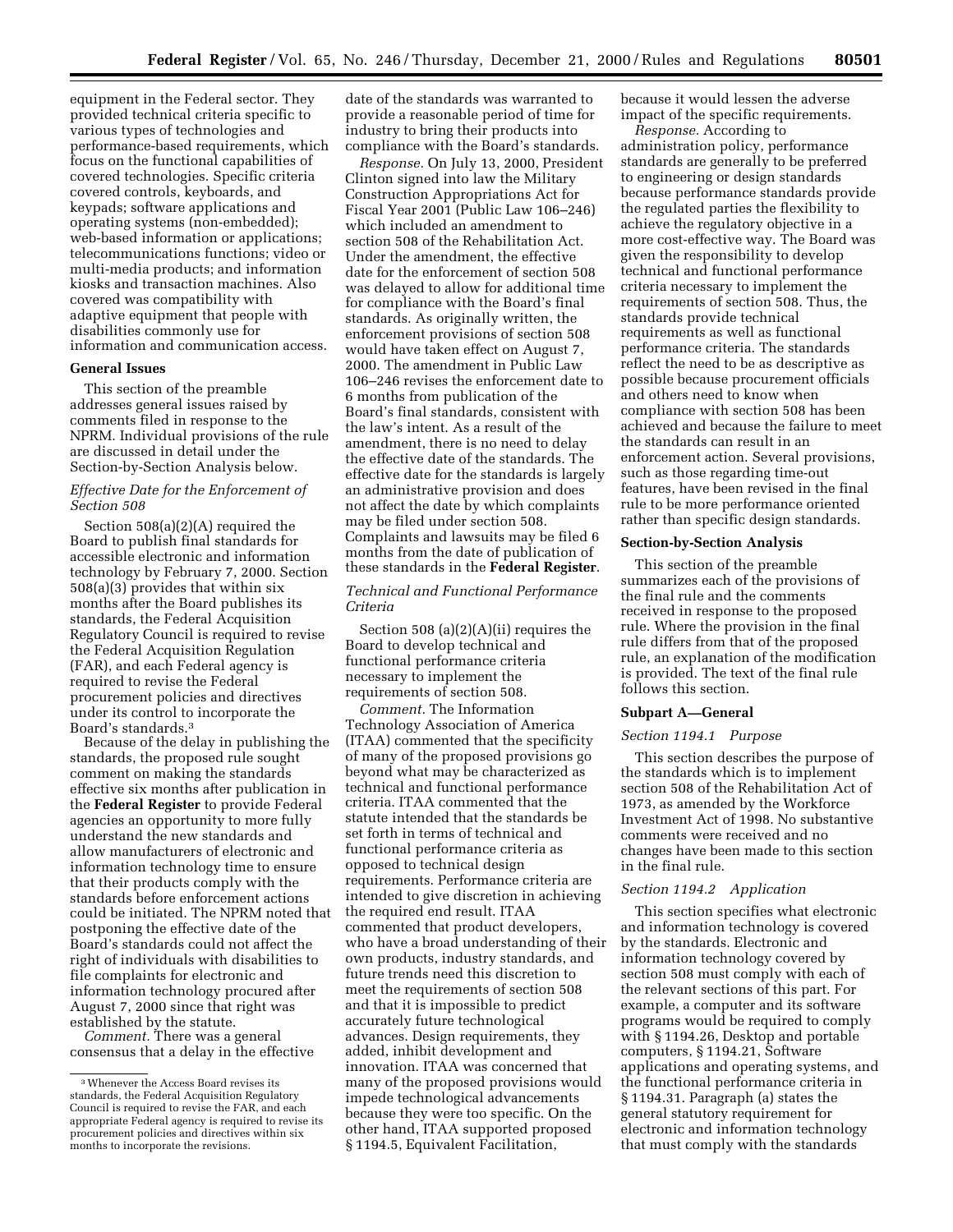unless doing so would result in an undue burden. The term ''undue burden'' is defined at § 1194.4 (Definitions) and is discussed in the preamble under that section.

Paragraph (a)(1) states the statutory obligation of a Federal agency to make information and data available by an alternative means when complying with the standards would result in an undue burden. For example, a Federal agency wishes to purchase a computer program that generates maps denoting regional demographics. If the agency determines that it would constitute an undue burden to purchase an accessible version of such a program, the agency would be required to make the information provided by the program available in an alternative means to users with disabilities. In addition, the requirements to make reasonable accommodations for the needs of an employee with a disability under section 501 and to provide overall program accessibility under section 504 of the Rehabilitation Act also apply.

*Comment.* The National Federation of the Blind (NFB) suggested that additional language be added that would require agencies to provide information by an alternative means at the same time the information and data are made available to others.

*Response.* This paragraph restates the general statutory requirement to provide an alternative means of providing an individual the use of the information and data. Providing individuals with information and data by an alternative means necessarily requires flexibility and will generally be dealt with on a case-by-case approach. Although, the Board agrees that information provided by an alternative means should be provided at generally the same time as the information is made available to others, the provision provides the needed flexibility to ensure that agencies can make case-by-case decisions. No substantive changes were made in the final rule.

Paragraph (a)(2) sets forth the statutory requirement for an agency to document any claim of undue burden in a procurement. Such documentation must explain in detail which provision or provisions of this rule impose an undue burden and the extent of such a burden. The agency should discuss each of the factors considered in its undue burden analysis.

*Comment.* The General Services Administration was concerned that this provision was too limiting because it only referred to products which are procured by the Federal Government and did not include products which are developed, maintained, or used. The

American Council of the Blind (ACB) recommended that the requirement for documentation apply when agencies claim the lack of commercially available accessible equipment or software. The NFB commented that there should be a requirement for agencies to explain the specific alternate means to be used to provide information or data. Without such a requirement, they argued, persons with disabilities must be knowledgeable enough to inquire about an alternate means after first discovering that the product used for the information and data is not accessible. Although agencies would be expected to know in advance when products will not be accessible, persons with disabilities will not have this information until encountering the problem.

*Response.* Paragraph (a)(2) addresses the documentation of undue burden. By statute, the requirement to document an undue burden applies only to procurements. This rule does not prescribe the needed documentation of a finding of an undue burden but merely restates the statutory requirement that a finding be documented. The FAR is expected to address the needed documentation. No substantive changes have been made in the final rule.

Paragraph (b) states that procurement of products complying with this part is subject to commercial availability. The concept of commercial availability is based on existing provisions in the FAR (see 48 CFR 2.101, Definitions of Words and Terms: Commercial item).

The proposed rule provided that the standards applied to products which were available in the commercial marketplace; would be available in time to meet an agency's delivery requirements through advances in technology or performance; or were developed in response to a Government solicitation. As noted in the preamble, this language was derived from the definition for ''commercial item'' in the FAR cited above. The preamble to the proposed rule stated that the determination of commercial availability is to be applied on a provision by provision basis.

*Comment.* A number of commenters sought further clarification of this provision. Several commenters from the information technology industry and some Federal agencies were concerned that the concept of what is commercially available was more appropriately within the jurisdiction of the Federal Acquisition Regulatory Council. The American Foundation for the Blind (AFB) and the ACB wanted agencies to document their determination that a product was not

commercially available similar to what is required under undue burden. The ITAA commented that commercial availability should not be applied on a provision by provision basis.

*Response.* The Board agrees that the FAR is the appropriate venue for addressing commercial availability. The Board believes that the concept of commercial availability is captured in the FAR definition of ''commercial item''.

With respect to documentation, Federal agencies may choose to document a determination that a product is not available in the commercial marketplace in anticipation of a subsequent inquiry. However, such documentation is not required by section 508.

Similar to an undue burden analysis, agencies cannot claim that a product as a whole is not commercially available because no product in the marketplace meets all the standards. If products are commercially available that meet some but not all of the standards, the agency must procure the product that best meets the standards. The final rule has been modified to clarify this application.

Paragraph (c) applies this rule to electronic and information technology developed, procured, maintained, or used by an agency directly or used by a contractor pursuant to a contract with an agency.

*Comment.* The ITAA commented that this provision conflicts with section 508. For example, they commented that if a contract required a vendor to purchase and maintain a specific computer system for the purpose of gathering and relaying certain data to an agency, the standards would apply to such a computer system even if the system would be used only by vendor employees. In addition, ITAA commented that this is not a technical and functional performance criterion, and should be addressed by the FAR.

*Response.* Consistent with section 5002(3)(C) of the Clinger-Cohen Act of 1996 (40 U.S.C. 1452) and as further discussed in section 1194.3(b) below, products used by a contractor which are incidental to a contract are not covered by this rule. For example, a Federal agency enters into a contract to have a web site developed for the agency. The contractor uses its own office system to develop the web site. The web site is required to comply with this rule since the web site is the purpose of the contract, however, the contractor's office system does not have to comply with these standards, since the equipment used to produce the web site is incidental to the contract. See section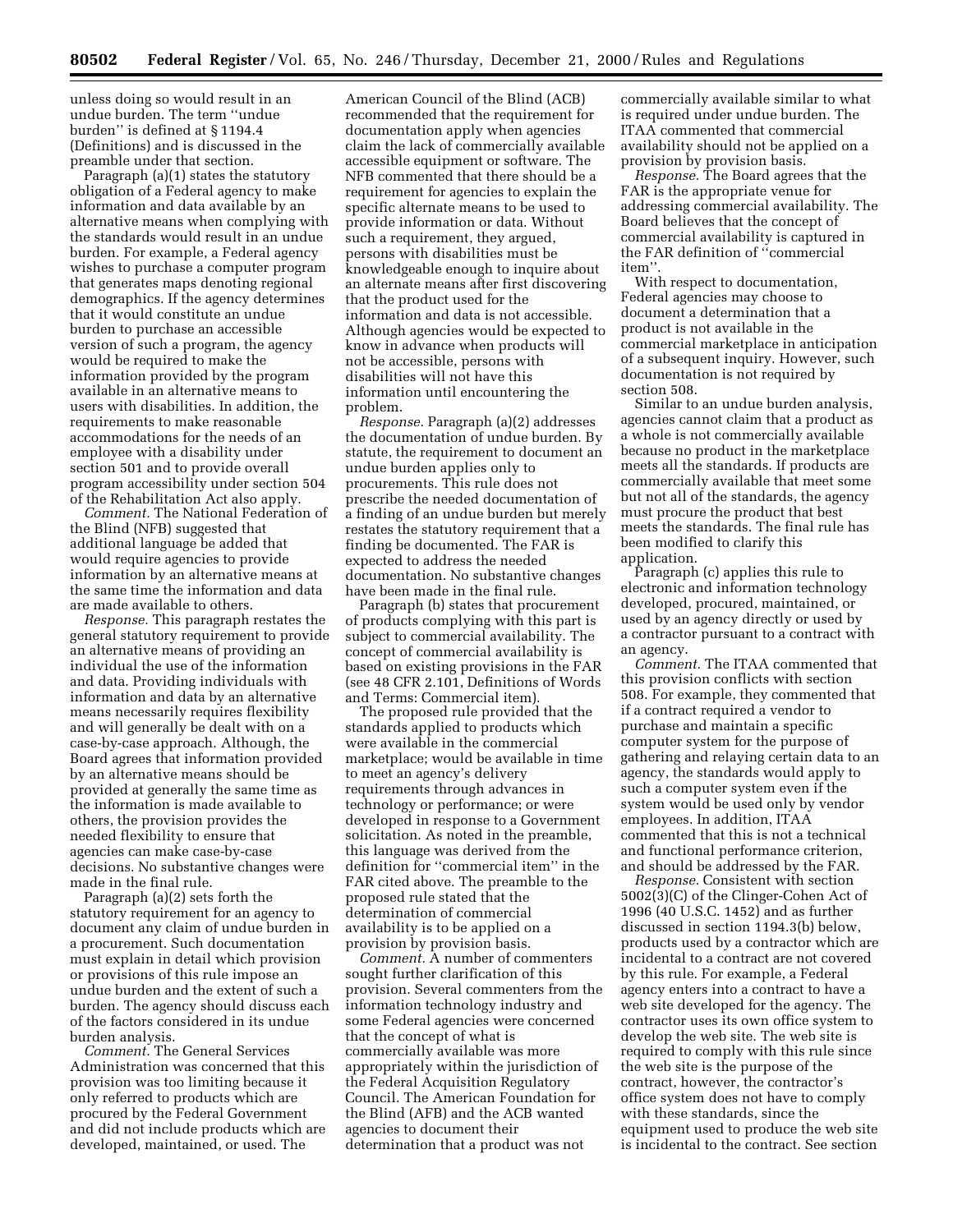1194.3(b) below. No changes were made to this provision in the final rule.

#### *Section 1194.3 General Exceptions*

This section provides general exceptions from the standards. Paragraph (a) provides an exception for telecommunications or information systems operated by agencies, the function, operation, or use of which involves intelligence activities, cryptologic activities related to national security, command and control of military forces, equipment that is an integral part of a weapon or weapons system, or systems which are critical to the direct fulfillment of military or intelligence missions. This exception is statutory under section 508 and is consistent with a similar exception in section 5142 of the Clinger-Cohen Act of 1996. This exception does not apply to a system that is to be used for routine administrative and business applications (including payroll, finance, logistics, and personnel management applications). For example, software used for payroll, word processing software used for production of routine documents, ordinary telephones, copiers, fax machines, and web applications must still comply with the standards even if they are developed, procured, maintained, or used by an agency engaged in intelligence or military activities. The Board understands that the Department of Defense interprets this to mean that a computer designed to provide early missile launch detection would not be subject to these standards, nor would administrative or business systems that must be architecturally tightly coupled with a mission critical, national security system, to ensure interoperability and mission accomplishment. No substantive comments were received and no changes have been made to this section in the final rule.

Paragraph (b) provides an exception for electronic and information technology that is acquired by a contractor incidental to a Federal contract. That is, the products a contractor develops, procures, maintains, or uses which are not specified as part of a contract with a Federal agency are not required to comply with this part. For example, a consulting firm that enters into a contract with a Federal agency to produce a report is not required to procure accessible computers and word processing software to produce the report regardless of whether those products were used exclusively for the government contract or used on both government and non-government related activities since the purpose of

the contract was to procure a report. Similarly, if a firm is contracted to develop a web site for a Federal agency, the web site created must be fully compliant with this part, but the firm's own web site would not be covered. No substantive comments were received and no changes have been made to this section in the final rule.

Paragraph (c) clarifies that, except as required to comply with these standards, this part does not require the installation of specific accessibilityrelated software or the attachment of an assistive technology device at a workstation of a Federal employee who is not an individual with a disability. Specific accessibility related software means software which has the sole function of increasing accessibility for persons with disabilities to other software programs (*e.g.,* screen magnification software). The purpose of section 508 and these standards is to build as much accessibility as is reasonably possible into general products developed, procured, maintained, or used by agencies. It is not expected that every computer will be equipped with a refreshable Braille display, or that every software program will have a built-in screen reader. Such assistive technology may be required as part of a reasonable accommodation for an employee with a disability or to provide program accessibility. To the extent that such technology is necessary, products covered by this part must not interfere with the operation of the assistive technology. No substantive comments were received and no changes have been made to this section in the final rule.

Paragraph (d) specifies that when agencies provide access to information or data to the public through electronic and information technology, agencies are not required to make equipment owned by the agency available for access and use by individuals with disabilities at a location other than that where the electronic and information technology is provided to the public, or to purchase equipment for access and use by individuals with disabilities at a location other than that where the electronic and information technology is provided to the public. For example, if an agency provides an information kiosk in a Post Office, a means to access the kiosk information for a person with a disability need not be provided in any location other than at the kiosk itself.

*Comment.* The ACB commented that where a location is not accessible, an agency must provide the information in a location that is accessible to people with disabilities.

*Response.* This paragraph restates the general statutory requirement that when agencies provide access to information or data to the public through electronic and information technology, the agencies are not required to make equipment owned by the agency available for access and use by individuals with disabilities at a location other than that where the electronic and information technology is provided to the public, or to purchase equipment for access and use by individuals with disabilities at a location other than that where the electronic and information technology is provided to the public. The accessibility of the location would be addressed under section 504 of the Rehabilitation Act or other Federal laws. No substantive changes were made in the final rule.

Paragraph (e) states that compliance with this part does not require a fundamental alteration in the nature of a product or service or its components.

*Comment.* The AFB commented that fundamental alteration is not an appropriate factor to include in this rule since the statute provides undue burden as the proper protection and allowing a fundamental alteration exemption weakens the intent of the statute and its high expectations of government. If the concept of fundamental alteration is maintained, AFB recommended that it be part of an explanation of undue burden. The Department of Commerce agreed that the inclusion of a fundamental alteration exception would negate the purpose of section 508. The Trace Research and Development Center said that the term should be defined.

The Information Technology Industry Council (ITIC) commented that the Board should expand the concept of fundamental alteration by stating that an agency should not be required to fundamentally alter the nature of a program or service that the agency offers.

*Response.* Fundamental alteration is an appropriate exception for inclusion in the standards. It means a change in the fundamental characteristic or purpose of the product or service, not merely a cosmetic or aesthetic change. For example, an agency intends to procure pocket-sized pagers for field agents for a law enforcement agency. Adding a large display to a small pager may fundamentally alter the device by significantly changing its size to such an extent that it no longer meets the purpose for which it was intended, that is to provide a communication device which fits in a shirt or jacket pocket. For some of these agents, portability of electronic equipment is a paramount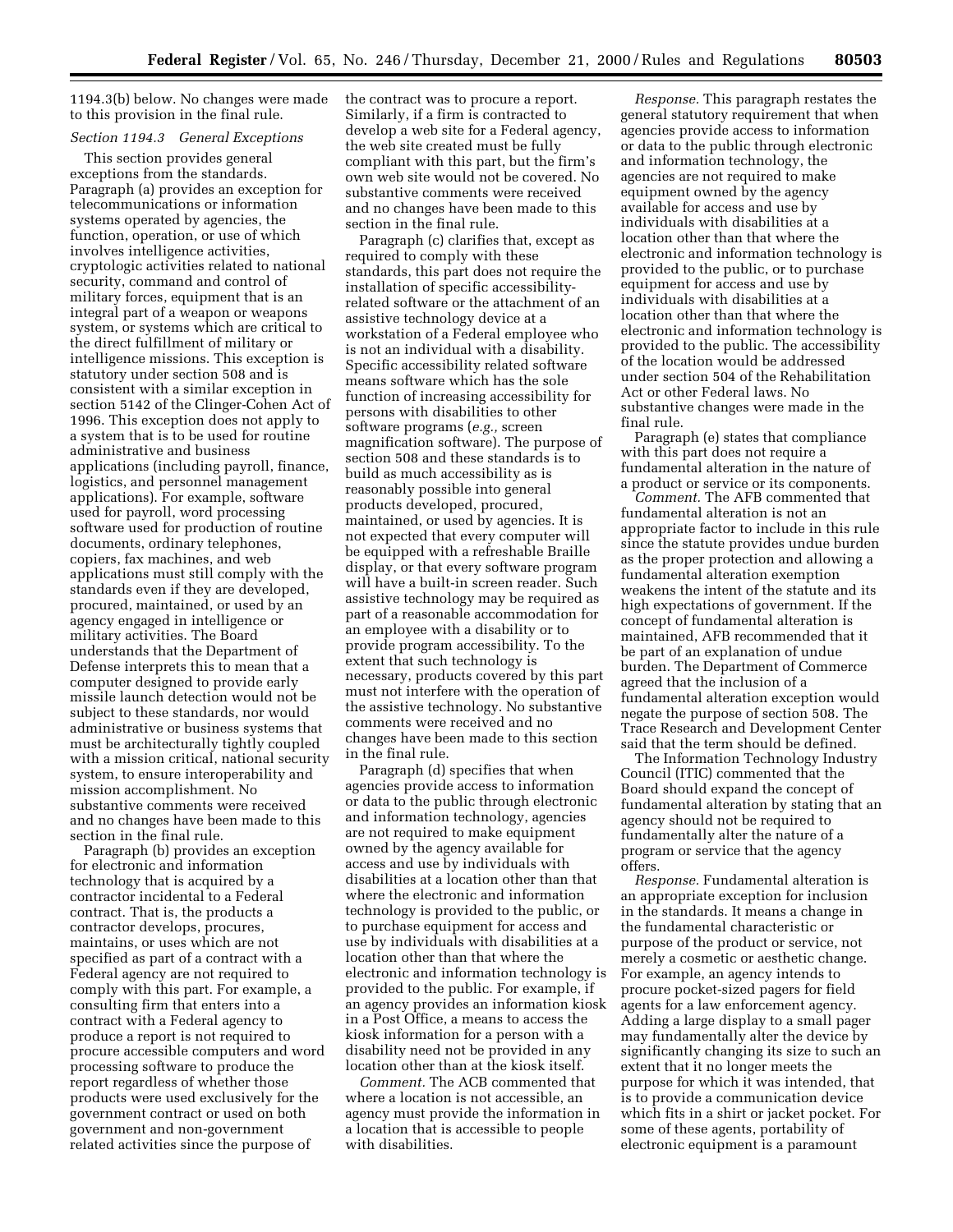concern. Generally, adding access should not change the basic purpose or characteristics of a product in a fundamental way.

*Comment.* The ITAA commented that telecommunications equipment switches, servers, and other similar ''back office'' equipment which are used for equipment maintenance and administration functions should be exempt from the standards. For example, in the case of telecommunications equipment, technicians might need to configure service databases, remove equipment panels to replace components, or run tests to verify functionality. ITAA commented that section 508 should not apply to these types of products since applying requirements to such products would have serious design and cost ramifications.

*Response.* The Board agrees and has provided an exception that products located in spaces frequented only by service personnel for maintenance, repair, or occasional monitoring of equipment are not required to comply with this part. This exception is consistent with a similar exception in the Board's guidelines under the Americans with Disabilities Act (ADA) (§ 4.1.1(5)(b) 36 CFR part 1191) and the Architectural Barriers Act (§ 4.1.2(5) exception, Uniform Federal Accessibility Standards Appendix A to 41 CFR part 101–19.6).

#### *Section 1194.4 Definitions*

*Accessible.* The term accessible was defined in the proposed rule in terms of compliance with the standards in this part, as is common with other accessibility standards. As proposed, if a product complies with the standards in this part, it is ''accessible''; if it does not comply, it is not accessible.

*Comment.* The Trace Research and Development Center (Trace Center) and the General Services Administration commented that the proposed definition of accessible would mean that products can be declared ''accessible'' if they are merely compatible with assistive technology and that the definition of accessible was being used as a measure of compliance. The Trace Center commented that the problem with this approach is that a product could have few or no accessibility features because it was an undue burden and still be considered accessible.

*Response.* Although the term accessible was used sparingly in the proposed rule, the Board agrees that the definition may be problematic. The term as used in the proposed rule was in fact addressing products which comply with the standards. Products covered by this

part are required to comply with all applicable provisions of this part. Accordingly, the definition has been eliminated in the final rule and the term accessible is not used in the text of the final rule. A product is compliant with the requirements of section 508 of the Rehabilitation Act of 1973 (as amended by the Workforce Investment Act of 1998) by meeting all the applicable provisions of part 1194.

*Agency.* The term agency includes any Federal department or agency, including the United States Postal Service. No substantive comments were received regarding this definition and no changes have been made in the final rule.

*Alternate formats.* Certain product information is required to be made available in alternate formats to be usable by individuals with various disabilities. Consistent with the Board's Telecommunications Act Accessibility Guidelines (36 CFR part 1193), the proposed rule defined alternate formats as those formats which are usable by people with disabilities. The proposed definition noted that the formats may include Braille, ASCII text, large print, recorded audio, and accessible internet programming or coding languages, among others. ASCII refers to the American Standard Code for Information Interchange, which is an American National Standards Institute (ANSI) standard defining how computers read and write commonly used letters, numbers, punctuation marks, and other codes.

*Comment.* One commenter was concerned that the term ''accessible internet programming or coding languages'' used in the description of acceptable alternate formats was somewhat ambiguous and recommended using the term ''accessible internet formats''.

*Response.* The Board agrees that the term ''accessible internet programming or coding languages'' may be vague. In addition, as noted above, the final rule will not include the term ''accessible''. The definition for alternate formats has been modified to refer to ''electronic formats which comply with this part''. This change will permit, for instance, alternate formats to include a computer file (either on the internet or saved on a computer disk) that can be viewed by a browser and which complies with the standards for web pages. No other changes have been made to the definition in the final rule.

*Alternate methods.* The proposed rule used the term ''alternate modes'' which was defined as different means of providing information to users of products, including product

documentation, such as voice, fax, relay service, TTY, internet posting, captioning, text-to-speech synthesis, and audio description.

*Comment.* One commenter suggested that ''alternate methods'' would be a better term to describe the different means of providing information. The commenter was concerned that the term alternate modes would be confused with alternate modes of operation of the product itself which does not necessarily refer to how the information is provided.

*Response.* The Board agrees that the term alternate methods is a more descriptive and less confusing term than the term alternate modes. Other than the change in terminology from alternate modes to alternate methods, no other changes have been made to the definition in the final rule.

*Assistive technology.* Assistive technology is defined as any item, piece of equipment, or system, whether acquired commercially, modified, or customized, that is commonly used to increase, maintain, or improve functional capabilities of individuals with disabilities. The definition was derived from the definition of assistive technology in the Assistive Technology Act of 1998 (29 U.S.C. 3002). The preamble to the proposed rule noted that assistive technology may include screen readers which allow persons who cannot see a visual display to either hear screen content or read the content in Braille, specialized one-handed keyboards which allow an individual to operate a computer with only one hand, and specialized audio amplifiers that allow persons with limited hearing to receive an enhanced audio signal. No substantive comments were received regarding this definition and no changes have been made in the final rule.

*Electronic and information technology.* This is the statutory term for the products covered by the standards in this part. The statute explicitly required the Board to define this term, and required the definition to be consistent with the definition of information technology in the Clinger-Cohen Act of 1996. The Board's proposed definition of information technology was identical to that in the Clinger-Cohen Act. Electronic and information technology was defined in the proposed rule to include information technology, as well as any equipment or interconnected system or subsystem of equipment, that is used in the creation, conversion, or duplication of data or information.

Information technology includes computers, ancillary equipment, software, firmware and similar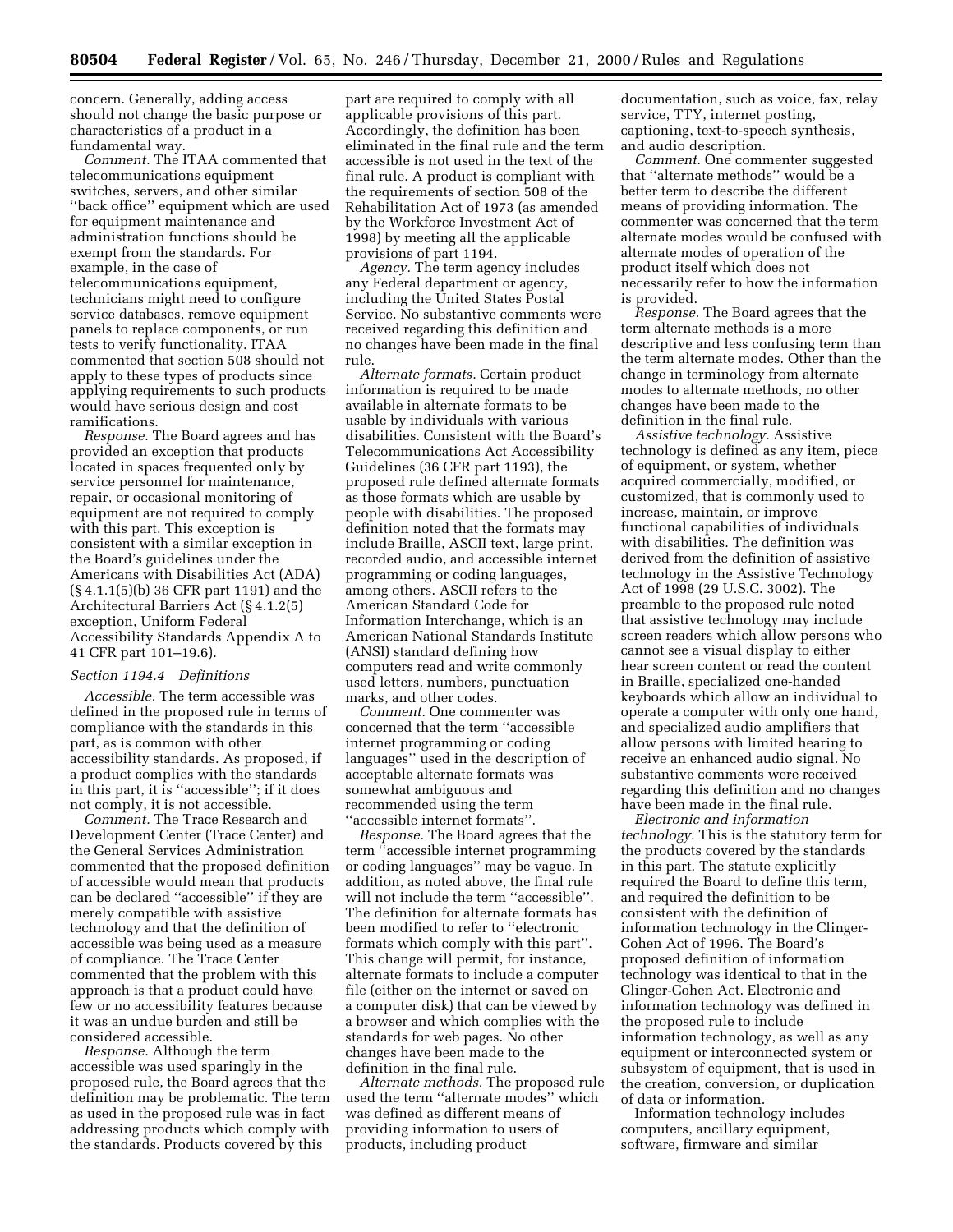procedures, services (including support services), and related resources. Electronic and information technology includes information technology products like those listed above as well as telecommunications products (such as telephones), information kiosks and transaction machines, World Wide Web sites, multimedia, and office equipment such as copiers, and fax machines.

Consistent with the FAR,4 the Board proposed that electronic and information technology not include any equipment that contains embedded information technology that is used as an integral part of the product, but the principal function of which is not the acquisition, storage, manipulation, management, movement, control, display, switching, interchange, transmission, or reception of data or information. For example, HVAC (heating, ventilation, and air conditioning) equipment such as thermostats or temperature control devices, and medical equipment where information technology is integral to its operation, are not information technology.

*Comment.* Several commenters recommended that the exception for HVAC control devices and medical equipment be revised in the final rule. The commenters were concerned that the exception was too broad in that it exempted equipment such as medical diagnostic equipment that they felt should be covered by the rule. In addition, the National Association of the Deaf (NAD) requested that public address systems, alarm systems, and two-way communications systems such as intercoms be expressly included as electronic and information technology.

*Response.* The exemption is consistent with existing definitions for information technology in the FAR. Public address systems, alarm systems, and two-way communications systems are already addressed by the Americans with Disabilities Act Accessibility Guidelines and will be addressed in more detail in the Board's guidelines under the Architectural Barriers Act which apply to Federal facilities. No changes have been made to the definition in the final rule.

*Information technology.* The definition of information technology is identical to that in the Clinger-Cohen Act, that is, any equipment or interconnected system or subsystem of equipment, that is used in the automatic acquisition, storage, manipulation, management, movement, control, display, switching, interchange,

transmission, or reception of data or information. Information technology includes computers, ancillary equipment, software, firmware and similar procedures, services (including support services), and related resources. No substantive comments were received regarding this definition and no changes have been made in the final rule.

*Operable controls.* The proposed rule defined operable controls as those components of a product that require physical contact for normal operation of the device. Examples of operable controls were provided, including on/ off switches, buttons, dials and knobs, mice, keypads and other input devices, copier paper trays (both for inserting paper to be copied and retrieving finished copies), coin and card slots, card readers, and similar components. The proposed rule also clarified that operable controls do not include voiceoperated controls.

*Comment.* One commenter was concerned that the term paper trays was confusing and interpreted it to mean the large trays on a copier which are loaded with reams of paper for copying. The commenter suggested that the term input and output trays be used instead.

*Response.* The Board agrees that input and output trays are more descriptive. The final rule reflects this change which is intended to apply to products in their normal operation rather than when the product may be used for maintenance, repair, or occasional monitoring. For example, a user should be able to add paper to a desktop laser printer. No other changes have been made to this definition.

*Product.* The term product is used in the rule as a shorthand for electronic and information technology. No substantive comments were received regarding this definition and no changes have been made in the final rule.

*Self contained, closed products.* This term was not used in the proposed rule and is provided in the final rule as a result of the reorganization of the standards. Self contained, closed products, are those that generally have embedded software and are commonly designed in such a fashion that a user cannot easily attach or install assistive technology. These products include, but are not limited to, information kiosks and information transaction machines, copiers, printers, calculators, fax machines, and other similar types of products.

*Telecommunications.* The definition for telecommunications is consistent with the definition in the Board's Telecommunications Act Accessibility Guidelines and the definition of telecommunications in the

Telecommunications Act. No substantive comments were received regarding this definition and no changes have been made in the final rule.

*TTY.* TTYs are machinery or equipment that employ interactive text based communications through the transmission of coded signals across the telephone network.

*Comment.* The Trace Center recommended adding the word ''baudot'' to the definition of TTY to clarify that the term is not meant to be broader than baudot TTYs. The NAD and other consumer groups, however, supported the Board's definition and encouraged the Board to use the same definition consistently.

*Response.* The definition for the term TTY is consistent with the definition of TTY in the Board's ADA Accessibility Guidelines and Telecommunications Act Accessibility Guidelines. No changes have been made to the definition in the final rule.

*Undue burden.* The final rule defines the term undue burden as ''significant difficulty or expense.'' In determining what is a significant difficulty or expense, each agency must consider the resources available to the program or component for which the product is being developed, maintained, used or procured. The proposed rule defined undue burden as an action that would result in significant difficulty or expense considering all agency resources available to the agency or component. The Board sought comment in the NPRM on two additional factors (identified as factor (2) and factor (3) in the preamble) for agencies to consider in assessing a determination of an undue burden. Factor (2) addressed the compatibility of an accessible product with the agency's or component's infrastructure, including security, and the difficulty of integrating the accessible product. Factor (3) concerned the functionality needed from the product and the technical difficulty involved in making the product accessible.

*Comment.* The ITAA, ITIC and the Oracle Corporation opposed the inclusion of a definition for undue burden in the final rule. Both the ITAA and the ITIC commented that defining undue burden was beyond the Board's authority. Oracle suggested that the concept of undue burden under section 508 was beyond the Board's expertise in that it was a procurement matter. The commenters were also concerned that the Board's definition was too narrow. Alternatively, if the Board was to adopt a definition for undue burden, the ITAA favored adoption of the factors associated with undue burden and

<sup>4</sup> 48 CFR Chapter 1, part 2, § 2.101 Definitions Information Technology (c).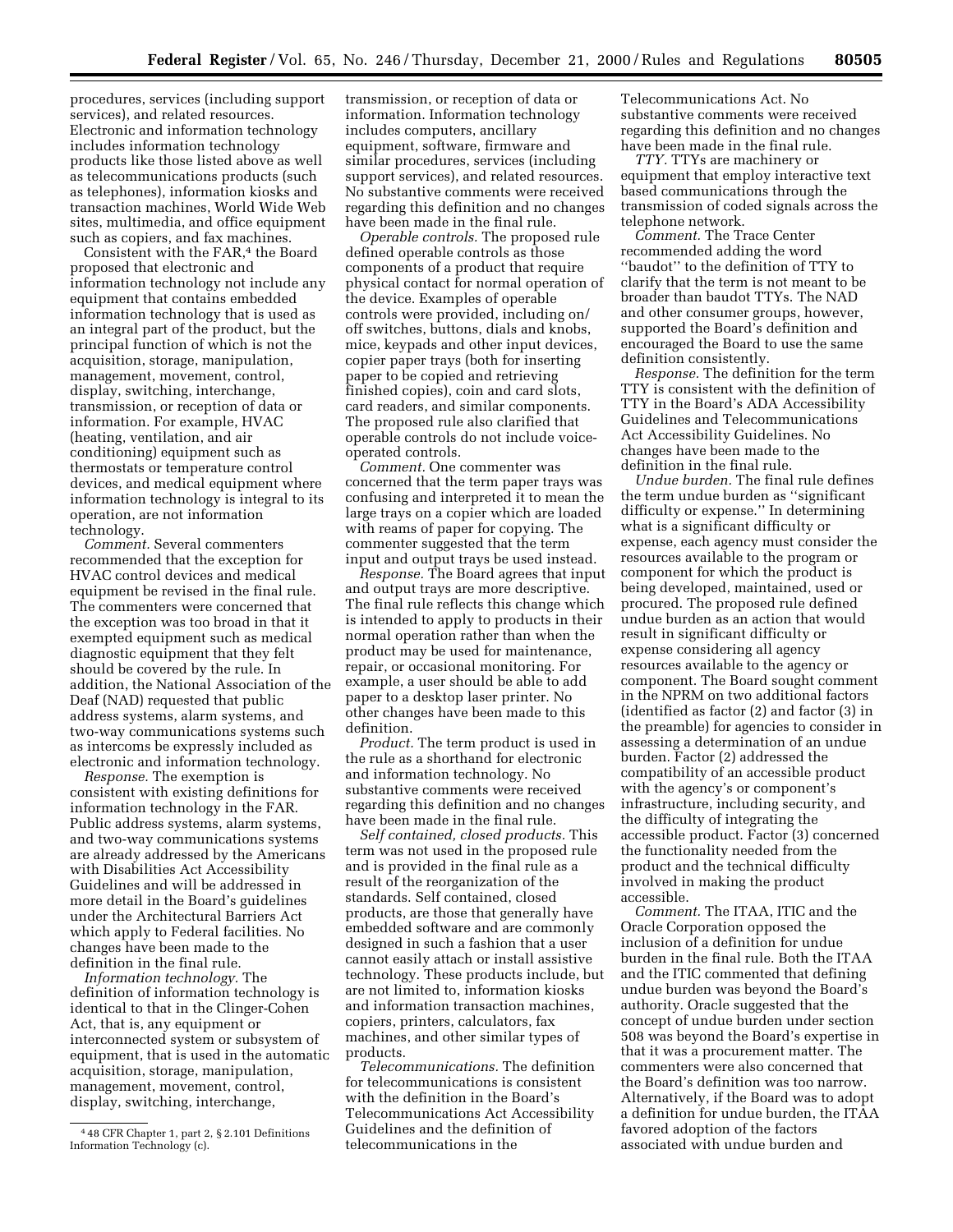undue hardship in the ADA and section 504 of the Rehabilitation Act. In particular, the ITAA recommended adoption of the ''nature and cost'' of the accommodation as a factor for consideration. ITIC favored adoption of the employment factors in title I of the ADA if the Board were to include a definition of undue burden. Both the ITAA and the ITIC also favored the adoption of factors (2) and (3) identified in the NPRM if undue burden was to be addressed in the final rule.

The remainder and majority of the commenters did not address the issue of whether the Board should adopt a definition of undue burden, but rather how to define it. At least two Federal agencies and 10 organizations representing persons with disabilities opposed the inclusion of factors (2) and (3) suggested in the NPRM. The Department of Commerce and a majority of advocacy organizations representing people with disabilities opposed factors (2) and (3) on the grounds that the factors would create a loophole for agencies to avoid compliance with section 508. The Department of Veterans Affairs opposed factor (3) as it considered that factor to be more about job assignment than undue burden. Several commenters including Sun Microsystems and Adobe Systems favored adopting factors (2) and (3) in the definition of undue burden. The Social Security Administration (SSA) and the Department of Health and Human Services, Administration for Children and Families, sought guidance as to the amount of increased cost of a product that would not constitute undue burden regardless of an agency's overall budget. Citing the example of a product that would cost 25 percent more to comply with the standards, the SSA questioned whether that would be undue or would 10 percent or 50 percent be considered undue. The General Services Administration recommended basing the financial resources available to an agency on a program basis.

*Response.* The term undue burden is based on caselaw interpreting section 504 of the Rehabilitation Act (*Southeastern Community College* v. *Davis,* 442 U.S. 397 (1979)), and has been included in agency regulations issued under section 504 since the *Davis* case. See, *e.g.,* 28 CFR 39.150. The term undue burden is also used in Title III of the ADA, 42 U.S.C. 12182(b)(2)(A)(iii). The legislative history of the ADA states that the term undue burden is derived from section 504 and the regulations thereunder, and is analogous to the term ''undue hardship'' in Title I of the ADA, which Congress defined as ''an action

requiring significant difficulty or expense.'' 42 U.S.C. 12111(10)(A). See, H. Rept. 101–485, pt. 2, at 106. In the NPRM, the Board proposed adoption of ''significant difficulty or expense'' as the definition for undue burden. No changes were made to that aspect of the definition in the final rule.

Title I of the ADA lists factors to be considered in determining whether a particular action would result in an undue hardship. 42 U.S.C.  $12111(10)(B)(i)$ –(iv). However, since title I of the ADA addresses employment and the individual accommodation of employees, not all of the factors are directly applicable to section 508 except for the financial resources of the covered facility or entity which is necessary to a determination of ''significant difficulty or expense.'' Unlike title I, section 508 requires that agencies must procure accessible electronic and information technology regardless of whether they have employees with disabilities. Requiring agencies to purchase accessible products at the outset eliminates the need for expensive retrofitting of an existing product when requested by an employee or member of the public as a reasonable accommodation at a later time.

In determining whether a particular action is an undue burden under section 508, the proposed rule provided that the resources ''available'' to an ''agency or component'' for which the product is being developed, procured, maintained, or used is an appropriate factor to consider. The language was derived from the section 504 federally conducted regulations. Those regulations limited the consideration of resources to those resources available to a ''program''. The preamble to the proposed rule noted that an agency's entire budget may not be available for purposes of complying with section 508. Many parts of agency budgets are authorized for specific purposes and are thus not available to other programs or components within the agency. The definition of undue burden has been clarified in the final rule to more clearly reflect this limitation. The provision now states that ''agency resources available to a program or component'' are to be considered in determining whether an action is an undue burden. Because available financial resources vary greatly from one agency to another, what constitutes an undue burden for a smaller agency may not be an undue burden for another, larger agency having more resources to commit to a particular procurement. Each procurement would necessarily be determined on a case-bycase basis. Because a determination of

whether an action would constitute an undue burden is made on a case-by-case basis, it would be inappropriate for the Board to assess a set percentage for the increased cost of a product that would be considered an undue burden in every case.

The Board has not included factors (2) and (3) in the text of the final rule. While the Board acknowledges that these may be appropriate factors for consideration by an agency in determining whether an action is an undue burden, factors (2) and (3) were not based on established caselaw or existing regulations under section 504. Further, the Board recognizes that undue burden is determined on a caseby-case basis and that factors (2) and (3) may not apply in every determination. Agencies are not required to consider these factors and may consider other appropriate factors in their undue burden analyses.

*Comment.* Adobe Systems questioned whether a product which does not meet a provision based on a finding of undue burden, has to comply with the remaining provisions.

*Response.* The undue burden analysis is applied on a provision by provision basis. A separate undue burden analysis must be conducted and, in the case of procurements, be documented for each applicable provision.

#### *Section 1194.5 Equivalent Facilitation*

This section allows the use of designs or technologies as alternatives to those prescribed in this part provided that they result in substantially equivalent or greater access to and use of a product for people with disabilities. This provision is not a ''waiver'' or ''variance'' from the requirement to provide accessibility, but a recognition that future technologies may be developed, or existing technologies could be used in a particular way, that could provide the same functional access in ways not envisioned by these standards. In evaluating whether a technology results in ''substantially equivalent or greater access,'' it is the functional outcome, not the form, which is important. For example, an information kiosk which is not accessible to a person who is blind might be made accessible by having a telephone handset that connects to a computer that responds to touch-tone commands and delivers the same information audibly. In addition, voice recognition and activation are progressing rapidly so that voice input soon may become a reasonable substitute for some or all keyboard input functions. For example, already some telephones can be dialed by voice. In effect, compliance with the performance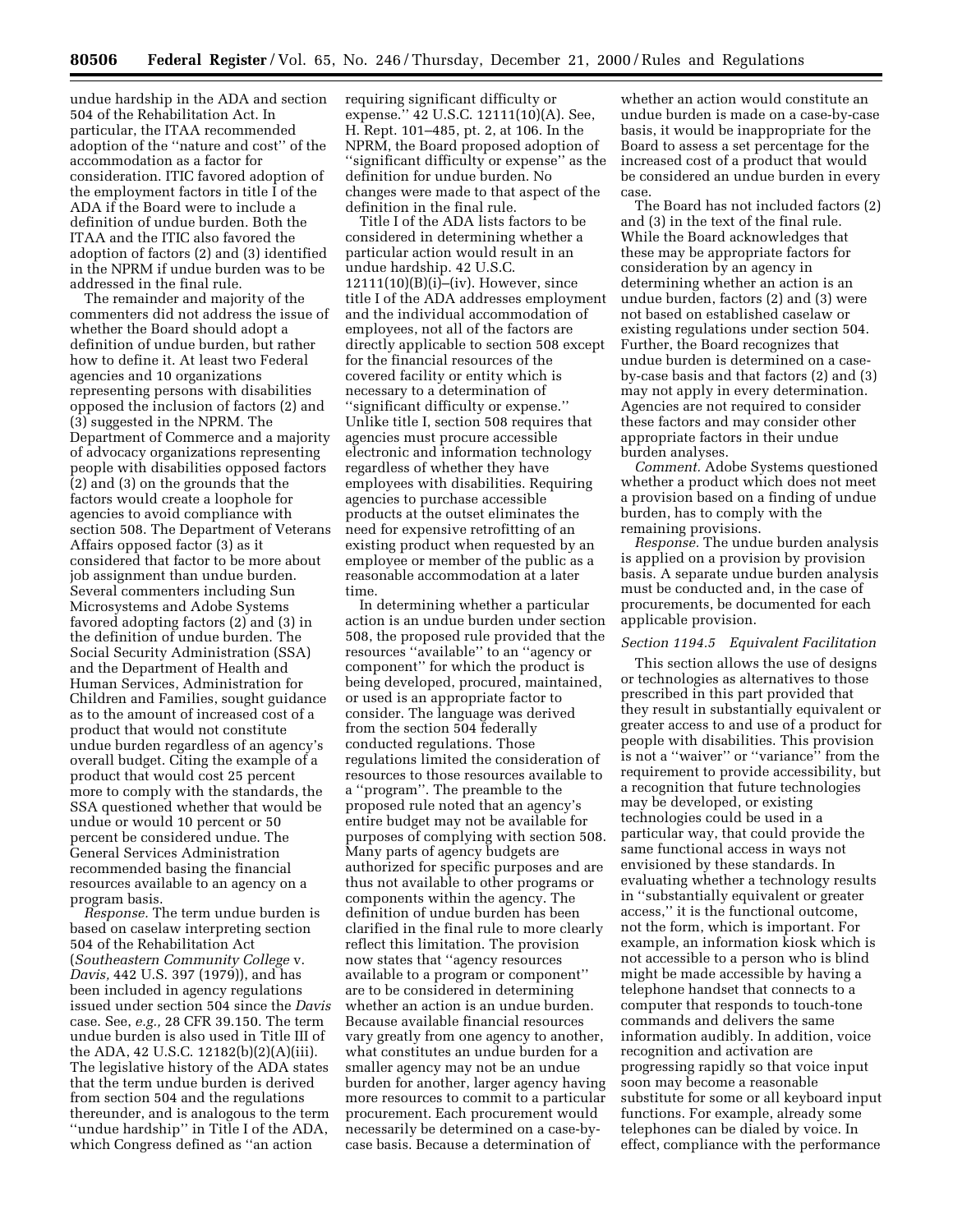criteria of § 1194.31 is the test for equivalent facilitation.

*Comment.* Commenters supported the Board in its recognition that accessibility may sometimes be attained through products that do not strictly comply with design standards. Several commenters supported this concept because they believed that it will result in the development of better access solutions for individuals with disabilities.

*Response.* No changes have been made to this provision in the final rule.

#### **Subpart B—Technical Standards (Formerly Subpart B—Accessibility Standards in the NPRM)**

*Comment.* Subpart B of the proposed rule contained four sections: § 1194.21 (General Requirements); § 1194.23 (Component Specific Standards); § 1194.25 Standards for Compatibility; and § 1194.27 (Functional Performance Criteria). The Board sought comment in the proposed rule on the organization of Subpart B in general and § 1194.21 (General Requirements), § 1194.23 (Component Specific Requirements) and § 1194.25 (Requirements for Compatibility) in particular. A number of commenters found the application of the proposed rule to be confusing due to the manner in which the rule was organized. Commenters questioned whether a specific product need only comply with the provisions under a specific heading in § 1194.23 (Component Specific Requirements) or whether they must also look to the provisions in § 1194.21 (General Requirements), as well as § 1194.25 (Compatibility). Commenters further questioned whether multiple provisions within a specific section would apply. For example, making electronic forms accessible was addressed under § 1194.23(b) (Non-embedded software applications and operating systems). Provisions for web sites were addressed separately in § 1194.23(c) (Web-based information or applications). Since electronic forms are becoming very popular on web sites, the commenters questioned whether the provisions for electronic forms under the software section should also be applied to web sites even though the section on web sites did not specifically address electronic forms. Another commenter pointed out that some provisions under § 1194.21 (General Requirements) actually addressed specific components such as touch screens, which were addressed under General Requirements in the proposed rule. Finally, other commenters noted that several provisions under § 1194.23 (Component Specific Requirements) were really

compatibility concerns, such as § 1194.23(b) (Non-embedded software).

*Response.* A product must comply with the provisions under each applicable section in Subpart B. For example, a telecommunications product that has computer, software and operating systems, a keyboard, and web browser will have to comply with each of the relevant sections in Subpart B. The Board has reorganized Subpart B in the final rule as follows:

The title of Subpart B has been changed from ''Accessibility Standards'' to ''Technical Standards''.

Subpart B has been reorganized so that each section addresses specific products. For example, § 1194.21 addresses software applications, § 1194.22 addresses web-based intranet and internet information and applications, and so on. Each technical provision that applies to a product is located under that product heading. As a result, there is some redundancy in this section. However, the Board believes that this format will help clarify the application of the standards for each type of product. For example, the provision prohibiting the use of color alone to indicate an action applies not only to web page design, but also to software design and certain operating systems. In the final rule, it is addressed in § 1194.21(i) (Software applications and operating systems), § 1194.22(c) (Web-based intranet and internet information and applications), as well as § 1194.25(g) (Self contained, closed products).

The provisions contained in § 1194.21 (General Requirements), § 1194.23 (Component Specific Requirements) and § 1194.25 (Requirements for Compatibility with Assistive Technology) of the proposed rule have been moved to the new subpart B (Technical Standards) in the final rule.

Also, the provisions in the proposed rule under § 1194.27 (Functional Performance Criteria) have been redesignated as Subpart C (Functional Performance Criteria) in the final rule. Subpart C provides functional performance criteria for overall product evaluation and for technologies or components for which there is no specific provision in subpart B. The substance of each of the provisions in the final rule are discussed below.

#### *Section 1194.21 Software Applications and Operating Systems*

Paragraphs (a) through (l) address provisions for software applications and operating systems. Electronic and information technology products operate by following programming instructions referred to as software.

Software refers to a set of logical steps (or programming instructions) that control the actions or operations of most forms of electronic and information technology products. For instance, when a pager receives a radio signal, the software embedded inside the pager determines whether the signal is a ''page'' and how it should display the information it receives. The circuitry inside the pager, including the display unit, merely follows the instructions encoded in the software. Software can be divided into two broad categories: Software that is embedded in a chip mounted in a product and nonembedded software that is loaded onto a storage device such as a hard disk and can be erased, replaced, or updated. For instance, a word processing program that is installed onto a computer's hard drive and which may be easily erased, replaced, or updated is typically ''nonembedded'' software. By contrast, the set of instructions installed on a chip inside a pager and which cannot be erased, replaced, or updated is typically embedded software. The proposed rule included provisions for non-embedded software. However, as pointed out by commenters, as technology changes, the distinction between embedded software and non-embedded software is increasingly becoming less clear. These provisions apply to all software products.

Paragraph (a) requires that when software is designed to run on a system that has a keyboard, the software shall provide a way to control features which are identifiable by text, from the keyboard. For example, if a computer program included a ''print'' command or a ''save'' command (both can be readily discerned textually), the program must provide a means of invoking these commands from the keyboard. For people who cannot accurately control a mouse, having access to the software's controls through keyboard alternatives is essential. For example, rather than pointing to a particular selection on the screen, a user may move through the choices in a dialogue box by pressing the tab key. (See § 1194.23(a)(4) and § 1194.23(b)(1) in the NPRM.)

*Comment.* The NPRM required that products must provide logical navigation among interface elements through the use of keystrokes. Commenters questioned the meaning of ''logical'' and whether the provisions, as proposed, were requiring that each system have a keyboard. Commenters were concerned that requiring that all features of every software program be accessible from a keyboard was not feasible because some programs that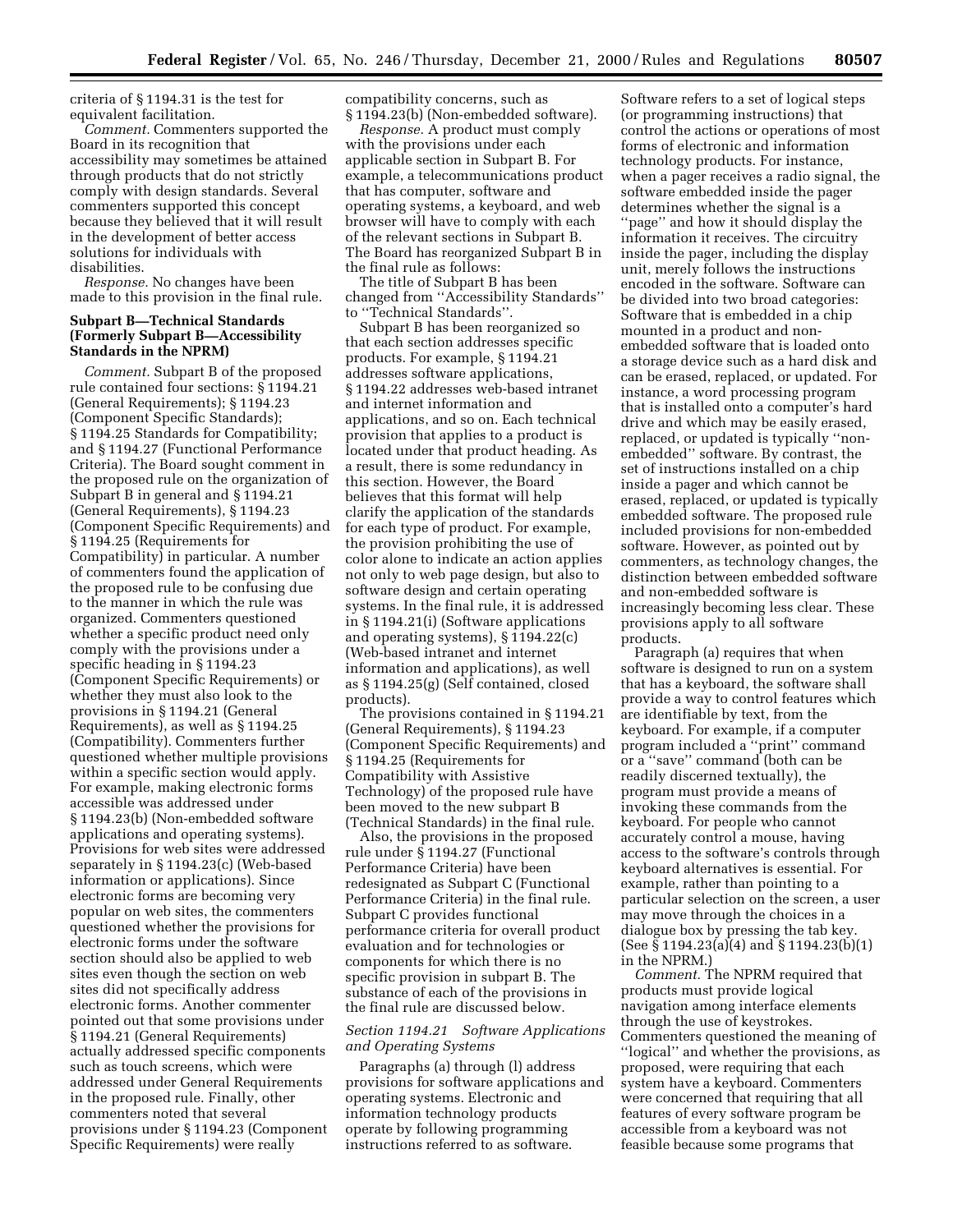allow an individual to draw lines and create designs using a mouse could not be replicated with keystrokes.

*Response.* This provision applies to products which are intended to be run on a system with a keyboard. It does not require that a keyboard be added. The term ''logical navigation'' has been deleted. Only those actions which can be discerned textually are required to be executable from a keyboard. For example, most of the menu functions in common drawing programs that allow a user to open, save, size, rotate, and perform other actions on a graphic image can all be performed from the keyboard. However, providing keyboard alternatives for creating an image by selecting a paintbrush, picking a color, and actually drawing a design would be extremely difficult. Such detailed procedures require the fine level of control afforded by a pointing device (*e.g.,* a mouse) and thus cannot be discerned textually without a lengthy description. Accordingly, in the final rule, keyboard alternatives are required when the function (*e.g.,* rotate figure) or the result of performing a function (*e.g.,* save file confirmation) can be represented with words.

Paragraph (b) prohibits applications from disrupting or disabling activated features of other products that are identified as accessibility features, where those features are developed and documented according to industry standards. Applications also shall not disrupt or disable activated features of any operating system that are identified as accessibility features where the application programming interface for those accessibility features has been documented by the manufacturer of the operating system and is available to the product developer. The application programming interface refers to a standard way for programs to communicate with each other, including the operating system, and with input and output devices. For instance, the application programming interface affects how programs have to display information on a monitor or receive keyboard input via the operating system.

Many commercially available software applications and operating systems have features built-into the program that are labeled as access features. These features can typically be turned on or off by a user. Examples of these features may include, reversing the color scheme (to assist people with low vision), showing a visual prompt when an error tone is sounded (to assist persons who are deaf or hard of hearing), or providing ''sticky keys'' that allow a user to press key combinations

(such as control-C) sequentially rather than simultaneously (to assist persons with dexterity disabilities). This provision prohibits software programs from disabling these features when selected. (See § 1194.23(b)(2) in the NPRM.)

*Comment.* The proposed rule only specified that software not interfere with features that affect the usability for persons with disabilities. Commenters from industry noted that the provision in the NPRM did not provide any method of identifying what features are considered access features and further stated that this provision was not achievable. These commenters pointed out that it was impossible for a software producer to be aware of all of the features in all software packages that could be considered an access feature by persons with disabilities. Sun Microsystems recommended that this provision address access features that have been developed using standard programming techniques and that have been documented by the manufacturer.

*Response.* This provision has been modified in the final rule to reference access features which have been developed and documented according to industry standards. No other changes have been made in the final rule.

Paragraph (c) requires that software applications place on the screen a visual indication of where some action may occur if a mouse click or keystroke takes place. This point on a screen indicating where an action will take place is commonly referred to as the ''focus''. This provision also requires that the focus be readable by other software programs such as screen readers used by computer users who are blind. (See § 1194.23(b)(3) in the NPRM.) No substantive comments were received and no changes have been made to this section in the final rule.

Paragraph (d) requires that software programs, through the use of program code, make information about the program's controls readable by assistive technology. Simply stated, this paragraph requires that information that can be delivered to or received from the user must be made available to assistive technology, such as screen reading software. Examples of controls would include button checkboxes, menus, and toolbars. For assistive technology to operate efficiently, it must have access to the information about a program's controls to be able to inform the user of the existence, location, and status of all controls. If an image is used to represent a program function, the information conveyed by the image must also be available in text. (See § 1194.23(b)(4) and § 1194.23(b)(5) in the NPRM.) No

substantive comments were received and no changes have been made to this section, other than editorial changes.

Paragraph (e) requires that when bitmap images are used by a program to identify programmatic features, such as controls, the meaning of that image shall not change during the operation of a program. ''Bitmap images'' refer to a type of computer image commonly used in ''icons'' (*e.g.,* a small picture of a printer to activate the print command). Most screen reading programs allow users to assign text names to bitmap images. If the bitmap image changes meaning during a program's execution, the assigned identifier is no longer valid and is confusing to the user. (See § 1194.23(b)(6) in the NPRM.)

*Comment.* As proposed, this provision did not identify which images had to remain consistent during the application. The AFB commented that the provision should be modified to indicate the type of image that needs to hold a consistent meaning during the running of an application. AFB noted that this provision should apply only to those bitmaps that represent a program function, and not to all images.

*Response.* The final rule applies the provision to those images which are used to identify controls, status indicators, or other programmatic elements. No other changes have been made to this section in the final rule.

Paragraph (f) provides that software programs use the functions provided by an operating system when displaying text. The operating system is the ''core'' computer software that controls basic functions, such as receiving information from the keyboard, displaying information on the computer screen, and storing data on the hard disk. Other software programs use the standard protocols dictated by the operating system for displaying their own information or processing the output of other computer programs. When programs are written using unique schemes for writing text on the screen or use graphics, other programs such as software for assistive technology may not be able to interpret the information. This provision does not prohibit or limit an application programmer from developing unique display techniques. It requires that when a unique method is used, the text be consistently written throughout the operating system. (See § 1194.23(b)(7) in the NPRM.)

*Comment.* The proposed rule did not specify that software programs must use the functions provided by an operating system when displaying text. The NPRM required that the text would be provided through an application programming interface that supported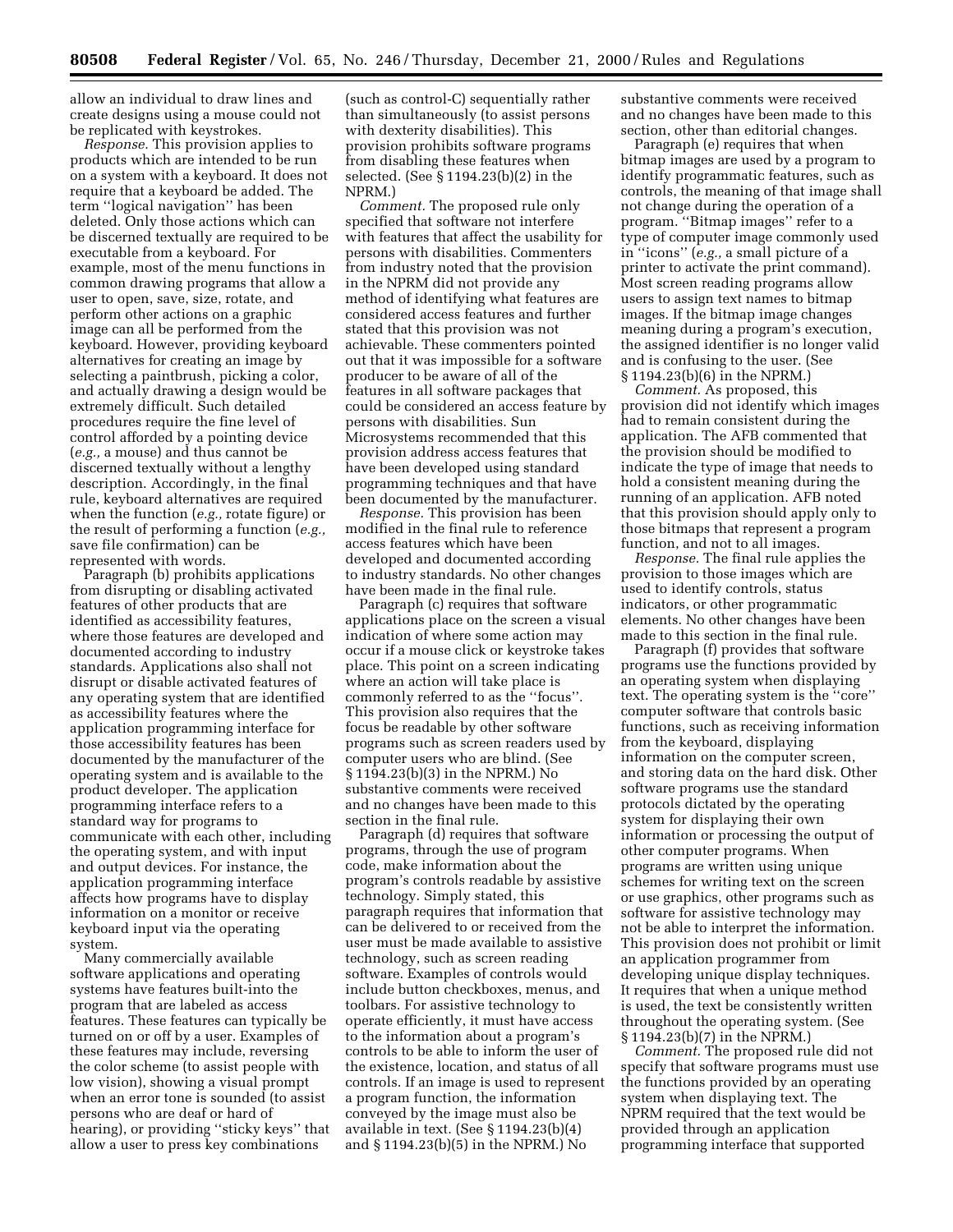interaction with assistive technology or that it would use system text writing tools. Commenters raised several concerns regarding this provision. Some commenters were concerned that without a recognized interface standard, there was no assurance that assistive technology would be able to access the text provided by an application. Software producers felt that the provision should not unduly restrict how programs create or display text. Baum Electronics and GW Micro pointed out that the only way to ensure that both assistive technology and applications are using a common interface, was to use the text displaying functions of the operating system.

*Response.* The Board agrees that using operating system functions is one approach that would be available to all programmers. The final rule has been modified to require that textual information be provided through the operating system functions so that it will be compatible with assistive technology. This provision does not restrict programmers from developing unique methods of displaying text on a screen. It requires that when those methods are used, the software also sends the information through the operating systems functions for displaying text.

Paragraph (g) prohibits applications from overriding user selected contrast and color selections and other individual display attributes. As described above, the operating system provides the basic functions for receiving, displaying, transmitting, or receiving information in a computer or similar product. Thus, the operating system would appear the logical choice for ''system-wide'' settings that would be respected by all computer programs on a computer. Many modern operating systems incorporate the ability to make settings system-wide as an accessibility feature. This permits, for instance, users to display all text in very large characters. Often, persons with disabilities prefer to select color, contrast, keyboard repeat rate, and keyboard sensitivity settings provided by an operating system. When an application disables these system-wide settings, accessibility is reduced. This provision allows the user to select personalized settings which cannot be disabled by software programs. (See § 1194.23(b)(9) in the NPRM.) No substantive comments were received and no changes have been made to this section in the final rule.

Paragraph (h) addresses animated text or objects. The use of animation on a screen can pose serious access problems for users of screen readers or other

assistive technology applications. When important elements such as pushbuttons or relevant text are animated, the user of assistive technology cannot access the application. This provision requires that in addition to the animation, an application provide the elements in a non-animated form. (See § 1194.23(b)(11)in the NPRM.) No substantive comments were received and no changes have been made to this section in the final rule.

Paragraph (i) prohibits the use of color as the single method for indicating important information. For instance, a computer program that requires a user to distinguish between otherwise identical red and blue squares for different functions (*e.g.,* printing a document versus saving a file) would not comply with this provision. Relying on color as the only method for identifying screen elements or controls poses problems, not only for people with limited or no vision, but also for those people who are color blind. This provision does not prohibit the use of color to enhance identification of important features. It does, however, require that some other method of identification, such as text labels, be combined with the use of color. (See § 1194.21(a) in the NPRM.) No substantive comments were received and no changes have been made to this section in the final rule.

Paragraph (j) requires software applications to provide users with a variety of color settings that can be used to set a range of contrast levels. (See § 1194.23(b)(8) in the NPRM.)

*Comment.* The NPRM specified a minimum number of color settings. Some commenters were concerned that the proposed provision was too specific, while others felt it was too general because it failed to measure how different levels of contrast would be produced. Several commenters suggested requiring ''a wide variety'' of color settings as recommended by the EITAAC. One commenter noted that, as proposed, the provision forbids a monochrome display. Commenters also stated that some systems do not provide users with color selection capabilities.

*Response.* The provision in the final rule is limited to those circumstances where the system allows a user to select colors. This provision requires more than just providing color choices. The available choices must also allow for different levels of contrast. Many people experience a high degree of sensitivity to bright displays. People with this condition cannot focus on a bright screen for long because they will soon be unable to distinguish individual letters. An overly bright background

causes a visual ''white-out''. To alleviate this problem, the user must be able to select a softer background and appropriate foreground colors. The provision has been revised as a performance standard rather than a specific design standard by removing the requirement for 8 foreground and 8 background color selections.

Paragraph (k) limits the flashing or blinking rate of screen items. (See § 1194.21(c) in the NPRM.)

*Comment.* The Trace Center expressed concern that research supported a limit of 3 Hz, not 2 Hz as described in the NPRM. Trace suggested that the flash or blink rate avoid any flickering between (but not including) 3 Hz and 55 Hz, which is the power frequency for Europe.

*Response.* This provision is necessary because some individuals with photosensitive epilepsy can have a seizure triggered by displays which flicker or flash, particularly if the flash has a high intensity and is within certain frequency ranges. The 2 Hz limit was chosen to be consistent with proposed revisions to the ADA Accessibility Guidelines which, in turn, are being harmonized with the International Code Council (ICC)/ANSI A117 standard, ''Accessible and Usable Buildings and Facilities'', ICC/ANSI A117.1–1998 which references a 2 Hz limit. The Board agrees that an upper limit is needed, since all electrically powered equipment, even an incandescent light bulb, has a ''flicker'' due to the alternating current line voltage frequency (60 Hz in the U.S., 55 Hz in Europe). There does not appear to be any significant incidence of photosensitive seizures being induced by the line voltage frequency of ordinary lights. Therefore, the provision has been changed to prohibit flash or blink frequencies between 2 Hz and 55 Hz.

Paragraph (l) requires that people with disabilities have access to electronic forms. This section is a result of the reorganization of the final rule and is identical to section 1194.22(n) discussed below. (See § 1194.23(b)(10) in the NPRM.)

#### *Section 1194.22 Web-based Intranet and Internet Information and Applications*

In the proposed rule, the Board indicated that the EITAAC had recommended that the Board's rule directly reference priority one and two checkpoints of the World Wide Web Consortiums' (W3C) Web Accessibility Initiative's (WAI) Web Content Accessibility Guidelines 1.0 (WCAG 1.0). Rather than reference the WCAG 1.0, the proposed rule and this final rule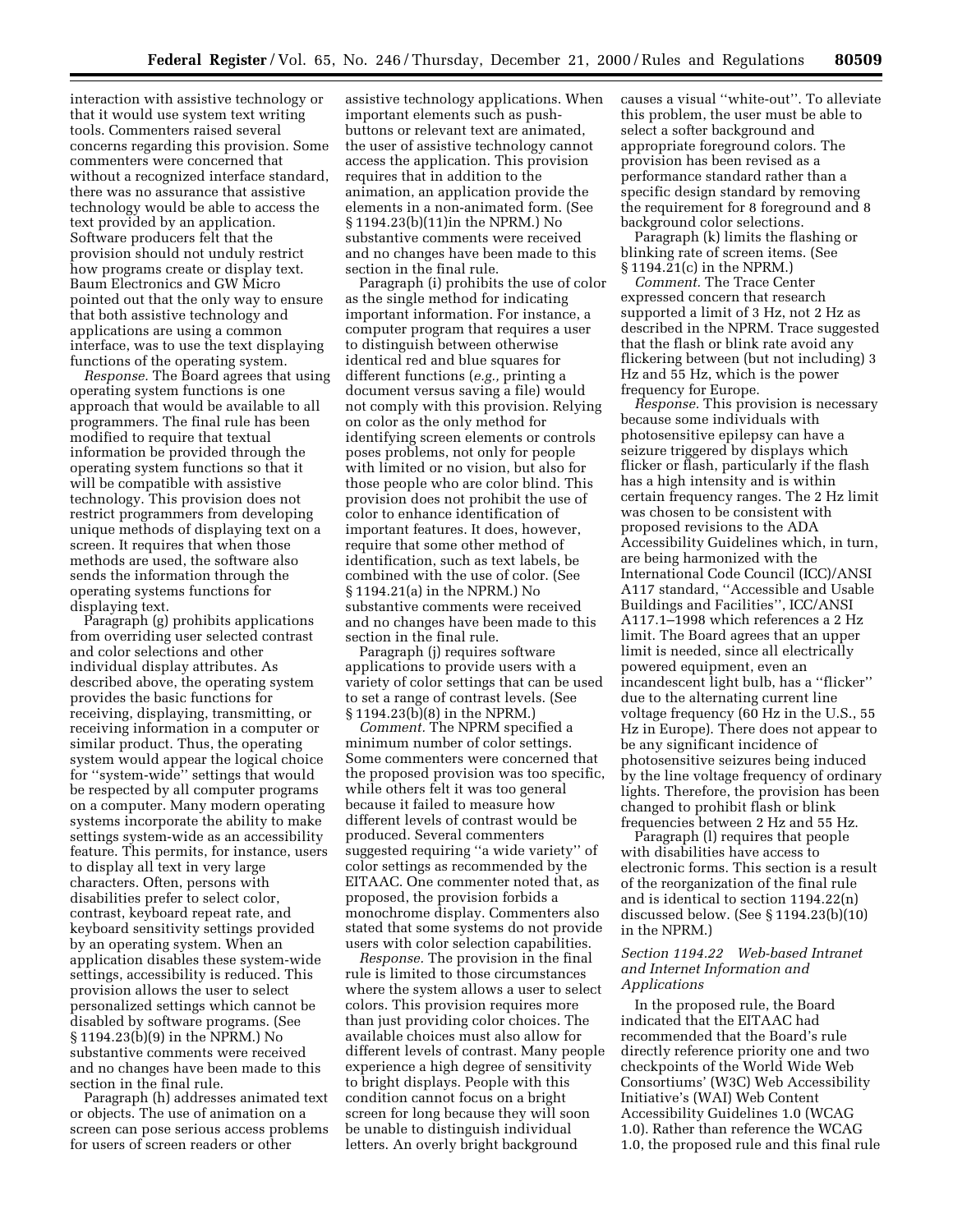include provisions which are based generally on priority one checkpoints of the WCAG 1.0, as well as other agency documents on web accessibility and additional recommendations of the EITAAC.

*Comment.* A number of comments were received from the WAI and others expressing concern that the Board was creating an alternative set of standards that would confuse developers as to which standards should be followed. WAI was further concerned that some of the provisions and preamble language in the NPRM were inaccurate. On the other hand, a number of commenters, including the ACB and several members of the EITAAC, supported the manner in which web access issues were addressed in the proposed rule.

*Response.* The final rule does not reference the WCAG 1.0. However, the first nine provisions in § 1194.22, paragraphs (a) through (i), incorporate the exact language recommended by the WAI in its comments to the proposed rule or contain language that is not substantively different than the WCAG 1.0 and was supported in its comments.

Paragraphs (j) and (k) are meant to be consistent with similar provisions in the WCAG 1.0, however, the final rule uses language which is more consistent with enforceable regulatory language. Paragraphs  $(l)$ ,  $(m)$ ,  $(n)$ ,  $(o)$ , and  $(p)$  are different than any comparable provision in the WCAG 1.0 and generally require a higher level of access or prescribe a more specific requirement.

The Board did not adopt or modify four of the WCAG 1.0 priority one checkpoints. These include WCAG 1.0 Checkpoint 4.1 which provides that web pages shall ''[c]learly identify changes in the natural language of a document's text and any text equivalents (*e.g.,* captions).''; WCAG 1.0 Checkpoint 14.1 which provides that web pages shall ''[u]se the clearest and simplest language appropriate for a site's content.''; WCAG 1.0 Checkpoint 1.3 which provides that ''[u]ntil user agents can automatically read aloud the text equivalent of a visual track, provide an auditory description of the important information of the visual track of a multimedia presentation.''; and WCAG 1.0 Checkpoint 6.2 which provides that web pages shall ''[e]nsure that equivalents for dynamic content are updated when the dynamic content changes.''

Section 1194.23(c)(3) of the proposed rule required that web pages alert a user when there is a change in the natural language of a page. The ''natural language'' referred to the spoken language (*e.g.,* English or French) of the web page content. The WAI pointed out that the preamble to the NPRM misinterpreted this provision. The preamble suggested that a statement such as ''the following paragraph is in French'' would meet the provision. WAI responded by noting that this was not the intent of the provision. The WCAG 1.0 recommend that web page authors embed a code or markup language in a document when the language changes so that speech synthesizers and Braille displays could adjust output accordingly.

The Trace Center advised that only two assistive technology programs could interpret such coding or markup language, Homepage Reader from IBM and PwWebspeak from Isound. These programs contain the browser, screen reading functions, and the speech synthesizer in a single highly integrated program. However, the majority of persons who are blind use a mainstream browser such as Internet Explorer or Netscape Navigator in conjunction with a screen reader. There are also several speech synthesizers in use today, but the majority of those used in the United States do not have the capability of switching to the processing of foreign language phonemes. As a result, the proposed provision that web pages alert a user when there is a change in the natural language of a page has been deleted in the final rule.

The Board also did not adopt WCAG 1.0 Checkpoint 14.1 which provides that web pages shall ''[u]se the clearest and simplest language appropriate for a site's content.'' While a worthwhile guideline, this provision was not included because it is difficult to enforce since a requirement to use the simplest language can be very subjective.

The Board did not adopt WCAG 1.0 Checkpoint 1.3 which provides that ''[u]ntil user agents can automatically read aloud the text equivalent of a visual track, provide an auditory description of the important information of the visual track of a multimedia presentation.'' Although the NPRM did not propose addressing this issue in the web section, there was a similar provision in the multi-media section of the NPRM.

The Board did not adopt WCAG 1.0 Checkpoint 6.2 which provide that web pages shall ''[e]nsure that equivalents for dynamic content are updated when the dynamic content changes.'' The NPRM had a provision that stated ''web pages shall update equivalents for dynamic content whenever the dynamic content changes.'' The WAI stated in its comments that there was no difference in meaning between the NPRM and WCAG 1.0 Checkpoint 6.2. The NPRM

provision has been deleted in the final rule as the meaning of the provision is unclear.

A web site required to be accessible by section 508, would be in complete compliance if it met paragraphs (a) through (p) of these standards. It could also comply if it fully met the WCAG 1.0, priority one checkpoints and paragraphs  $(l)$ ,  $(m)$ ,  $(n)$ ,  $(o)$ , and  $(p)$  of these standards. A Federal web site that was in compliance with these standards and that wished to meet all of the WCAG 1.0, priority one checkpoints would also have to address the WAI provision regarding using the clearest and simplest language appropriate for a site's content (WCAG 1.0 Checkpoint 14.1), the provision regarding alerting a user when there is a change in the natural language of the page (WCAG 1.0 Checkpoint 4.1), the provision regarding audio descriptions (WCAG 1.0 Checkpoint 1.3), and the provision that web pages shall ''ensure that equivalents for dynamic content are updated when the dynamic content changes (WCAG 1.0 Checkpoint 6.2).

The Board has as one of its goals to take a leadership role in the development of codes and standards for accessibility. We do this by working with model code organizations and voluntary consensus standards groups that develop and periodically revise codes and standards affecting accessibility. The Board acknowledges that the WAI has been at the forefront in developing international standards for web accessibility and looks forward to working with them in the future on this vitally important area. However, the WCAG 1.0 were not developed within the regulatory enforcement framework. At the time of publication of this rule, the WAI was developing the Web Content Accessibility Guidelines 2.0. The Board plans to work closely with the WAI in the future on aspects regarding verifiability and achievability of the Web Content Accessibility Guidelines 2.0.

Paragraph (a) requires that a text equivalent for every non-text element shall be provided. As the Internet has developed, the use of photographs, images, and other multimedia has increased greatly. Most web pages are created using HTML, or ''HyperText Markup Language.'' A ''page'' in HTML is actually a computer file that includes the actual text of the web page and a series of ''tags'' that control layout, display images (which are actually separate computer files), and essentially provide all content other than text. The tags are merely signals to the browser that tell it how to display information and many tags allow web designers to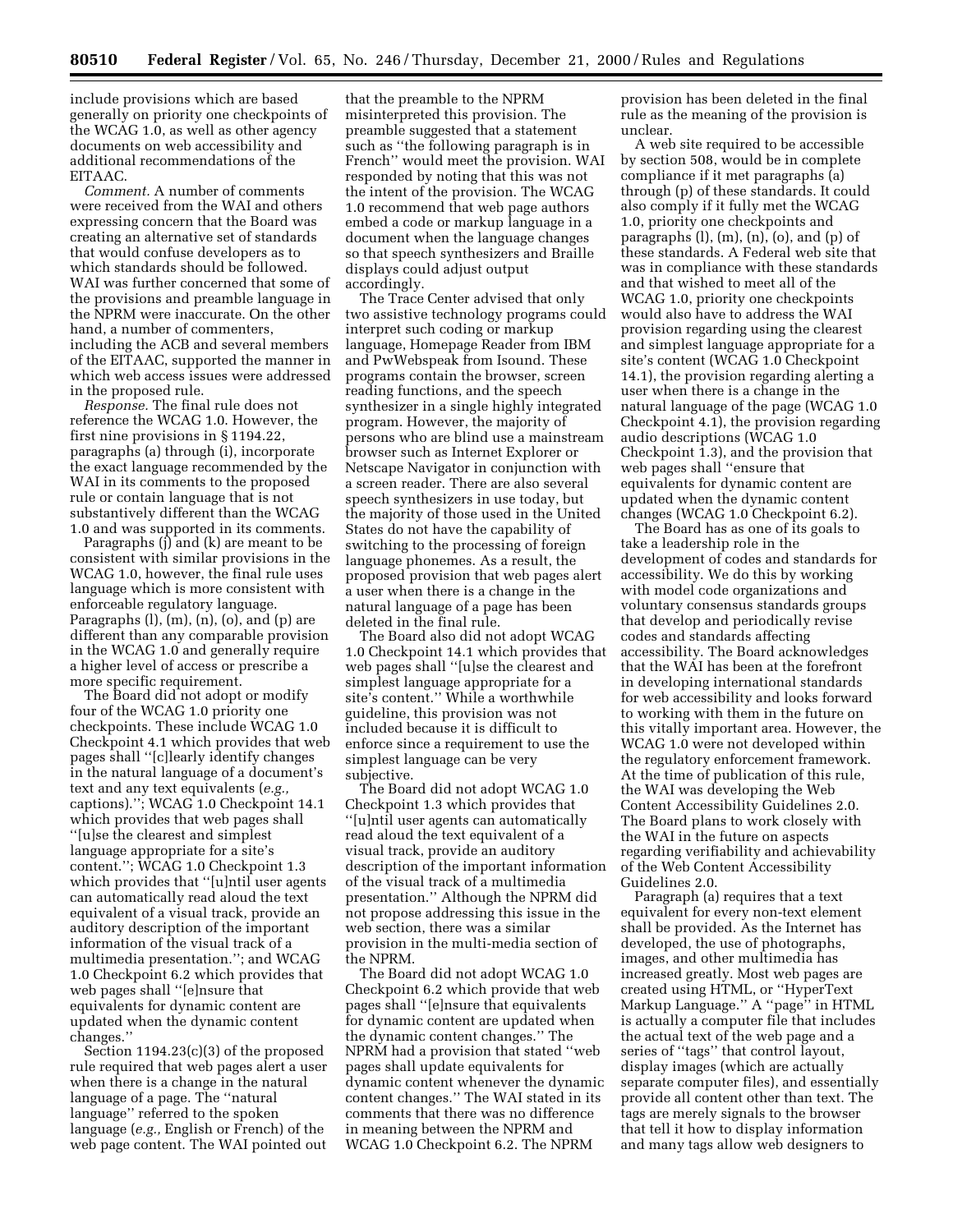include a textual description of the nontextual content arranged by the tag. The provision is necessary because assistive technology cannot describe pictures, but can convey the text information to the user. Currently, most web page authoring programs already provide a method for web designers to associate words with an image and associating text with non-textual content is easy for anyone familiar with HTML. This provision requires that when an image indicates a navigational action such as ''move to the next screen'' or ''go back to the top of the page,'' the image must be accompanied by actual text that states the purpose of the image, in other words, what the image is telling you to do. This provision also requires that when an image is used to represent page content, the image must have a text description accompanying it that explains the meaning of the image. Associating text with these images makes it possible, for someone who cannot see the screen to understand the content and navigate a web page. (See § 1194.23(c)(1) in the NPRM.)

*Comment.* In the NPRM, § 1194.23(c)(1) required text to be associated with all non-textual elements, and prescribed the use of specific techniques, such as ''alt'' and ''longdesc,'' to accomplish that requirement. WAI commented that, while the use of specific techniques was provided in WCAG 1.0 as examples of methods to use, the proposed rule was limiting the manner in which text could be associated with non-textual elements to two techniques. The result was that other approaches to providing text tags in web languages other than HTML were prohibited.

Other commenters pointed out that many images on a web page do not need text tags. They noted that some images are used to create formatting features such as spacers or borders and that requiring text identification of these images adds nothing to the comprehension of a page. These images were, in their view, textually irrelevant. One commenter suggested that this provision should address ''every nontext element'' because such features as buttons, checkboxes, or audio output were covered by other provisions in the proposed rule.

*Response.* This provision incorporates the exact language recommended by the WAI in their comments to the proposed rule. Non-text element does not mean all visible elements. The types of nontext elements requiring identification is limited to those images that provide information required for comprehension of content or to facilitate navigation. Web page authors often utilize

transparent graphics for spacing. Adding text to identify these elements would produce unnecessary clutter for users of screen readers.

The Board also interprets this provision to require that when audio presentations are available on a web page, because audio is a non-textual element, text in the form of captioning must accompany the audio, to allow people who are deaf or hard of hearing to comprehend the content. (See § 1194.23(c)(1) in the NPRM.)

Paragraph (b) provides that equivalent alternatives for any multimedia presentation shall be synchronized with the presentation. This would require, for example, that if an audio portion of a multi-media production was captioned as required in paragraph (a), the captioning must be synchronized with the audio. (See § 1194.23(c)(12) and (e)(3) in the NPRM.)

*Comment.* Comments from organizations representing persons who are deaf or hard of hearing strongly supported this provision. One commenter from the technology industry raised a concern that this provision would require all live speeches broadcast on the Internet by a Federal agency to be captioned. The commenter noted that an alternative might be to provide a transcript of the speech which could be saved, reviewed, and searched.

*Response.* This provision uses language that is not substantively different than the WCAG 1.0 and was supported in the WAI comments to the proposed rule. There are new techniques for providing realtime captioning which are supported by new versions of programs like RealAudio. Providing captioning does not preclude posting a transcript of the speech for people to search or download. However, commenters preferred the realtime captioning over the delay in providing a transcript. No substantive changes have been made to this provision in the final rule.

Paragraph (c) prohibits the use of color as the single method for indicating important information on a web page. When colors are used as the sole method for identifying screen elements or controls, persons who are color blind as well as those people who are blind or have low vision may find the web page unusable. This provision does not prohibit the use of color to enhance identification of important features. It does, however, require that some other method of identification, such as text labels, must be combined with the use of color. (See § 1194.23(c)(2) in the NPRM.)

*Comment.* The WAI expressed concern that as proposed, the provision did not capture the intent of the provision as addressed in the WCAG 1.0. The intent of such a requirement, according to WAI, was to have web page designers use methods other than color to indicate emphasis such as bold text.

*Response.* This provision incorporates the exact language recommended by the WAI in their comments to the proposed rule. This provision addresses not only the problem of using color to indicate emphasized text, but also the use of color to indicate an action. For example, a web page that directs a user to ''press the green button to start'' should also identify the green button in some other fashion than simply by color.

Paragraph (d) provides that documents must be organized so they are readable without requiring browser support for style sheets. Style sheets are a relatively new technology that lets web site designers make consistent appearing web pages that can be easily updated. For instance, without style sheets, making headings appear in large font while not affecting the surrounding text requires separate tags hidden in the document to control font-size and boldface. Each heading would require a separate set of tags. Using style sheets, however, the web site designer can specify in a single tag that all headings in the document should be in large font and boldface. Because style sheets can be used to easily affect the entire appearance of a page, they are often used to enhance accessibility and this provision does not prohibit the use of style sheets. This provision requires that web pages using style sheets be able to be read accurately by browsers that do not support style sheets and by browsers that have disabled the support for style sheets. (See § 1194.23(c)(4) in the NPRM.) This requirement is based on the fact that style sheets are a relatively new technology and many users with disabilities may either not have computer software that can properly render style sheets or because they may have set their own style sheet for all web pages that they view.

*Comment.* The WAI commented that while the provision was consistent with WCAG 1.0, the preamble inaccurately noted that this provision would prohibit the use of style sheets that interfere with user defined style sheets. The WAI noted that a browser running on a user's system determines whether or not style sheets associated with pages will be downloaded.

*Response.* The WAI correctly noted that this provision does not prohibit the use of style sheets that interfere with user-defined style sheets because the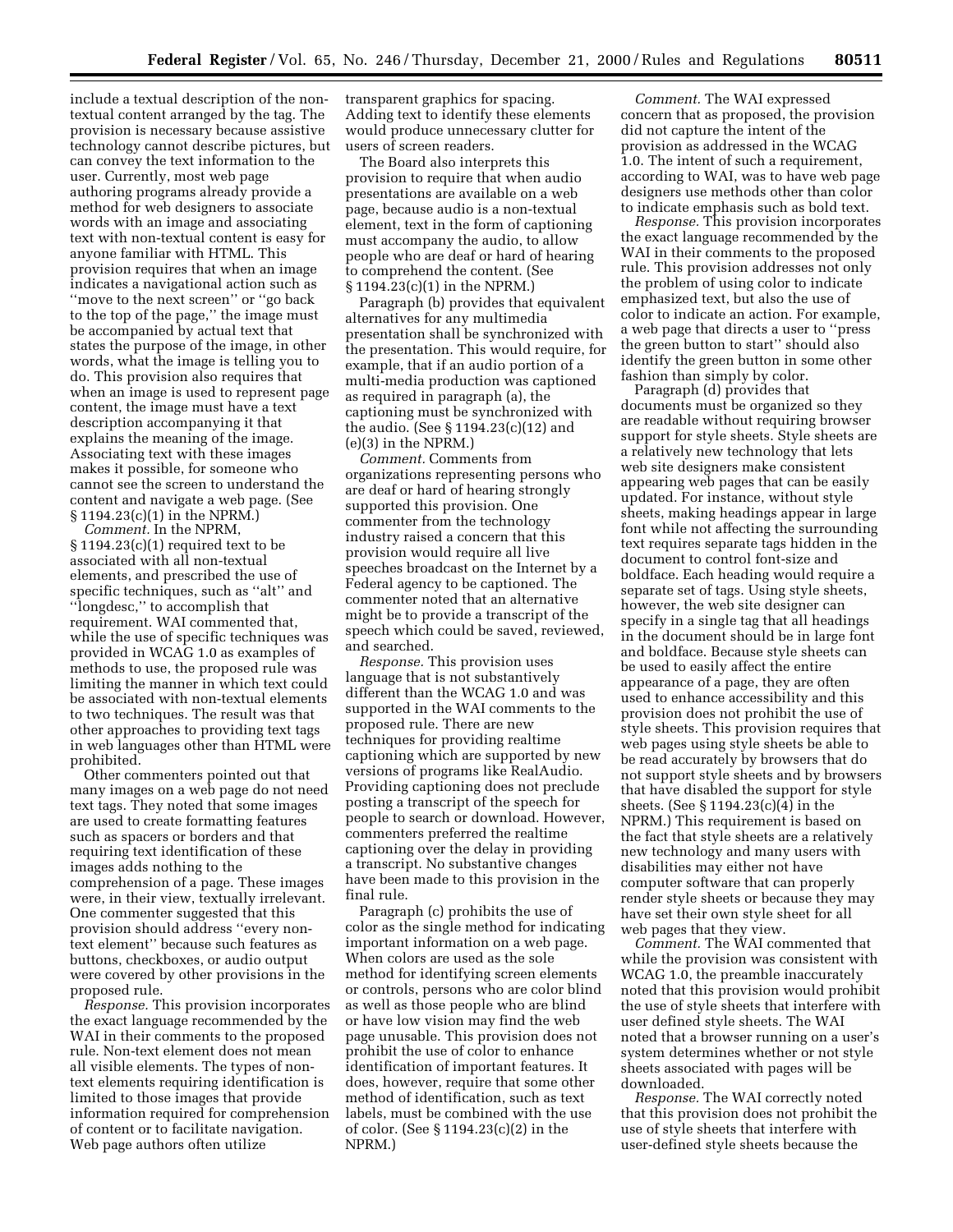use of style sheets is controlled by a user's browser. This provision uses language that is not substantively different than WCAG 1.0 and was supported in the WAI comments to the proposed rule. No substantive changes have been made to this provision in the final rule.

Paragraph (e) requires web page designers to include redundant text links for each active region of a serverside image map on their web pages. An ''image map'' is a picture (often a map) on a web page that provides different "links" to other web pages, depending on where a user clicks on the image. There are two basic types of image maps: ''client-side image maps'' and ''server-side image maps.'' With clientside image maps, each ''active region'' in a picture can be assigned its own ''link'' (called a URL or ''uniform resource locator'') that specifies what web page to retrieve when a portion of the picture is selected. HTML allows each active region to have its own alternative text, just like a picture can have alternative text. See § 1194.22(a). By contrast, clicking on a location of a server-side image map only specifies the coordinates within the image when the mouse was depressed—which link or URL is ultimately selected must be deciphered by the computer serving the web page. When a web page uses a server-side image map to present the user with a selection of options, browsers cannot indicate to the user the URL that will be followed when a region of the map is activated. Therefore, the redundant text link is necessary to provide access to the page for anyone not able to see or accurately click on the map. (See § 1194.23(c)(6) in the NPRM.) No substantive changes have been made to this provision in the final rule.

Paragraph (f) provides that client-side image maps shall be provided instead of server-side image maps except where the regions cannot be defined with an available geometric shape. As discussed above, there are two general categories of image maps: client-side image maps and server-side image maps. When a web browser retrieves a specific set of instructions from a client-side image map, it also receives all the information about what action will happen when a region of the map is pressed. For this reason, client-side image maps, even though graphical in nature, can display the links related to the map, in a text format which can be read with the use of assistive technology. (See § 1194.23(c)(7) in the NPRM.)

*Comment.* The WAI suggested that the final rule include an exception for those regions of a map which cannot be

defined with an available geometric shape.

*Response.* This provision incorporates the exact language recommended by the WAI in their comments to the proposed rule.

Paragraphs (g) and (h) permit the use of tables, but require that the tables be coded according to the rules for developing tables of the markup language used. When tables are coded inaccurately or table codes are used for non-tabular material, some assistive technology cannot accurately read the content. Many assistive technology applications can interpret the HTML codes for tables and will most likely be updated to read the table coding of new markup languages. (See § 1194.23(c)(8– 9) in the NPRM.) The Board will be developing technical assistance materials on how tables can comply with this section. In addition to these specific provisions, the technical assistance materials will address all of the provisions in this part.

*Comment.* Commenters were concerned by the preamble discussion in the NPRM which advised against the use of table tags for formatting of nontabular material.

*Response.* The Board understands that there are currently few alternatives to the use of tables when trying to place items in predefined positions on web pages. These provisions do not prohibit the use of table codes to format nontabular content. They require that when a table is created, appropriate coding should be used. Paragraph (g) incorporates the exact language recommended by the WAI in their comments to the proposed rule. Paragraph (h) uses language that is not substantively different than WCAG 1.0 and was supported in the WAI comments to the proposed rule. No substantive changes have been made to this provision in the final rule.

Paragraph (i) addresses the use of frames and requires that they be titled with text to identify the frame and assist in navigating the frames. ''Frames'' are a technique used by web designers to create different ''portions'' or ''frames'' of their screen that serve different functions. When a web site uses frames, often only a single frame will update with information while the other frames remain intact. Because using frames gives the user a consistent portion of the screen, they are often used for navigational toolbars for web sites. They are also often faster because only a portion of the screen is updated, instead of the entire screen. Frames can be an asset to users of screen readers and other assistive technology if the labels on the frames are explicit. Labels such

as top, bottom, or left, provide few clues as to what is contained in the frame. However, labels such as ''navigation bar'' or ''main content'' are more meaningful and facilitate frame identification and navigation. (See § 1194.23(c)(10) in the NPRM.) This provision uses language that is not substantively different than WCAG 1.0. No substantive changes have been made to this provision in the final rule.

Paragraph (j) sets limits on the blink or flicker rate of screen elements. This section is a result of the reorganization of the final rule and is similar to section 1194.21(k) discussed above. (See § 1194.21(c) in the NPRM.) This provision is meant to be consistent with WCAG 1.0 Checkpoint 7.1 which provides that, ''[u]ntil user agents allow users to control flickering, avoid causing the screen to flicker.'' This provision uses language which is more consistent with enforceable regulatory language.

Paragraph (k) requires that a text-only web page shall only be provided as a last resort method for bringing a web site into compliance with the other requirements in § 1194.22. Text-only pages must contain equivalent information or functionality as the primary pages. Also, the text-only page shall be updated whenever the primary page changes. This provision is meant to be consistent with WCAG 1.0 Checkpoint 11.4 which provides that ''[i]f, after best efforts, you cannot create an accessible page, provide a link to an alternative page that uses W3C technologies, is accessible, has equivalent information (or functionality), and is updated as often as the inaccessible (original) page.''

Paragraph (l) requires that when web pages rely on special programming instructions called ''scripts'' to affect information displayed or to process user input, functional text shall be provided. It also requires that the text be readable by assistive technology such as screen reading software. Scripts are widely used by web sites as an efficient method to create faster or more secure web communications. A script is a programmatic set of instructions that is downloaded with a web page and permits the user's computer to share the processing of information with the web server. Without scripts, a user performs some action while viewing a web page, such as selecting a link or submitting a form, a message is sent back to the ''web server'', and a new web page is sent back to the user's computer. The more frequently an individual computer has to send and receive information from a web server, the greater chance there is for errors in the data, loss of speed, and possible violations of security. Also,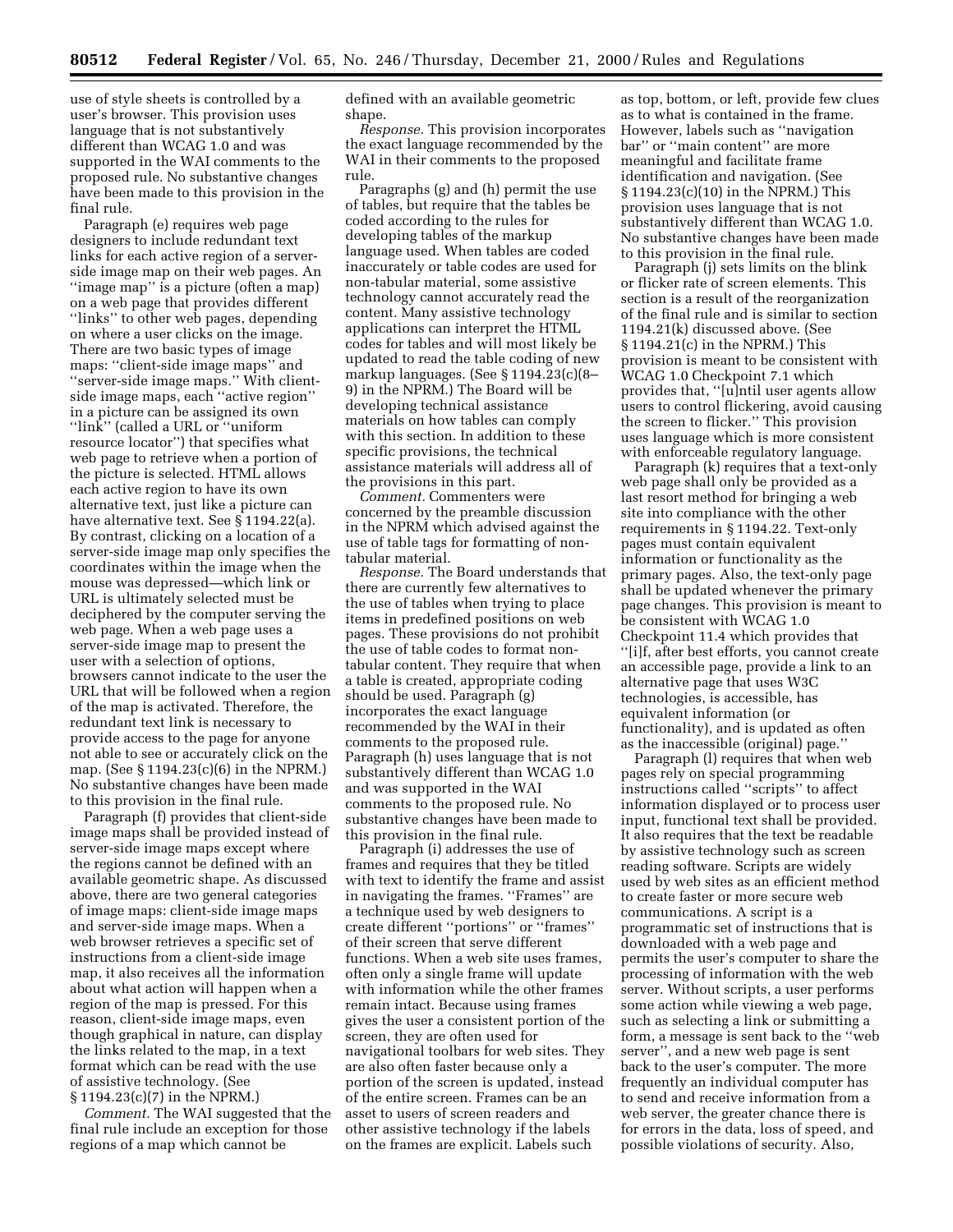when many users are simultaneously viewing the same web page, the demands on the web server may be huge. Scripts allow more work to be performed on the individual's computer instead of on the web server. And, the individual computer does not have to contact the web server as often. Scripts can perform very complex tasks such as those necessary to complete, verify, and submit a form and verify credit information. The advantage for the user is that many actions take place almost instantly, because processing takes place on the user's computer and because communication with the web server is often not necessary. This improves the apparent speed of a web page and makes it appear more dynamic. Currently, JavaScript, a standardized object-oriented programming language, is the most popular scripting language, although certain plug-ins (see below) support slightly different scripting languages. This provision requires web page authors to ensure that all the information placed on a screen by a script shall be available in a text form to assistive technology. (See § 1194.23(c)(11) in the NPRM.)

*Comment.* The NPRM was more specific in its application, providing that pages must be usable when scripts, applets, or other programmatic objects are turned off or are not supported. The NPRM permitted the use of an alternative accessible page. Several commenters found the proposed provision too restrictive. They noted that, as proposed, it could severely discourage innovation both for web page developers and for designers of assistive technology. It was argued that if producers of assistive technology know that a web page would never require access to scripts, there would be no incentive to develop better access to these features. It was also pointed out that discussing scripts, applets, and plug-ins in the same provision was not appropriate, because plug-ins were actual programs that run on a user's machine and do not necessarily originate on the web page. Scripts, on the other hand, are downloaded to a user's system from the web page (or an associated file) and, unlike applets or plug-ins, operate completely inside the browser without any additional software. Therefore, as scripts directly affect the actual content of a web page, the web page designer has control over designing a script but does not have control over which plug-in a user may select to process web content.

*Response.* The final rule has two separate provisions for scripts (l), and applets and plug-ins (m). Web page

authors have a responsibility to provide script information in a fashion that can be read by assistive technology. When authors do not put functional text with a script, a screen reader will often read the content of the script itself in a meaningless jumble of numbers and letters. Although this jumble is text, it cannot be interpreted or used. For this reason, the provision requires that functional text, that is text that when read conveys an accurate message as to what is being displayed by the script, be provided. For instance, if a web page uses a script only to fill the contents of an HTML form with basic default values, the web page will likely comply with this requirement, as the text inserted into the form by the script may be readable by a screen reader. By contrast, if a web page uses a script to create a graphic map of menu choices when the user moves the pointer over an icon, the web site designer may be required to incorporate ''redundant text links'' that match the menu choices because functional text for each menu choice cannot be rendered to the assistive technology. Determining whether a web page meets this requirement may require careful testing by web site designers, particularly as both assistive technology and the JavaScript standard continue to evolve.

Paragraph (m) is, in part, a new provision developed in response to comments received on § 1194.23(c)(11) of the NPRM and discussed in the preceding paragraph. While most web browsers can easily read HTML and display it to the user, several private companies have developed proprietary file formats for transmitting and displaying special content, such as multimedia or very precisely defined documents. Because these file formats are proprietary, they cannot ordinarily be displayed by web browsers. To make it possible for these files to be viewed by web browsers, add-on programs or ''plug-ins'' can be downloaded and installed on the user's computer that will make it possible for their web browsers to display or play the content of the files. This provision requires that web pages which provide content such as Real Audio or PDF files, also provide a link to a plug-in that will meet the software provisions. It is very common for a web page to provide links to needed plug-ins. For example, web pages containing Real Audio almost always have a link to a source for the necessary player. This provision places a responsibility on the web page author to know that a compliant application exists, before requiring a plug-in. (See § 1194.21(c)(11) in the NPRM.)

Paragraph (n) requires that people with disabilities have access to interactive electronic forms. Electronic forms are a popular method used by many agencies to gather information or permit a person to apply for services, benefits, or employment. The 1998 Government Paperwork Elimination Act requires that Federal agencies make electronic versions of their forms available on-line when practicable and allows individuals and businesses to use electronic signatures to file these forms electronically. (See § 1194.23(b)(10) in the NPRM.) At present, the interaction between form controls and screen readers can be unpredictable, depending upon the design of the page containing these controls. Some developers place control labels and controls in different table cells; others place control labels in various locations in various distances from the controls themselves, making the response from a screen reader less than accurate many times.

*Comment.* Adobe Systems expressed concern that completing some forms requires a script or plug-in and interpreted the proposed rule as prohibiting such items. They pointed out that there are other methods of completing a form that would not require scripts or plug-ins, but those methods require the constant transfer of information between the client and server computers. Adobe noted that that method can be extremely inefficient and can pose a security risk for the individual's personal data.

*Response.* This provision does not forbid the use of scripts or plug-ins and many of the existing products support these features. If a browser does not support these features, however, paragraphs (l) and (m) require that some other method of working with the web page must be provided. As assistive technologies advance, it is anticipated that the occasions when the use of scripts and plug-ins are not supported will diminish significantly. No substantive changes have been made to this provision in the final rule.

Paragraph (o) provides that a method be used to facilitate the easy tracking of page content that provides users of assistive technology the option to skip repetitive navigation links. (See § 1194.23(c)(13) in the NPRM.) No substantive comments were received on this provision and no changes were made, other than editorial changes.

Paragraph (p) addresses the accessibility problems that can occur if a web page times-out while a user is completing a form. Web pages can be designed with scripts so that the web page disappears or ''expires'' if a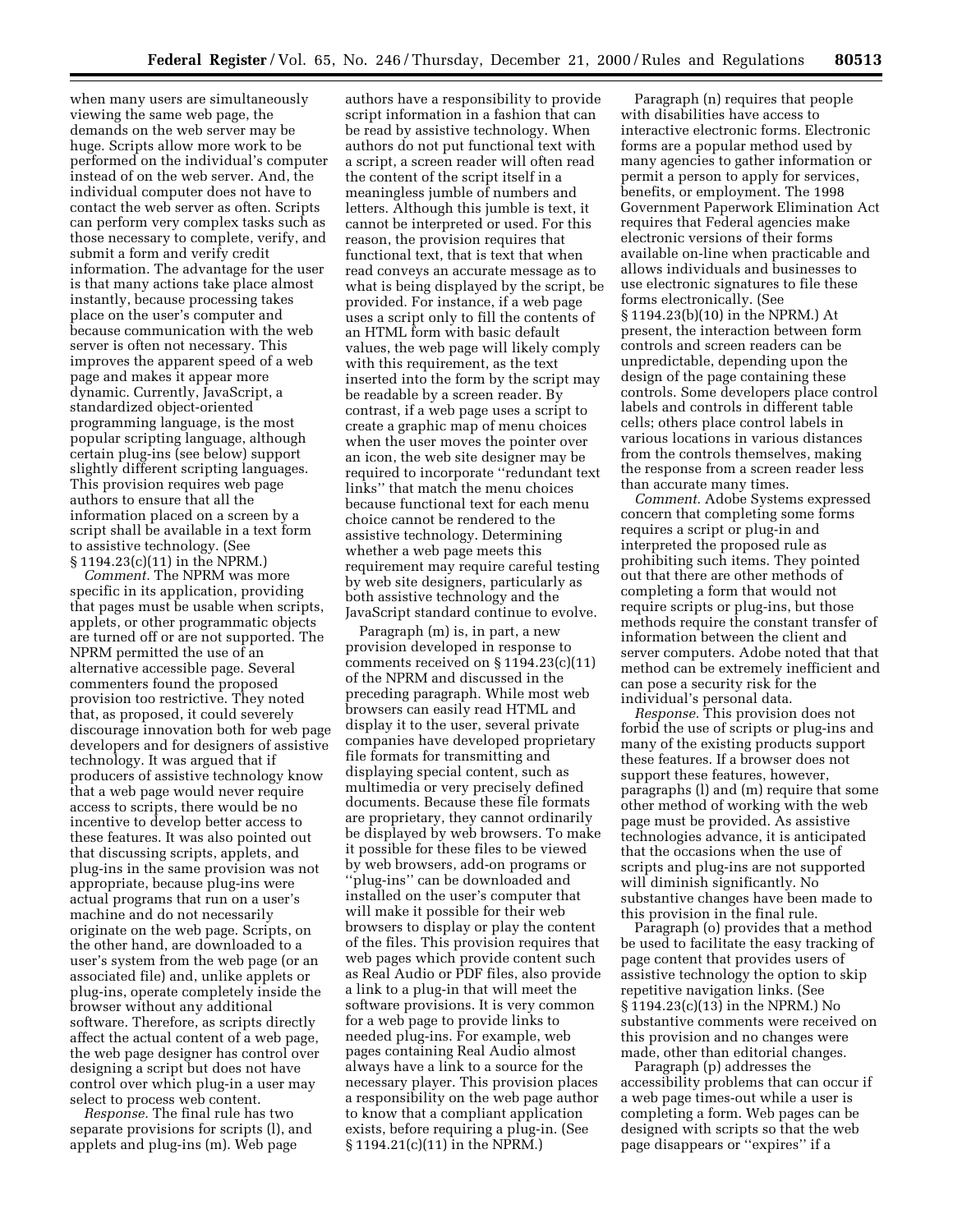response is not received within a specified amount of time. Sometimes, this technique is used for security reasons or to reduce the demands on the computer serving the web pages. A disability can have a direct impact on the speed with which a person can read, move around, or fill in a web form. For this reason, when a timed response is required, the user shall be alerted and given sufficient time to indicate that additional time is necessary. (See § 1194.21(d) in the NPRM.)

*Comment.* The proposed rule prescribed specific settings for increasing the time-out limit based on a default setting. The Board sought comment on whether a system was commercially available that would allow a user to adjust the time-out. The Board also sought information on whether the proposed provision would compromise security. Commenters responded that security would be an issue if the time-out period was extended for too long and information with personal data was left exposed. Other commenters raised the point that specifying specific multiples of the default was unrealistic and arbitrary. The Multimedia Telecommunications Association (MMTA) stated that the default was not built-into a system. Rather, it was generally something that was set by an installer or a system administrator. They also noted that in order for a user to know that more time is needed, the user must be alerted that time is about to run out.

*Response.* The provision has been revised as a performance standard rather than a specific design standard by removing the reference to a specified length of time for users to respond. The Board agrees that it would be difficult for a user to know how much more time is needed even if the time-out could be adjusted. The final rule requires only that a user be notified if a process is about to time-out and be given an opportunity to answer a prompt asking whether additional time is needed.

#### *Section 1194.23 Telecommunications Products*

Paragraph (a) requires that telephone equipment shall provide a standard non-acoustic connection point for TTYs. A TTY is a device that includes a keyboard and display that is used to transmit and receive text over a telephone line using sound. Originally, TTY's used acoustic connections and the user placed the telephone handset on the TTY to transfer the sound signals between the TTY and the telephone. Handsets on many modern telephones do not fit well with many TTY acoustic couplers, allowing interference from

outside noise. Individuals who use TTYs to communicate must have a nonacoustic way to connect TTYs to telephones in order to obtain clear TTY connections, such as through a direct RJ–11 connector, a 2.5 mm audio jack, or other direct connection. When a TTY is connected directly into the network, it must be possible for the acoustic pickup (microphone) to be turned off (automatically or manually) to avoid having background noise in a noisy environment mixed with the TTY signal. Since some TTY users make use of speech for outgoing communications, the microphone on/off capability must be automatic or easy to switch back and forth or a push-to-talk mode should be provided. In the Telecommunications Act Accessibility Guidelines (36 CFR Part 1193), the Board recognized that direct-connect TTYs are customer premises equipment (CPE) subject to section 255 of that Act. Since CPE is a subset of electronic and information technology, it is similarly covered by this rule. This provision was adopted from the Board's Telecommunications Act Accessibility Guidelines so that manufacturers of telecommunications and customer premises equipment covered by section 255 of the Telecommunications Act wishing to sell products to the Federal government would have a consistent set of requirements. (See  $\S 1194.23(d)(1)$  in the NPRM.)

*Comment.* The MMTA commented that providing a direct connection to an analog telephone may be as simple as providing an RJ–11 jack, but that digital phones pose additional problems. It noted that most multi-line business phones operating through a PBX are digital phones. However, it also stated that TTY connectivity can be accomplished by adding an analog line similar to what would be provided for a fax machine. The MMTA further suggested that TTY manufacturers should share the burden for compatibility. Another comment suggested that the Board require the provision of a shelf and outlet for a TTY.

*Response.* In some cases, the addition of an RJ–11 connector will be the easiest solution. In other cases, the addition of a ''smart'' adapter may be necessary, similar to the dataports available on many hotel phones. Some adapters and converters have circuitry which determines the nature of the line and plug-in equipment and makes the adjustment automatically while others are manual. There is merit, however, in viewing this provision from the standpoint of the capabilities of a system as opposed to the capabilities of

a single desktop unit. There may be cases in which the connection is best made at the PBX level by installing analog phone lines where necessary. The final provision has been modified to allow for either option.

With respect to the suggestion that the standards require a shelf and outlet for a TTY, these standards apply to the electronic and information technology products themselves, not the furniture they occupy. Therefore, these standards do not address auxiliary features such as shelves and electrical outlets.

Paragraph (b) requires that products providing voice communication functionality be able to support use of all commonly used cross-manufacturer, non-proprietary, standard signals used by TTYs. Some products compress or alter the audio signal in such a manner that standard signals used by TTYs are not transmitted properly, preventing successful TTY communication. This provision is consistent with the Telecommunications Act Accessibility Guidelines. (See § 1194.23(d)(2) in the NPRM.)

*Comment.* Comments from industry suggested that the Board should clarify the standard referred to as U.S. standard Baudot communications protocol. They noted that there are several standards in use in Europe. Some European products support more than one of these standards, but not the common U.S. standard. The comments said that such products would arguably comply with the provision but would not meet the intent of section 508.

*Response.* The proposed rule required that products must support all crossmanufacturer, non-proprietary protocols, not just one or two. Of course, that included the common U.S. Baudot protocol (ANSI/TIA/EIA 825). ASCII is also used, especially on dual mode TTYs, but it is less common. Compliance with international standard ITU–T Recommendation V.18 would meet this provision, but products complying with the ITU standard may not be commercially available. It is important that products and systems support the protocol used by most TTYs currently in use to avoid a disenfranchisement of the majority of persons who are deaf or hard of hearing. However, the intent of this provision is to require support of more than just Baudot or just ASCII. At present, only these two are commonly used in the U.S., but others may come into use later. While the Board does not want to disenfranchise users of current devices, neither does it want to exclude those who buy newer equipment, as long as such devices use protocols which are not proprietary and are supported by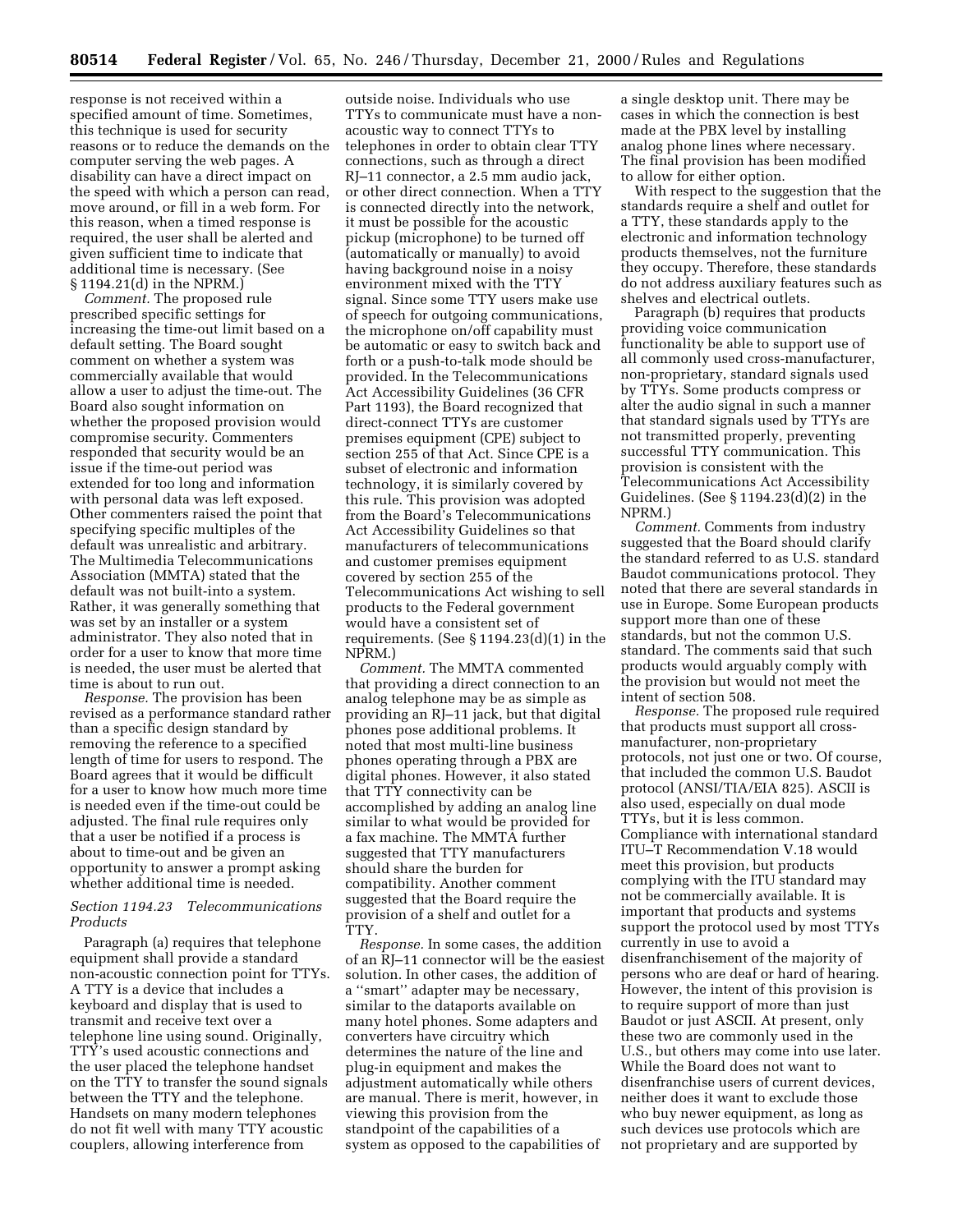more than one manufacturer. Of course, like all the requirements of these standards, this provision is subject to commercial availability. Accordingly, the provision has been changed in the final rule by adding the phrase ''commonly used.''

Paragraph (c) provides that TTY users be able to utilize voice mail, autoattendant, and interactive voice response telecommunications systems. Voice mail systems are available which allow TTY users to retrieve and leave TTY messages. This provision does not require that phone systems have voice to text conversion capabilities. It requires that TTY users can retrieve and leave TTY messages and utilize interactive systems. (See § 1194.23(d)(3) in the NPRM.)

*Comment.* One commenter suggested that the Board encourage developers to build-in direct TTY decoding so that external TTYs are not required. For example, if an employee had voice mail with TTY functionality built-in, that employee would be able to read TTY messages through the computer system directly, without needing to attach an external TTY. The commenter noted that this would be beneficial to Federal agencies having telephone communication with members of the public who have speech or hearing disabilities. The agency could then have direct communication rather than being required to use an external TTY device or utilizing a relay service. Another said telecommunications systems should be required to have TTY decoding capability built-in, to the maximum extent possible. Another commenter pointed out that voice mail, voice response, and interactive systems depend on DTMF ''touch tones'' for operation and that many TTYs do not provide this function. Also, one commenter noted that automatic speech recognition (ASR) is not yet mature, but requested that a requirement for ASR be reviewed every two years to determine the feasibility of including such capabilities in products based on the rapid change of technology.

*Response.* This provision requires that voice mail, auto-attendant, and interactive voice response systems be usable with TTYs. It is desirable that computers have built-in TTY capability and there are currently systems which can add such functionality to computers. This provision is a performance requirement and the Board does not feel it would be useful to be more specific at this time. The current problems with voice mail and voice response systems are not necessarily susceptible to a single solution and there are several ways to comply,

including voice recognition in some cases, depending on the system. Many voice mail systems could record a TTY message, just like a voice message, but the outgoing message needs to include a TTY prompt letting TTY users to know when to start keying. A requirement for a quick response to menu choices is the most frequently reported barrier for relay users. The ability to ''opt out'' of a menu and connect with an operator or transfer to a TTY system are also ways to make these services available and usable without highly sophisticated decoding technology.

Paragraph (d) addresses access problems that can arise when telecommunications systems require a response from a user within a certain time. Due to the nature of the equipment, users of TTYs may need additional time to read and respond to menus and messages. This provision is identical to section 1194.22(p) discussed above. (See § 1194.21(d)(4) in the NPRM.)

*Comment.* The proposed rule prescribed specific settings for increasing the time-out limit based on a default setting. Commenters raised the point that specifying specific multiples of the default was unrealistic and arbitrary. The MMTA stated that the default was not built-into a system. Rather it was generally something that was set by an installer or a system administrator. It also noted that in order for users to know that more time is needed, they must be alerted that time is about to run out.

*Response.* The provision has been changed to a performance standard rather than a specific design standard by removing the reference to a specified length of time for users to respond. The Board agrees that it would be difficult for a user to know how much more time is needed even if the time-out could be adjusted. The final rule requires only that a user be notified if a process is about to time-out and be given an opportunity to answer a prompt asking whether additional time is needed.

Paragraph (e) requires that functions such as caller identification must be accessible for users of TTYs, and for users who cannot see displays. (See § 1194.23(d)(5) in the NPRM.)

*Comment.* One commenter thought the reference to telecommunications relay services in the NPRM implied that caller identification information must somehow be transmitted directly to the end-user.

*Response.* Since the end-users in a telecommunications relay service are not directly connected, passing along caller identification information is not commonly done, therefore, the reference to relay services has been deleted to avoid confusion.

Paragraph (f) requires products to be equipped with volume control that provides an adjustable amplification up to a minimum of 20 dB of gain. If a volume adjustment is provided that allows a user to set the level anywhere from 0 to the upper requirement of 20 dB, there is no need to specify a lower limit. If a stepped volume control is provided, one of the intermediate levels must provide 12 dB of gain. The gain applies to the voice output. (See § 1194.23(d)(6) in the NPRM.)

*Comment.* Several commenters supported the provision for a 20 dB gain, but some supported a 25 dB requirement, pointing out that many persons who are hard of hearing need more than 20 dB amplification. Others urged the Board to adopt the current Federal Communications Commission's (FCC) requirement for a minimum of 12 dB and a maximum of 18 dB. Some commenters said amplifying a poor quality signal would not be useful and that the amplification may itself introduce distortion.

*Response.* The proposed level of amplification was different from that required under the FCC regulations implementing the Hearing Aid Compatibility Act (47 CFR 68.317 (a)). The FCC requires volume control that provides, through the receiver in the handset or headset of the telephone, 12 dB of gain minimum and up to 18 dB of gain maximum, when measured in terms of Receive Objective Loudness Rating.

The Board's provision is consistent with the 1998 ANSI A117.1 document, ''Accessible and Usable Buildings and Facilities.'' ANSI is the voluntary standard-setting body which issues accessibility standards used by the nation's model building codes. The Board has issued a separate NPRM to harmonize the existing ADAAG provision with the ANSI standard. The FCC originally selected its requirement to be consistent with the ADA Accessibility Guidelines now being proposed for amendment. This provision is consistent with the proposed ADA and Architectural Barriers Act Accessibility Guidelines and the Telecommunications Act Accessibility Guidelines. No changes were made to this provision in the final rule.

Paragraph (g) requires that an automatic reset be installed on any telephone that allows the user to adjust the volume higher than the normal level. This is a safety feature to protect people from suffering damage to their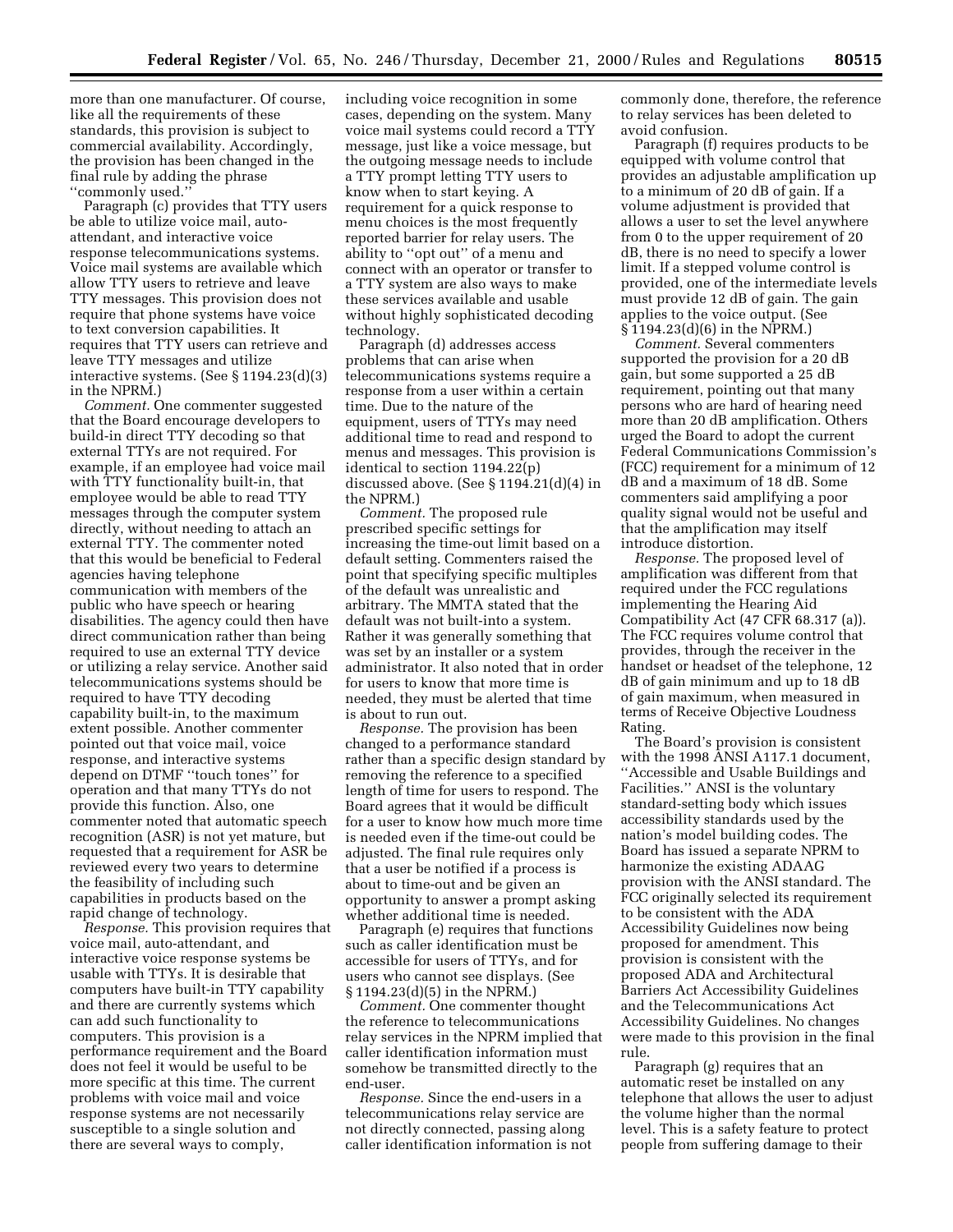hearing if they accidentally answer a telephone with the amplification turned too high. (See § 1194.23(d)(7) in the NPRM.)

*Comment.* Most commenters supported the provision for an automatic reset. One commenter said the reset would be a problem for an individual user who would be required to constantly readjust his or her telephone to a usable level.

*Response.* The provision is adopted from the ADA Accessibility Guidelines, where it applies to public phones used by many people. The FCC's Part 68 rules require an automatic reset when the phone is hung up if the volume exceeds 18 dB gain. To provide the ability to override the reset function would require a waiver from the FCC since the standards require a 20 dB gain. No changes have been made to this section in the final rule.

Paragraph (h) requires telephones, or other products that provide auditory output by an audio transducer normally held up to the ear, to provide a means for effective wireless coupling to hearing aids. Many hearing aids incorporate ''T-coils'' that generate sounds based on magnetic signals received from earpieces that can generate the appropriate magnetic field. Generally, this provision means the earpiece generates sufficient magnetic field strength to induce an appropriate field in a hearing aid T-coil. The output in this case is the direct voice output of the transmission source, not the ''machine language'' such as tonal codes transmitted by TTYs. For example, a telephone must generate a magnetic output so that the hearing aid equipped with a T-coil can accurately receive the message. This provision is consistent with the Telecommunications Act Accessibility Guidelines. (See § 1194.23(d)(8) in the NPRM.) No substantive comments were received and no changes have been made to this section in the final rule.

Paragraph (i) requires that interference to hearing technologies be reduced to the lowest possible level that allows a user of hearing technologies to utilize a telecommunications product. Individuals who are hard of hearing use hearing aids and other assistive listening devices, but they cannot be used if products introduce noise into the listening aids because of electromagnetic interference. (See § 1194.23(d)(9) in the NPRM.)

*Comment.* The American National Standards Institutes (ANSI) is developing methods of measurement and defining the limits for hearing aid compatibility and accessibility to wireless telecommunications. At the

time of the proposed rule, the ANSI C63.19 ANSI/IEEE Standard for Hearing Aid Compatibility with Wireless Devices was not completed. The NPRM noted that the Board may ultimately incorporate the standard when it is completed. Several commenters recommended referencing the work of the ANSI committee.

*Response.* The ANSI committee has recently completed its work. No changes have been made to this provision in the final rule and the provision continues to be a performance standard rather than a specific design standard. However, compliance with the ANSI C63.19 ANSI/IEEE Standard for Hearing Aid Compatibility with Wireless Devices would meet this provision.

Paragraph (j) provides that all products that act as a transport or conduit for information or communication shall pass all codes, translation protocols, formats, or any other information necessary to provide information or communication in a usable format. In particular, signal compression technologies shall not remove information needed for access or shall restore it upon decompression. Some transmissions include codes or tags embedded in ''unused'' portions of the signal to provide accessibility. For example, closed captioning information is usually included in portions of a video signal not seen by users without decoders. This section prohibits products from stripping out such information or requires the information to be restored at the end point. (See § 1194.25(a) in the NPRM.) No substantive comments were received and no changes have been made to this section in the final rule.

Paragraph (k) addresses controls that require some physical force to activate. It is the application of force to these controls that distinguishes them from touch sensitive controls where the mere presence of a hand or finger is detected and reacted to by the product. (See § 1194.23(a) in the NPRM.)

*Comment.* As proposed, this provision addressed mechanically operated controls, keyboard, and keypads. Commenters were concerned that the provisions were too general. Some commenters said that it was possible to interpret this section as applying to touchscreens, and that making touchscreen controls compliant with these provisions was not possible. Commenters also raised the question of whether the proposed standards would require every product to have a keyboard.

*Response.* This provision has been amended to clarify its application to mechanically operated controls. The

provision only applies to products which have mechanically operated controls or keys and therefore does not require every product to have a keyboard. This provision was not intended to apply to touchscreens as touchscreens do not have mechanically operated controls.

Paragraph (k)(1) provides that mechanically operated controls and keys shall be tactilely discernible without activating the controls or keys. Tactilely discernible means that individual keys can be located and distinguished from adjacent keys by touch. To comply with this provision, controls that must be touched to activate, must be distinguishable from each other. This can be accomplished by using various shapes, spacing, or tactile markings. Because touch is necessary to discern tactile features, this provision provides that the control should not be activated by mere contact. For example, the standard desktop computer keyboard would meet this provision because the tactile mark on the ''j'' and ''f'' keys permits a user to locate all other keys tactilely. The geographic spacing of the function, ''numpad'' and cursor keys make them easy to locate by touch. In addition, most keyboards require some pressure before they transmit a keystroke. Conversely, ''capacitance'' keyboards that react as soon as they are touched and have no raised marks or actual keys would not meet this provision. A ''membrane'' keypad with keys that must be pressed can be made tactilely discernible by separating keys with raised ridges so that individual keys can be distinguished by touch. (See § 1194.23(a)(1) in the NPRM.) No substantive comments were received and no changes have been made to this section in the final rule.

Paragraph (k)(2) provides that mechanically operated controls shall be accessible to persons with limited dexterity. Individuals with tremor, cerebral palsy, paralysis, arthritis, or artificial hands may have difficulty operating systems which require fine motor control, assume a steady hand, or require two hands or fingers to be used simultaneously for operation. Individuals with high spinal cord injuries, arthritis, and other conditions may have difficulty operating controls which require significant strength. The provision limits the force required to five pounds and is based on § 4.27.4 of the ADA Accessibility Guidelines and is consistent with the

Telecommunications Act Accessibility Guidelines. (See § 1194.23(a)(3) in the NPRM.)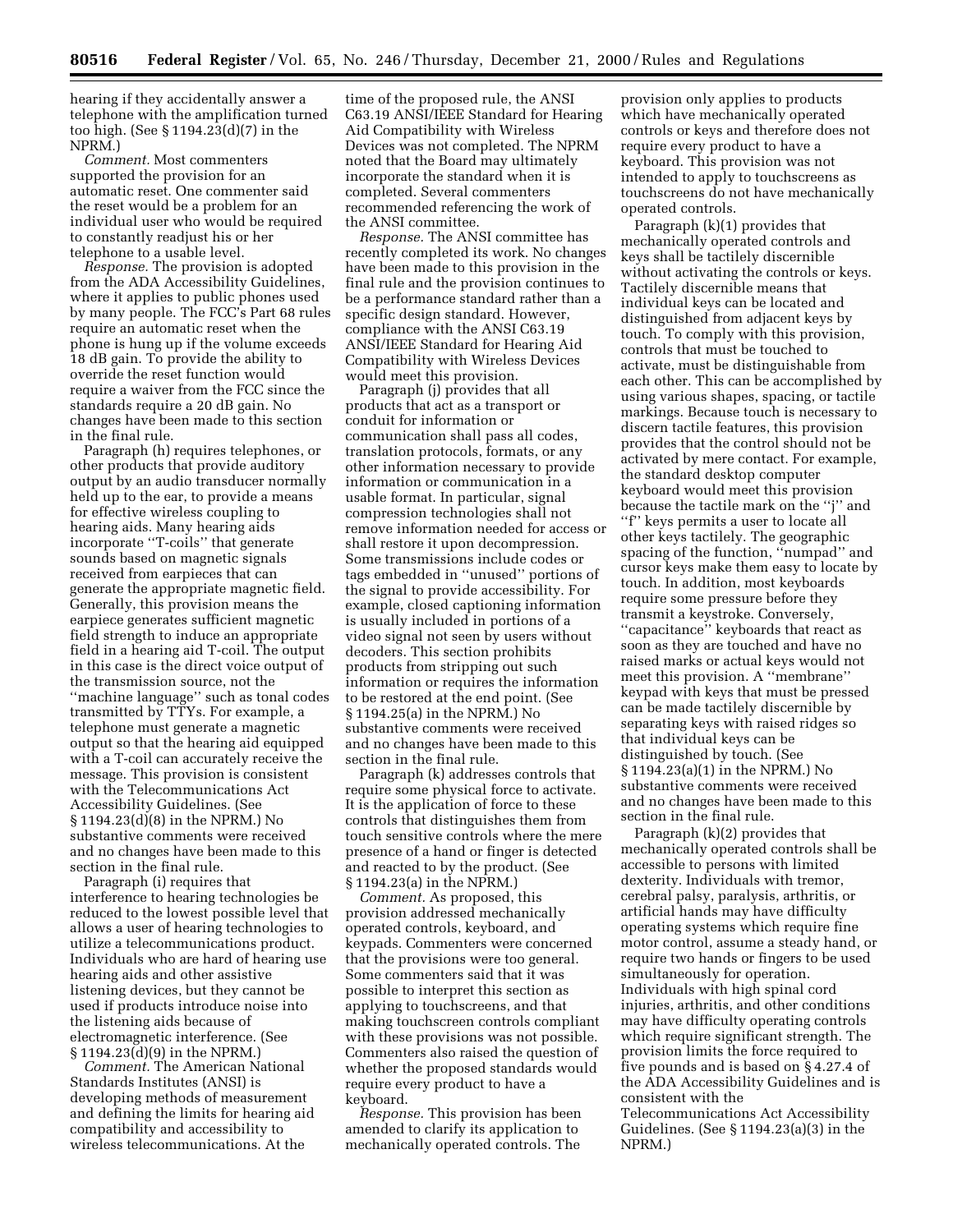*Comment.* The ITIC was concerned about requiring that all controls be easily activated. They pointed out that on many pieces of equipment the on/off switch is purposely set so that it is hard to activate. This is done to prevent accidental shut-down of equipment such as with a network server. They felt it was unreasonable to require changing that type of control.

*Response.* The Board has addressed this issue by adding § 1194.3(f) which exempts such controls from these standards. The on/off switch on a network server for example, would be operated only when maintenance of the equipment was required and would not be for normal operation. No changes have been made to this section in the final rule.

Paragraph (k)(3) establishes provisions for key repeat rate where an adjustable keyboard repeat rate is supported. It requires that the keyboard delay before repeat shall be adjustable to at least two seconds per character. (See § 1194.23(a)(5) in the NPRM.) No substantive comments were received and no changes have been made to this section in the final rule.

Paragraph (k)(4) provides that the status of toggle controls such as the "caps lock" or "scroll lock" keys be determined by both visual means and by touch or sound. For example, adding audio patterns such as ascending and descending pitch tones that indicate when a control is turned on or off would alleviate the problem of a person who is blind inadvertently pressing the locking or toggle controls. Also, buttons which remain depressed when activated or switches with distinct positions would meet this provision. (See § 1194.23(a)(2) in the NPRM.) No substantive comments were received and no changes have been made to this section in the final rule.

#### *Section 1194.24 Video and Multimedia Products*

Paragraph (a) requires that television displays 13 inches and larger, and computer equipment that includes television receiver or display circuitry be equipped with the capacity to decode and display captioning for audio material. (See § 1194.23(e)(1) in the NPRM.)

*Comment.* Commenters supported this provision in general, but provided suggestions for clarification. They noted that the FCC defines ''television receiver'' as a device that can receive and display signals from broadcast, satellite, cable transmission, or other similar transmission sources. The commenters recommended that the provision should also address television monitors that are used with video

cassette recorders (VCRs), digital video disks (DVDs), or direct video input, but do not include tuners. These nonreceiver displays are commonly used throughout the government and in educational institutions and therefore, should have the capability to decode closed captions. According to commenters, the provision should reference analog television's ''line-21, NTSC'' or ''EIA–608'' caption data decoding capabilities. Many DVD presentations already include line-21 captions and commenters expressed frustration with their inability to see these captions on their desktop or laptop computers. Commenters noted that subtitles are not a substitute for captions, as captions convey more than just dialog. One commenter stated that the provision should apply to screens 10 inches or larger; while another said that digital television (DTV) will allow usable captions on smaller screens and the Board should reference the digital captioning standard EIA–708.

*Response.* This provision has been clarified to cover all television displays, not just those defined as a receiver under the FCC definition. The 13-inch display size was chosen because it is consistent with the Television Decoder Circuitry Act of 1990. The term "analog" added to this provision clarifies the application of the provision.

At the time of the issuance of the NPRM, the FCC was considering a rule on digital television, but had not completed its rulemaking. On July 21, 2000, the FCC issued an order on decoder circuitry standards for DTV. That standard will take effect on July 1, 2002. Devices covered under the FCC rules include DTV sets with integrated ''widescreen'' displays measuring at least 7.8 inches vertically, DTV sets with conventional displays measuring at least 13 inches vertically, and standalone DTV tuners, whether or not they are marketed with display screens. The provision in the final rule has been changed to reflect the FCC regulation.

Paragraph (b) requires that television tuners, including tuner cards for use in computers, have the ability to handle a secondary audio track used for audio description of visual material. The secondary audio channel is commonly used for audio description. An ''audio description'' is a verbal description of the visual content of a presentation. Audio descriptions are important for persons who are blind or who have low vision because they provide a description of the visual content of a presentation synchronized with verbal information. (See § 1194.23(e)(2) in the NPRM.) No substantive comments were received and no changes have been made to this section in the final rule.

Paragraph (c) requires the captioning of audio material in certain multimedia presentations. (See § 1194.23(e)(3) in the NPRM.)

*Comment.* The NPRM limited the provision for captioning to productions that were procured or developed for repeated showings to audiences that may include people who are deaf or hard of hearing. Commenters were concerned that agencies would avoid this provision by saying that they did not anticipate having members of the audience who were deaf or hard of hearing. Commenters noted that in many instances providing an interpreter may not be a suitable alternative. They also pointed out that subtitles are not an effective substitute for captioning multimedia presentations because subtitles do not display the environmental sounds, descriptions of music, or additional text that conveys a richer content than mere translation of the spoken dialogue.

*Response.* As proposed, the provision was intended to require captioning whenever the audience might include a person who was deaf or hard of hearing. The final rule has been modified to require that all training and informational video and multimedia presentations that contain speech or other audio information necessary for the comprehension of the content and which supports an agency's mission, shall be open or closed captioned regardless of the anticipated audience. This provision would not require that a videotape recorded by a field investigator to document a safety violation be captioned or audio described, for example. On the other hand, if such a videotape were subsequently used as part of a training or informational presentation, it would have to be captioned and audio described. A video of a retirement celebration would not be in support of an agency's mission and would thus not be required to be captioned. Also, this provision applies only to video and multimedia presentations which contain speech or other audio information necessary for the comprehension of the content. A video that is not narrated would not be required to be captioned since it does not contain speech. The NPRM asked a question about the availability of software products that could be used to provide captioning or description to multimedia computer presentations. Information supplied by commenters suggests such products are readily available.

Paragraph (d) requires that certain multimedia presentations provide an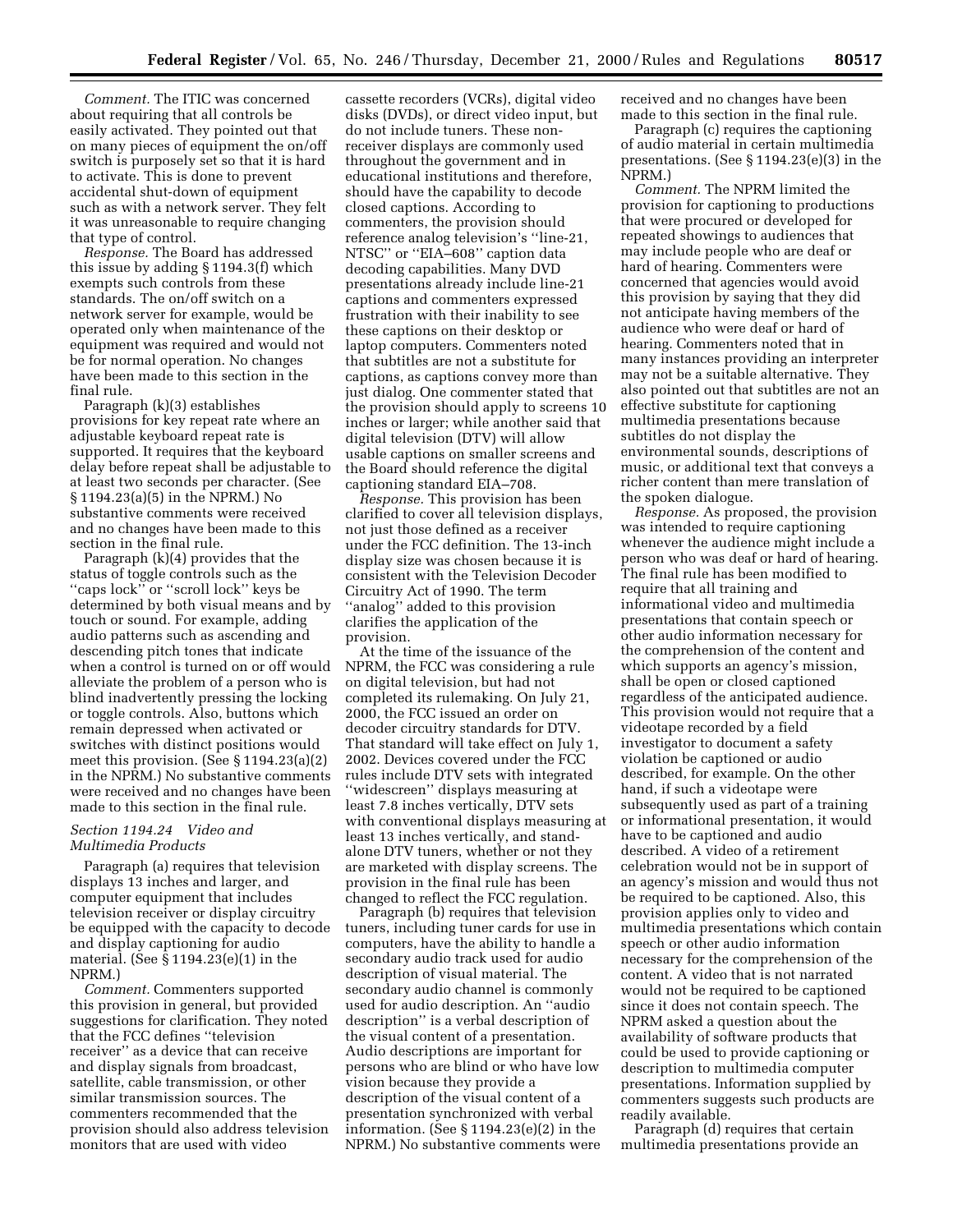audio description of visual material. (See § 1194.23(e)(4) in the NPRM.)

*Comment.* The proposed rule limited the provision for audio description to productions that were procured or developed for repeated showings to audiences that may include people who are blind or who have low vision. Similar to (c) above, commenters were concerned that agencies may use the limitation to avoid providing the audio description.

*Response.* This provision has been modified to require audio description regardless of the anticipated audience. The final rule has been modified to require that all training and informational video and multimedia productions which support the agency's mission, regardless of format, that contain visual information necessary for the comprehension of the content, shall be audio described. A video or multimedia presentation that does not support an agency's mission would not be required to be audio described. Also, this provision applies only to videos or multimedia presentations which contain visual information necessary for the comprehension of the content. A ''talking heads'' video does not generally contain visual information necessary for the comprehension of the content and would therefore not be required to be audio described.

Paragraph (e) provides that the captioning and audio description required in (c) and (d) above must be user selectable unless permanent. (See § 1194.23(e)(5) in the NPRM.)

*Comment.* The National Center for Accessible Media (NCAM) at public television station WGBH indicated that unlike captioning, audio descriptions can only be hidden and then activated on request on broadcast or cablecast video. The videotape format VHS commonly used by consumers and many companies cannot encode audio description for later activation like closed captions. Videos in the VHS format must have their descriptions permanently recorded as part of the main audio program. As a result, the audio descriptions on VHS cannot be turned off. As a solution, NCAM suggested that it may be desirable to have a separate videotape available that was not described, along with a described version to allow a user to choose which version they wish to present. Unlike the VHS format, CD– ROMs, DVDs and other multimedia can support alternate audio channels for descriptions (or alternate languages). The means of choosing those alternate tracks varies by the medium, but usually involves selection from an on-screen menu. Those menus must be made

audible or otherwise readily selectable so that people who are blind or visually impaired can independently select and gain access to those audio descriptions.

*Response.* While the displaying of captioning is user selectable, there may be instances where the audio description would be considered permanent. The provision provides that when permanent, the user selectability provision does not apply. No changes have been made to this section in the final rule.

#### *Section 1194.25 Self Contained, Closed Products*

Sections 1194.25 (a) through (j) apply to those products that generally have embedded software and are commonly designed in such a fashion that a user cannot easily attach or install assistive technology. This section is a result of the reorganization of the final rule. In some instances, a personal computer with a touch-screen will be enclosed in a display and used as an ''information kiosk''. Self contained, closed products include, but are not limited to, information kiosks and information transaction machines, copiers, printers, calculators, fax machines, and other similar types of products. A definition of self contained, closed products has also been added.

Paragraph (a) provides that access features must be built-into a self contained, closed product rather than requiring users to attach an assistive device to the product. Personal headsets are not considered assistive technology and may be required to use the product. (See § 1194.23(f)(1) in the NPRM.)

*Comment.* Though discussed in the preamble, the text of the proposed rule did not address the issue of personal headsets. The preamble noted that personal headsets were not considered assistive technology. The ITIC urged the Board to make this clear in the text of the rule.

*Response.* The Board has modified this provision by clarifying that personal headsets are not considered assistive technology. No other changes were made to this provision.

Paragraph (b) addresses access problems that can arise when self contained, closed products require a response from a user within a certain time and is identical to § 1194.22(p) and § 1194.23(d) which are discussed in detail above. (See § 1194.21(d) in the NPRM.) The final rule requires only that a user be notified if a process is about to time-out and be given an opportunity to answer a prompt asking whether additional time is needed.

Paragraph (c) requires that when a product utilizes touchscreens or

contact-sensitive controls, a method of operating the product be provided that complies with the provisions for controls in  $\S 1194.23(k)(1)$  through (4). (See § 1194.21(f) in the NPRM.)

*Comment.* The proposed rule required that touchscreens or touch-operated controls be operable without requiring body contact or close human body proximity. Commenters found the proposed provision to be confusing. One commenter noted that the proposed rule required all touchscreens to be operable by a remote control. Several commenters expressed concern that accessibility to touchscreens for individuals who are blind or who have low vision was not adequately addressed.

*Response.* Touchscreens and other controls that operate by sensing a person's touch pose access problems for a range of persons with disabilities. This provision does not prohibit the use of touchscreens and contact sensitive controls, but, as modified, the final rule requires a redundant set of controls that can be used by persons who have access problems with touchscreens.

Paragraph (d) addresses the use of biometric controls. Biometric controls refer to controls that are activated only if particular biological features (*e.g.,* fingerprint, retina pattern, etc.) of the user matches specific criteria. Using retinal scans or fingerprint identification may become a common practice as a method of allowing an individual to gain access to personal data from an information transaction type of machine. (See § 1194.21(e) in the NPRM.)

*Comment.* In the proposed rule, the Board sought comment on the best approach to accessibility issues raised by biometric forms of identification and controls. Commenters responded that asking a system to have multiple forms of biometric identification could be prohibitively expensive. Most commenters were in agreement that biometric controls provide the most security. However, they also agreed that when such a system needs to be accessed by a person with a disability and that disability prohibits the use of a specific biometric feature, a nonbiometric alternative should be provided that does not compromise security.

*Response.* The provision does not require a specific alternative. That selection is left up to the agency, which may choose a less expensive form of identification. No changes were made to this provision in the final rule.

Paragraph (e) requires that when products use audio as a way to communicate information, the auditory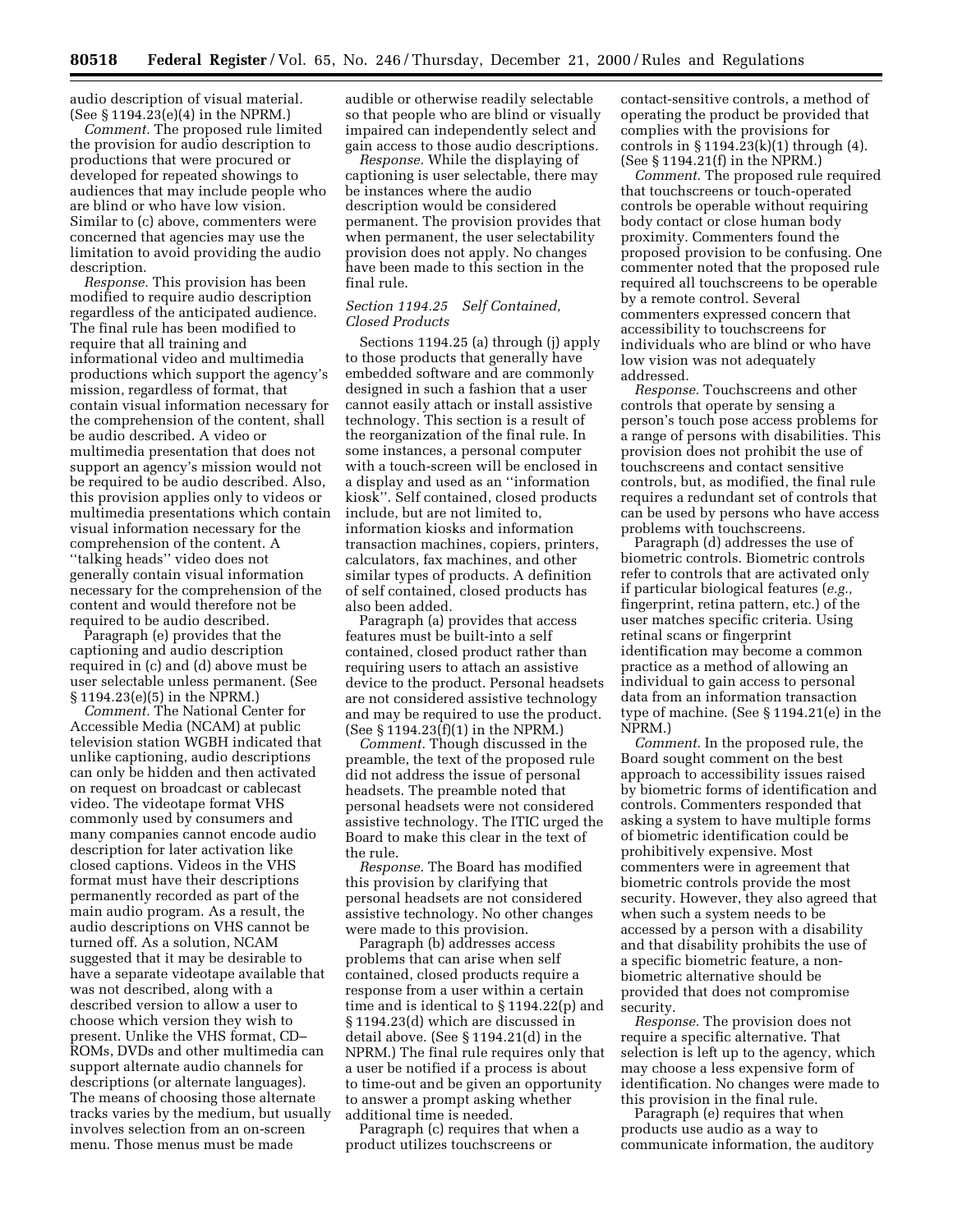signal will be available through an industry standard connector at a standard signal level. Individuals using personal headphones, amplifiers, audio couplers, and other audio processing devices need a place to plug these devices into the product in a standard fashion. This gives the user the ability to listen privately to the information. The product must also provide a method to pause, restart, and interrupt the flow of information. (See § 1194.23(f)(2) and § 1194.25(d) in the NPRM.) No substantive comments were received on this provision and no changes were made, other than editorial changes.

Paragraph (f) provides that when products deliver voice output, they shall provide incremental volume control with output amplification up to a level of at least 65 dB. Where the ambient noise level of the environment is above 45 dB, a volume gain of at least 20 dB above the ambient level shall be user selectable. According to the Occupational Safety and Health Administration, and the American Speech, Language, and Hearing Association, 65 dB is the volume level for normal speech. This provision requires that audio output from a kiosk type product shall have a minimum level of 65 dB. For people with reduced hearing, voice levels must be 20 dB above the surround sound level to be understandable. This means that as long as the noise level in the surrounding environment is below 45 dB, the 65 dB output level would be sufficient. If the product is in an environment with a high noise level, the user must be able to raise the volume to a setting of 20 dB higher than the ambient level. (See § 1194.23(f)(3) in the NPRM.) A feature has been required to automatically reset the volume to the default level after every use. This is consistent with a similar provision addressing telecommunications products. No substantive comments were received and no other changes have been made to this section in the final rule.

Paragraph (g) addresses the use of color prompting and is identical to section 1194.21(i) discussed above. (See § 1194.21(a) in the NPRM.) No substantive comments were received and no changes have been made to this section in the final rule.

Paragraph (h) addresses color selection and contrast settings and is identical to section 1194.21(j) discussed above. (See § 1194.23(b)(8) in the NPRM.)

Paragraph (i) addresses the use of flashing objects and is identical to section 1194.21(k) discussed above. (See § 1194.21(c) in the NPRM.)

Paragraphs (j)(1) through (4) provide provisions for the physical characteristics of large office equipment including reach ranges and the general physical accessibility of controls and features. Examples of these products, include but are not limited to, copiers, information kiosks and floor standing printers. These provisions are based on the Americans with Disabilities Act Accessibility Guidelines (ADAAG 4.2 Space Allowance and Reach Ranges). Two figures are provided to help explain the application of these provisions. (See § 1194.21(b)(1) through (4) in the NPRM.) No substantive comments were received on these provisions and no changes were made in the final rule.

#### *Section 1194.26 Desktop and Portable Computers*

This section is a result of the reorganization of the final rule. Paragraphs (a) through (d) contain provisions that apply to desktop and portable computers. The provisions in § 1194.21 for software address the accessibility of programs and operating systems that run on a computer. In contrast, the provisions in this section address physical characteristics of computer systems including the design of controls and the use of connectors. This section was previously addressed in § 1194.21 (General requirements), § 1194.23 (Component specific requirements) and § 1194.25 (Requirements for compatibility with assistive technology) in the NPRM.

Paragraph (a) addresses keyboards and other mechanically operated controls. These provisions are addressed further in sections 1194.23(k)(1) through (4) above. (See § 1194.23(a) in the NPRM.)

Paragraph (b) provides that systems using touchscreen technology must also provide controls that comply with sections 1194.23(k)(1) through (4) discussed above. (See § 1194.21(f) in the NPRM.) Similar to § 1194.25(c), this provision was modified in the final rule to require redundant controls.

Paragraph (c) requires that when biometric forms of identification are used, an alternative must also be available. This provision is identical to § 1194.25 (d) discussed above.

Paragraph (d) requires that products have standard ports and connectors. This means that the connection points on a system must comply with a standard specification that is available to other manufacturers. This provision assures that the designers of assistive technology will have access to information concerning the design of system connections and thus be able to produce products that can utilize those connections. (See § 1194.25(b) in the NPRM.)

*Comment.* In the proposed rule, this provision was addressed in § 1194.25(b) under the requirements for compatibility with assistive technology. A commenter noted that this provision was more specific to computer products and not to all products.

*Response.* As noted, this provision has been modified to apply to computer products.

#### **Subpart C—Functional Performance Criteria**

#### *Section 1194.31 Functional Performance Criteria*

This section provides functional performance criteria for overall product evaluation and for technologies or components for which there is no specific requirement under other sections. These criteria are also intended to ensure that the individual accessible components work together to create an accessible product. This section requires that all product functions, including operation and information retrieval, be operable through at least one mode addressed in each of the following paragraphs.

*Comment.* The ITIC requested clarification as to how a manufacturer would determine the type and number of assistive technology devices for which support must be provided by a product.

*Response.* Manufacturers do not need to be aware of the universe of assistive technology products on the market. Each provision specifies the type of assistive technology that must be supported. For example, § 1194.31(a) addresses those assistive technology devices which provide output to persons who cannot see the screen. Such devices may include screen readers, Braille displays and speech synthesizers. There are numerous resources available to manufacturers to assist them in identifying specific types of assistive technology which would be used to access their product.

Paragraph (a) provides that at least one mode of operation and information retrieval that does not require user vision shall be provided, or support for assistive technology used by people who are blind or visually impaired shall be provided. It is not expected that every software program will be selfvoicing or have its own built-in screen reader. Software that complies with § 1194.21 would also satisfy this provision. (See § 1194.27(a) in the NPRM.) No substantive comments were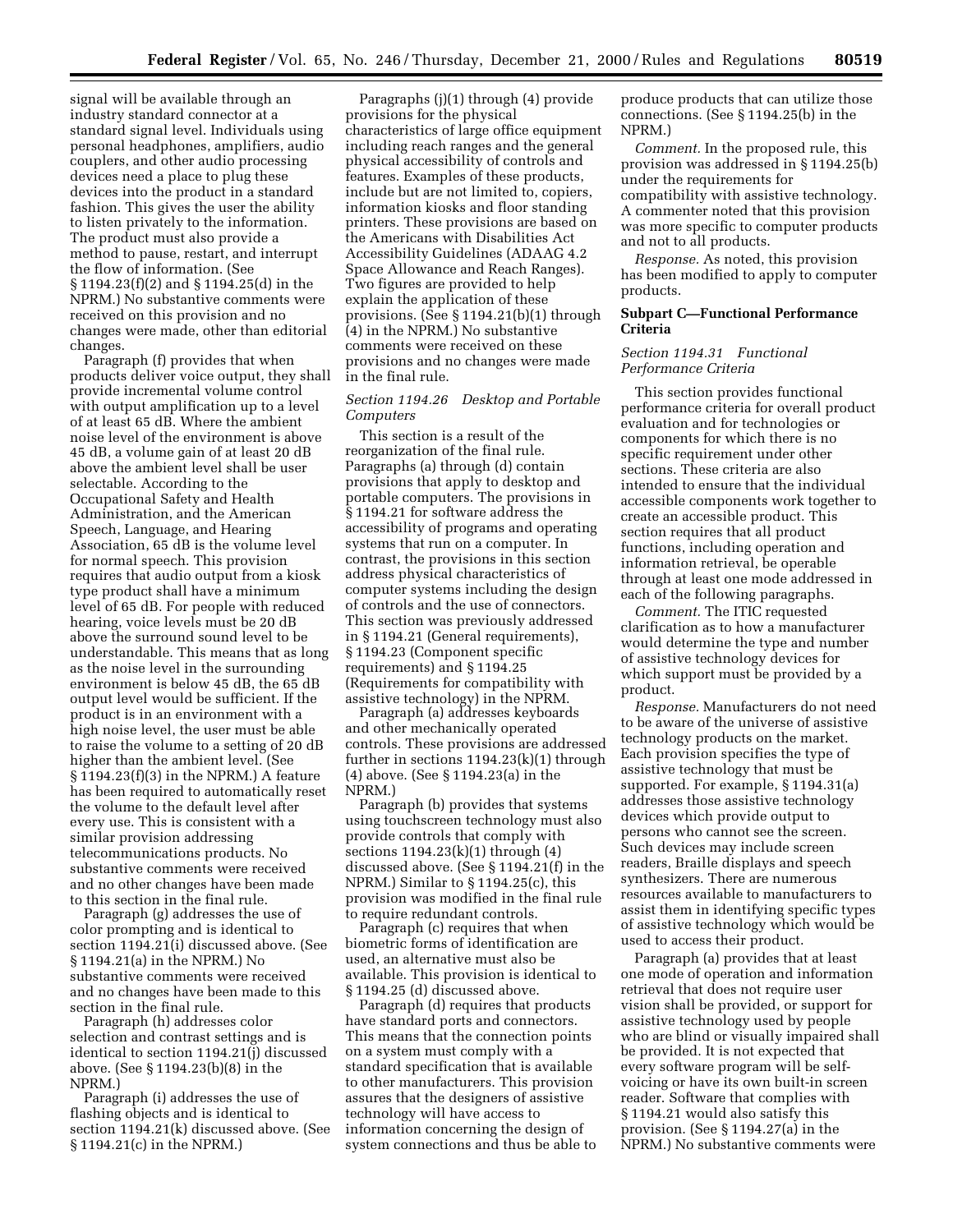received regarding this provision and no changes were made in the final rule.

Paragraph (b) provides that at least one mode of operation and information retrieval that does not require visual acuity greater than 20/70 (when corrected with glasses) must be provided in audio and enlarged print output that works together or independently. In the alternative, support for assistive technology used by people who are blind or who have low vision must be provided. Although visual acuity of 20/200 is considered ''legally blind,'' there are actually millions of Americans with vision below the 20/200 threshold who can still see enough to operate and get output from technology, often with just a little additional boost in contrast or font size. This paragraph requires either the provision of screen enlargement and voice output or, that the product support assistive technology. (See § 1194.27(b) in the NPRM.) No substantive comments were received regarding this provision and no changes were made in the final rule.

Paragraph (c) provides that at least one mode of operation and information retrieval that does not require user hearing must be provided, or support for assistive technology used by people who are deaf or hard of hearing shall be provided. This provision is met when a product provides visual redundancy for any audible cues or audio output. If this redundancy cannot be built-into a product then the product shall support the use of assistive technology. (See § 1194.27(c) in the NPRM.) No substantive comments were received regarding this provision and no changes were made in the final rule.

Paragraph (d) requires that audio information important for the use of a product, must be provided in an enhanced auditory fashion by allowing for an increase in volume and/or altering the tonal quality or increasing the signal-to-noise ratio. For example, increasing the output would assist persons with limited hearing to receive information. Audio information that is important for the use of a product includes, but is not limited to, error tones, confirmation beeps and tones, and verbal instructions. (See § 1194.27(d) in the NPRM.) No substantive comments were received regarding this provision. The final provision has been amended editorially to provide that support for assistive hearing devices may be provided in place of built-in enhanced audio features.

Paragraph (e) provides that at least one mode of operation and information retrieval which does not require user

speech must be provided, or support for assistive technology shall be provided. Most products do not require speech input. However, if speech input is required to operate a product, this paragraph requires that at least one alternative input mode also be provided. For example, an interactive telephone menu that requires the user to say or press ''one'' would meet this provision. (See § 1194.27(e) in the NPRM.) No substantive comments were received regarding this provision and no changes were made in the final rule.

Paragraph (f) provides that at least one mode of operation and information retrieval that does not require fine motor control or simultaneous actions and which is operable with limited reach and strength must be provided. (See § 1194.27(f) in the NPRM.) No substantive comments were received regarding this provision and no changes were made in the final rule.

#### **Subpart D—Information, Documentation, and Support**

#### *Section 1194.41 Information, Documentation, and Support*

In order for a product to be fully usable by persons with disabilities, the information about the product and product support services must also be usable by persons with disabilities. These issues are addressed in this section.

Paragraph (a) states that when an agency provides end-user documentation to users of technology, the agency must ensure that the documentation is available upon request in alternate formats. Alternate formats are defined in § 1194.4, Definitions. Except as provided in paragraph (b) below, this provision does not require alternate formats of documentation that is not provided by the agency to other users of technology. (See § 1194.31(a) in the NPRM.) No substantive comments were received regarding this provision and no changes other than editorial changes were made in the final rule.

Paragraph (b) requires that agencies supply end-users with information about accessibility or compatibility features that are built-into a product, upon request. (See § 1194.31(b) in the NPRM.) No substantive comments were received regarding this provision and, other than an editorial revision substituting ''methods'' for ''modes'', and general editorial changes, no other changes were made in the final rule.

Paragraph (c) provides that help desks and other support services serving an agency must be capable of accommodating the communications needs of persons with disabilities. For

example, an agency help desk may need to communicate through a TTY. The help desk or support service must also be familiar with such features as keyboard access and other options important to people with disabilities. (See § 1194.31(a) in the NPRM.) No substantive comments were received regarding this provision and no changes other than editorial changes were made in the final rule.

#### **Regulatory Process Matters**

*Executive Order 12866: Regulatory Planning and Review and Congressional Review Act*

This final rule is an economically significant regulatory action under Executive Order 12866 and has been reviewed by the Office of Management and Budget (OMB). The final rule is also a major rule under the Congressional Review Act. The Board has prepared a regulatory assessment for the final rule which has been placed in the docket and is available for public inspection. The regulatory assessment is also available on the Board's Internet site (http://www.access-board.gov/sec508/ assessment.htm). In the NPRM, the Board sought comment on the regulatory assessment which was prepared in conjunction with the proposed rule. The Board received four comments that specifically addressed concerns with that economic assessment. A summary of the comments received and the Board's responses can be found in Chapter Six of the Board's final regulatory assessment.

Section 508 covers the development, procurement, maintenance or use of electronic and information technology by Federal agencies. Exemptions are provided by statute for national security systems and for instances where compliance would impose an undue burden on an agency. The final rule improves the accessibility of electronic and information technology used by the Federal government and will affect Federal employees with disabilities, as well as members of the public with disabilities who seek to use Federal electronic and information technologies to access information. The final rule is based largely on the recommendations of the Electronic and Information Technology Access Advisory Committee.

The standards in the final rule will be incorporated into the Federal Acquisition Regulation (FAR). Failure of a Federal agency to comply with the standards may result in a complaint under the agency's existing complaint procedures under section 504 of the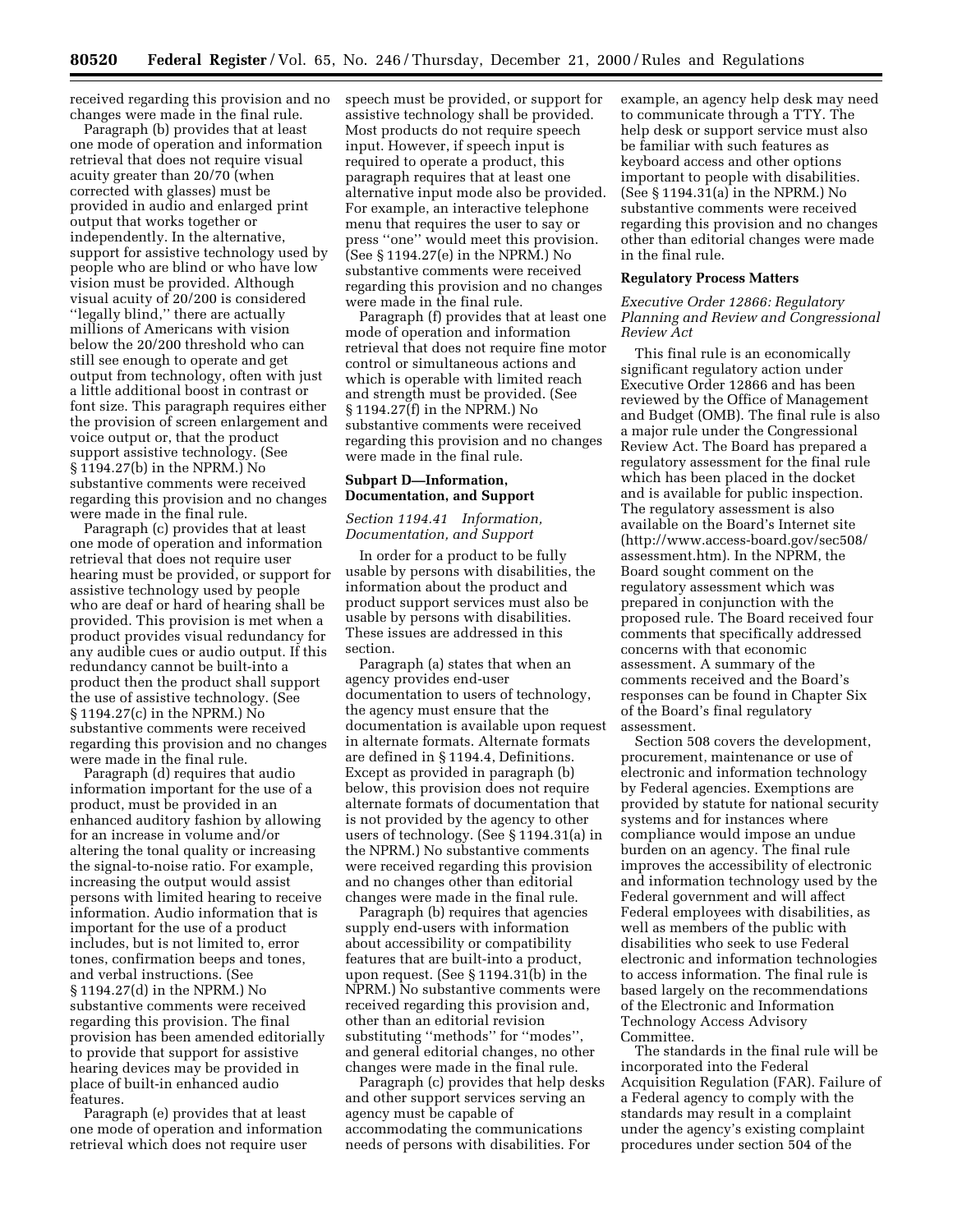Rehabilitation Act or a civil action seeking to enforce compliance with the standards.

Estimated Baseline of Federal Spending for Electronic and Information Technology

According to OMB figures, Federal government expenditures for information technology products was \$37.6 billion in fiscal year 1999. The defense agencies appear to have the highest information technology budgets, while civilian agency budgets are expected to increase rapidly. It was not possible however, to disaggregate this data such that it was useful for purposes of a regulatory assessment. Instead, the regulatory assessment uses annual sales data collected from the General Services Administration (GSA) as a proxy for the actual number of products in each applicable technology category. Using the GSA data, the regulatory assessment estimates that the Federal government spends approximately \$12.4 billion annually on electronic and information technology products covered by the final rule. This estimate likely understates the actual spending by the Federal government because it is limited to the GSA data. Agencies are not required to make purchases through the GSA supply service, thus many items are purchased directly from suppliers. As a result, the government costs for software and compatible hardware products may actually be higher than estimates would indicate.

The regulatory assessment also examines historical budgetary obligations for information technology tracked by OMB until fiscal year 1998. Two scenarios were examined to

develop an upper and lower bound to represent the proportion expected to be potentially affected by the final rule. During a five year period from fiscal year 1994 through fiscal year 1998, the average proportion of the total information technology obligations potentially covered by the final rule ranged between 25 percent and 50 percent. The \$12.4 billion GSA estimate falls within this range, representing 33 percent of the total fiscal year 1999 information technology obligations of \$37.6 billion. One limitation of these ranges is that they are based on gross classifications of information technology obligations and do not provide the level of disaggregation necessary to parallel the GSA data assessment. As a result, the two scenarios likely include expenditures on products and services that would not be effected by the final rule to a higher degree than the data obtained from GSA.

The degree to which the potential understatement of baseline spending leads to an understatement of the cost of the final rule is unclear. Some of the components of the estimated cost of the final rule rely heavily on the level of Federal spending while others are independent of this number.

#### Estimated Cost of the Final Rule

The regulatory assessment includes both direct and opportunity costs associated with the final rule. Major sources of cost include:

• Costs of modifying electronic and information technology to meet the substantive requirements of the standards;

• Training of staff, both Federal and manufacturers, to market, support, and use technologies modified in response to the standards; and

• Translation of documentation and instructions into alternate formats.

The direct costs that were quantified are shown in Table 1. The total quantified costs to society range from \$177 million to \$1,068 million annually. The Federal proportion of these costs is estimated to range between \$85 million and \$691 million. The ability of manufacturers, especially software manufacturers, to distribute these costs over the general consumer population will determine the actual proportion shared by the Federal government. Assuming that the addition of accessibility features add value to the products outside the Federal government, it is expected that the costs will be distributed across society thereby setting a lower bound cost to the Federal government of \$85 million. If manufacturers do not distribute the costs across society, the upper bound of the Federal cost will increase to an estimated \$1,068 million. These costs must be placed in appropriate context by comparing them with the total Federal expenditures for information technology. By comparison, the lower and upper bound of the incremental costs represent a range of 0.23 percent to 2.8 percent of the \$37.6 billion spent by the Federal government on information technology in fiscal year 1999. Although the regulatory assessment does not analyze the timing of expenditures or reductions in costs over time, it is expected that the costs will decrease over time as a proportion of total electronic and information technology spending.

| P. |  |
|----|--|
|----|--|

| Electronic and information technology | Lower<br>bound cost<br>estimates<br>(millions) | Upper<br>bound cost<br>estimates<br>(millions) |
|---------------------------------------|------------------------------------------------|------------------------------------------------|
|                                       | \$110<br>56<br>0.2                             | \$456<br>52<br>337<br>222<br>0.4               |
|                                       | 177<br>85                                      | 1.068<br>1 691                                 |

1As noted above, if manufacturers do not distribute the costs across society, the upper bound of the Federal cost will increase to an estimated \$1,068 million.

Accessible alternatives are available to satisfy the requirements of the final rule for many types of electronic and information technologies, particularly computers and software products. Some

electronic and information technology products will require modifications to meet the requirements of the final standards.

For many types of electronic and information technology, the final rule focuses on compatibility with existing and future assistive devices, such as screen readers. The final rule does not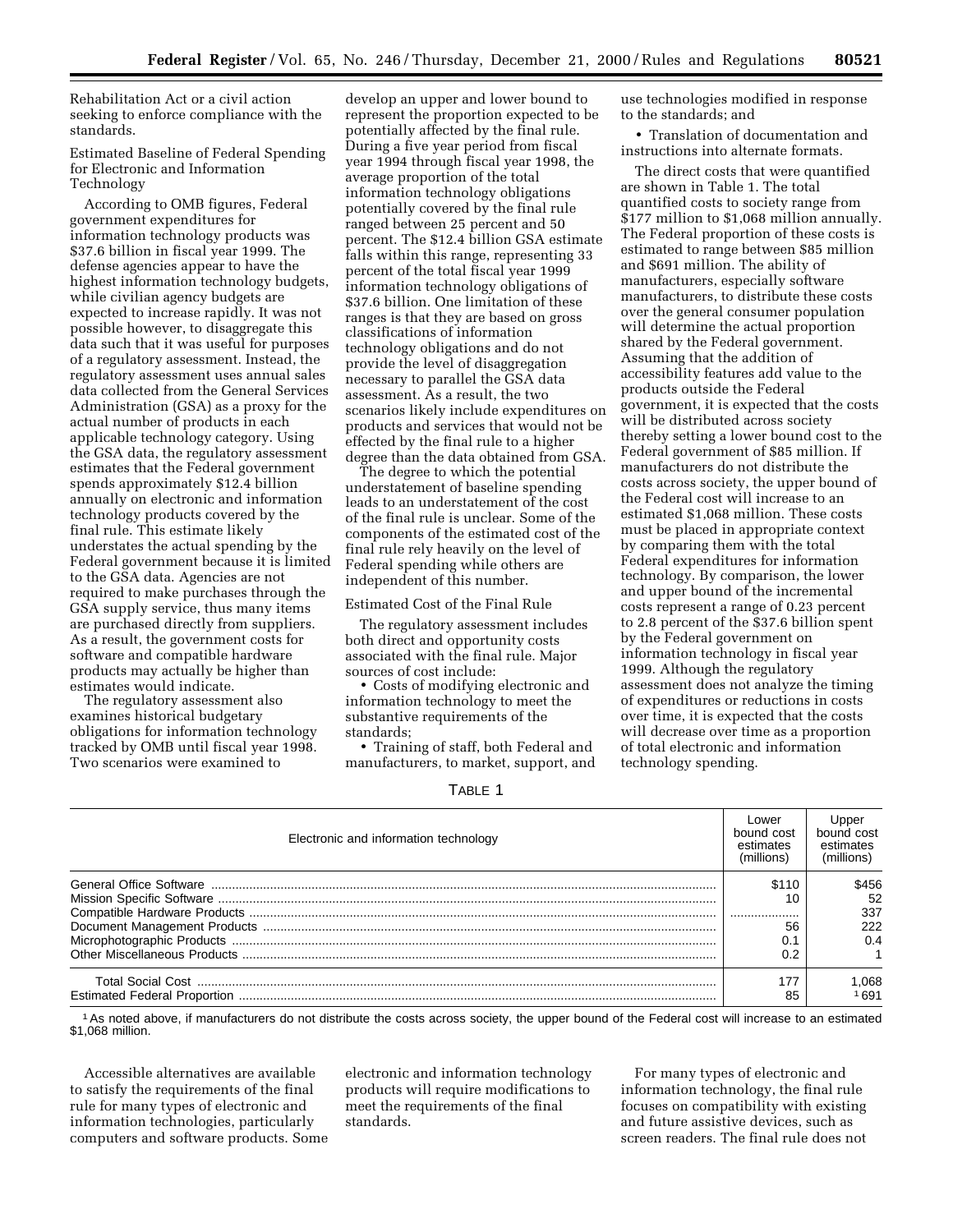require that assistive technologies be provided universally. Provision of assistive technologies is still governed by the reasonable accommodation requirements contained in sections 501 and 504 of the Rehabilitation Act. Section 508 does not require that assistive devices be purchased, but it does require that covered electronic and information technology be capable of having such devices added at some later time as necessary.

Software products represent the largest part of the estimated costs. The regulatory assessment assumes that Federal software expenditures can be divided into two major subcategories: general office applications and missionspecific applications. Internet applications are assumed to be represented within each of these subcategories. General office applications include operating systems, wordprocessors, and spreadsheets, and are assumed to represent 80 percent of the total software category. The remaining 20 percent covers missionspecific or proprietary applications that have limited distribution outside the Federal government. Within each subcategory, the estimated costs of the final rule are distributed according to the level or degree of accessibility already being achieved in the private sector.

The general office application subcategory is broken into three groups based on discussions with several industry experts. The first 30 percent is expected to require very little modification to satisfy the final standards and therefore no incremental cost is associated with this group. The middle 40 percent is expected to require minor to medium alterations to satisfy the final rule. The cost of modifying a particular general office application in this category is estimated to be in the range of 0.4 percent to 1 percent based on discussions with several manufacturers. This assumption is based on the ratio of employees dedicated to accessibility issues. The methodology uses employee classification as a proxy for cost or expense of accessibility research and development, labor, and design that are all factored into the final product cost. The remaining 30 percent is expected to require significant modifications to meet the requirements of the final rule, which is estimated to cost in the range of 1 percent to 5 percent based on discussion with industry experts.

The regulatory assessment assumes that the remaining 20 percent of the software products purchased by the Federal government represent proprietary or mission-specific software

with limited distribution outside the government. These products will require significant modification to satisfy the final rule. Based on discussions with industry experts, the cost increase associated with achieving the level of accessibility required by the final rule is estimated to range from 1 percent to 5 percent.

#### Estimated Benefits of the Final Rule

The benefits associated with the final rule results from increased access to electronic and information technology for Federal employees with disabilities and members of the public seeking Federal information provided using electronic and information technology. This increased access reduces barriers to employment in the Federal government for persons with disabilities, reduces the probability that Federal employees with disabilities will be underemployed, and increases the productivity of Federal work teams. The final standards may also have benefits for people outside the Federal workforce, both with and without disabilities, as a result of spillover of technology from the Federal government to the rest of society.

Two methods are presented in the regulatory assessment for evaluating the quantifiable benefits of the final rule. The first is a wage gap analysis that attempts to measure the difference in wages between the general Federal workforce and Federal workers with targeted and reportable disabilities. While this analysis is limited to white collar Federal workers due to data constraints, the potential change in productivity is measured by the difference between the weighted average salary for all white collar Federal employees and the average within the two disability classes. This assumes that an increase in accessibility will help diminish this wage gap by increasing worker productivity.

The alternative is a team based approach for measuring the productivity of Federal workers. This approach is based on the assumption that a Federal workers wage rate reflects their productivity and the scarcity of their skills in the labor market. However this may not apply to Federal wage rates, thus the average productivity of a Federal team is assumed to be equivalent to the average Federal wage rate. Based on this average rate, it is assumed that the final rule will produce an increase in productivity ranging between 5 percent and 10 percent.

Since no data have been identified to support the increase in productivity in the team based approach, the wage gap analysis is used to represent the benefits generated by the final rule shown in

Table 2. Keeping in mind certain data limitations with this analysis, the benefits derived from the wage gap method do not account for benefits that may be accrued by the general public or other Federal workers due to spillover effects of increased accessibility resulting from the final standards.

TABLE 2

| Productivity increase      | Aggregate<br>benefits range<br>(millions) |
|----------------------------|-------------------------------------------|
| Lower Bound<br>Upper Bound | \$466                                     |

Not all government policies are based on maximizing economic efficiency. Some policies are based on furthering the rights of certain classes of individuals to achieve more equitable results, regardless of the effect on economic efficiency. Accessibility to electronic information and technology is an essential component of civil rights for persons with disabilities. The final rule will ensure that Federal employees with disabilities will have access to electronic and information technology used by the Federal government that is comparable to that of Federal employees without disabilities; and that members of the public with disabilities will have comparable access to information and services provided to members of the public without disabilities through the use of Federal electronic and information technology.

Based on Bureau of Census statistics from 1994, 20.6 percent or 54 million persons in the United States have some level of disability. By increasing the accessibility of electronic and information technology used by the Federal government, the final rule may also improve future employment opportunities in the Federal government for persons with disabilities currently employed by the Federal government, and for persons that are working in the private sector or are classified as not being active in the labor force. Increasing the accessibility of electronic and information technology increases the productivity and mobility of the disabled sector of the labor pool that, under existing conditions, may face barriers to their employment and advancement within the Federal workforce and in the private sector. The standards will allow other Federal workers who become temporarily disabled to maintain their productivity during their illness. In addition, accessible features of electronic and information technology may also enhance the productivity of Federal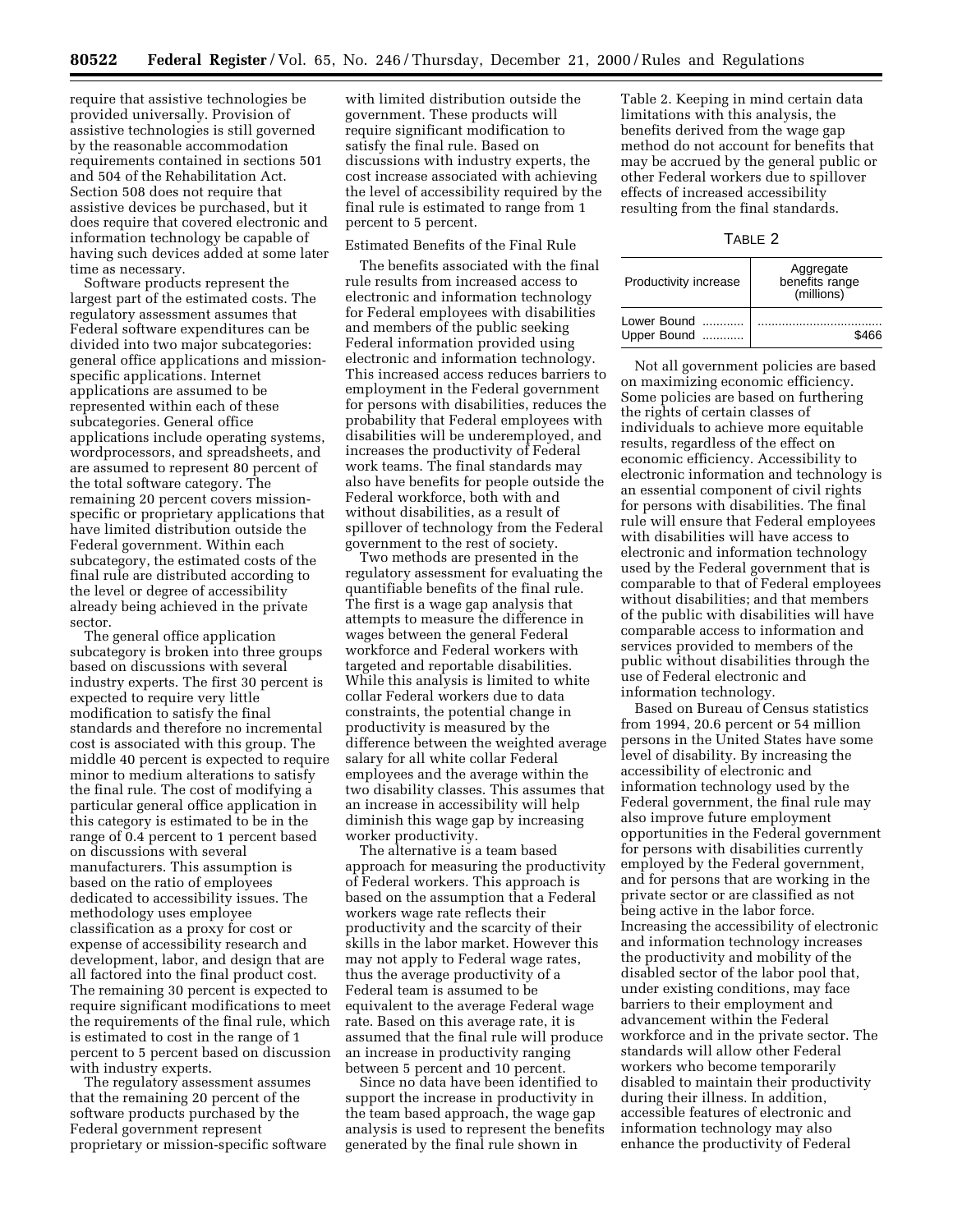workers without disabilities and therefore be a benefit to the workforce in general.

#### *Regulatory Flexibility Act*

The Regulatory Flexibility Act (RFA) (5 U.S.C. 601 *et seq.*), as amended, generally requires Federal agencies to conduct a regulatory flexibility analysis describing the impact of the regulatory action on small entities. However, section 605(b) of the RFA, provides that a regulatory flexibility analysis is not required if the rule will not have a significant economic impact on a substantial number of small entities. This final rule imposes requirements only on the Federal Government and the Board certifies that it does not impose any requirements on small entities. As a result, a regulatory flexibility analysis is not required.

#### *Executive Order 13132: Federalism*

By its terms, this rule applies to the development, procurement, maintenance or use by Federal agencies of electronic and information technology. As such, the Board believes that it does not have federalism implications within the meaning of Executive Order 13132. In the proposed rule, the Board referred to the Department of Education's interpretation of the Assistive Technology Act (the ''AT Act''), 29 U.S.C. 3001. The Board received approximately five responses from various State organizations regarding the relationship between the AT Act and Section 508 of the Rehabilitation Act. The Department of Education, the agency responsible for administering the AT Act, has advised the Board that it plans to work with States to address the relationship between the AT Act and section 508, and specifically how the Board's standards would apply to the States for purposes of the AT Act. As part of this process, the Department of Education will address issues raised in the five responses the Board received on the relationship between the AT Act and section 508 of the Rehabilitation Act.

#### *Unfunded Mandates Reform Act*

The Unfunded Mandates Reform Act does not apply to proposed or final rules that enforce constitutional rights of individuals or enforce any statutory rights that prohibit discrimination on the basis of race, color, sex, national origin, age, handicap, or disability. Since the final rule is issued under the authority of section 508, part of title V of the Rehabilitation Act of 1973 which establishes civil rights protections for individuals with disabilities, an

assessment of the rule's effects on State, local, and tribal governments, and the private sector is not required by the Unfunded Mandates Reform Act.

#### **List of Subjects in 36 CFR Part 1194**

Civil rights, Communications equipment, Computer technology, Electronic products, Government employees, Government procurement, Individuals with disabilities, Reporting and recordkeeping requirements, Telecommunications.

#### **Thurman M. Davis, Sr.,**

*Chair, Architectural and Transportation Barriers Compliance Board.*

For the reasons set forth in the preamble, the Board adds part 1194 to Chapter XI of title 36 of the Code of Federal Regulations to read as follows:

#### **PART 1194—ELECTRONIC AND INFORMATION TECHNOLOGY ACCESSIBILITY STANDARDS**

#### **Subpart A—General**

- Sec.
- 1194.1 Purpose.
- 1194.2 Application.
- 1194.3 General exceptions.<br>1194.4 Definitions.
- 1194.4 Definitions.<br>1194.5 Equivalent f Equivalent facilitation.

#### **Subpart B—Technical Standards**

#### 1194.21 Software applications and operating systems.

- 1194.22 Web-based intranet and internet information and applications.
- 1194.23 Telecommunications products.<br>1194.24 Video and multimedia products
- 1194.24 Video and multimedia products.<br>1194.25 Self contained, closed products.
- Self contained, closed products.
- 1194.26 Desktop and portable computers.

#### **Subpart C—Functional Performance Criteria**

#### 1194.31 Functional performance criteria.

#### **Subpart D—Information, Documentation, and Support**

1194.41 Information, documentation, and support.

#### **Figures to Part 1194**

**Authority:** 29 U.S.C. 794d.

#### **Subpart A—General**

#### **§ 1194.1 Purpose.**

The purpose of this part is to implement section 508 of the Rehabilitation Act of 1973, as amended (29 U.S.C. 794d). Section 508 requires that when Federal agencies develop, procure, maintain, or use electronic and information technology, Federal employees with disabilities have access to and use of information and data that is comparable to the access and use by Federal employees who are not individuals with disabilities, unless an undue burden would be imposed on the agency. Section 508 also requires that

individuals with disabilities, who are members of the public seeking information or services from a Federal agency, have access to and use of information and data that is comparable to that provided to the public who are not individuals with disabilities, unless an undue burden would be imposed on the agency.

#### **§ 1194.2 Application.**

(a) Products covered by this part shall comply with all applicable provisions of this part. When developing, procuring, maintaining, or using electronic and information technology, each agency shall ensure that the products comply with the applicable provisions of this part, unless an undue burden would be imposed on the agency.

(1) When compliance with the provisions of this part imposes an undue burden, agencies shall provide individuals with disabilities with the information and data involved by an alternative means of access that allows the individual to use the information and data.

(2) When procuring a product, if an agency determines that compliance with any provision of this part imposes an undue burden, the documentation by the agency supporting the procurement shall explain why, and to what extent, compliance with each such provision creates an undue burden.

(b) When procuring a product, each agency shall procure products which comply with the provisions in this part when such products are available in the commercial marketplace or when such products are developed in response to a Government solicitation. Agencies cannot claim a product as a whole is not commercially available because no product in the marketplace meets all the standards. If products are commercially available that meet some but not all of the standards, the agency must procure the product that best meets the standards.

(c) Except as provided by § 1194.3(b), this part applies to electronic and information technology developed, procured, maintained, or used by agencies directly or used by a contractor under a contract with an agency which requires the use of such product, or requires the use, to a significant extent, of such product in the performance of a service or the furnishing of a product.

#### **§ 1194.3 General exceptions.**

(a) This part does not apply to any electronic and information technology operated by agencies, the function, operation, or use of which involves intelligence activities, cryptologic activities related to national security,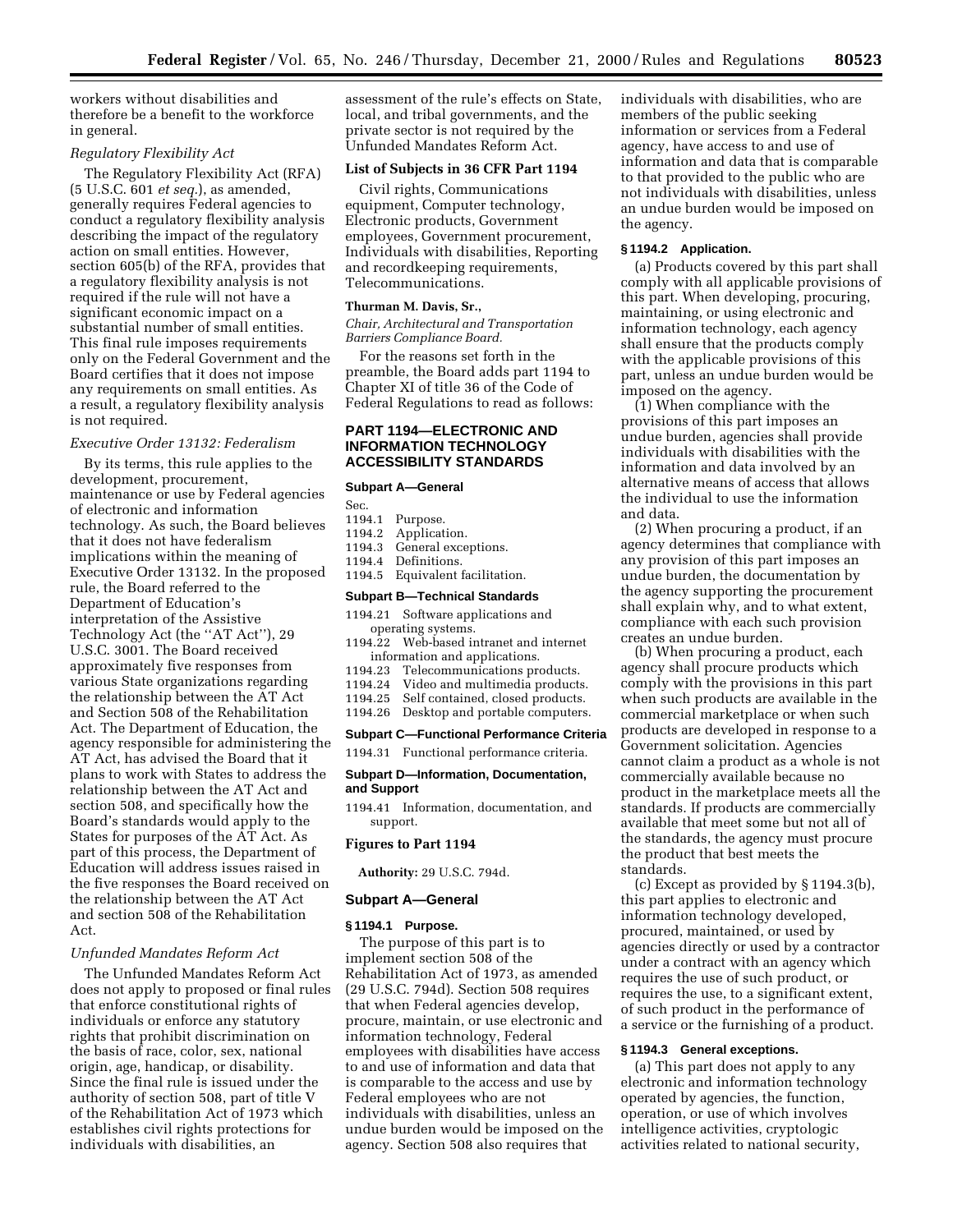command and control of military forces, equipment that is an integral part of a weapon or weapons system, or systems which are critical to the direct fulfillment of military or intelligence missions. Systems which are critical to the direct fulfillment of military or intelligence missions do not include a system that is to be used for routine administrative and business applications (including payroll, finance, logistics, and personnel management applications).

(b) This part does not apply to electronic and information technology that is acquired by a contractor incidental to a contract.

(c) Except as required to comply with the provisions in this part, this part does not require the installation of specific accessibility-related software or the attachment of an assistive technology device at a workstation of a Federal employee who is not an individual with a disability.

(d) When agencies provide access to the public to information or data through electronic and information technology, agencies are not required to make products owned by the agency available for access and use by individuals with disabilities at a location other than that where the electronic and information technology is provided to the public, or to purchase products for access and use by individuals with disabilities at a location other than that where the electronic and information technology is provided to the public.

(e) This part shall not be construed to require a fundamental alteration in the nature of a product or its components.

(f) Products located in spaces frequented only by service personnel for maintenance, repair, or occasional monitoring of equipment are not required to comply with this part.

#### **§ 1194.4 Definitions.**

The following definitions apply to this part:

*Agency.* Any Federal department or agency, including the United States Postal Service.

*Alternate formats.* Alternate formats usable by people with disabilities may include, but are not limited to, Braille, ASCII text, large print, recorded audio, and electronic formats that comply with this part.

*Alternate methods.* Different means of providing information, including product documentation, to people with disabilities. Alternate methods may include, but are not limited to, voice, fax, relay service, TTY, Internet posting, captioning, text-to-speech synthesis, and audio description.

*Assistive technology.* Any item, piece of equipment, or system, whether acquired commercially, modified, or customized, that is commonly used to increase, maintain, or improve functional capabilities of individuals with disabilities.

*Electronic and information technology.* Includes information technology and any equipment or interconnected system or subsystem of equipment, that is used in the creation, conversion, or duplication of data or information. The term electronic and information technology includes, but is not limited to, telecommunications products (such as telephones), information kiosks and transaction machines, World Wide Web sites, multimedia, and office equipment such as copiers and fax machines. The term does not include any equipment that contains embedded information technology that is used as an integral part of the product, but the principal function of which is not the acquisition, storage, manipulation, management, movement, control, display, switching, interchange, transmission, or reception of data or information. For example, HVAC (heating, ventilation, and air conditioning) equipment such as thermostats or temperature control devices, and medical equipment where information technology is integral to its operation, are not information technology.

*Information technology.* Any equipment or interconnected system or subsystem of equipment, that is used in the automatic acquisition, storage, manipulation, management, movement, control, display, switching, interchange, transmission, or reception of data or information. The term information technology includes computers, ancillary equipment, software, firmware and similar procedures, services (including support services), and related resources.

*Operable controls.* A component of a product that requires physical contact for normal operation. Operable controls include, but are not limited to, mechanically operated controls, input and output trays, card slots, keyboards, or keypads.

*Product.* Electronic and information technology.

*Self Contained, Closed Products.* Products that generally have embedded software and are commonly designed in such a fashion that a user cannot easily attach or install assistive technology. These products include, but are not limited to, information kiosks and information transaction machines, copiers, printers, calculators, fax

machines, and other similar types of products.

*Telecommunications.* The transmission, between or among points specified by the user, of information of the user's choosing, without change in the form or content of the information as sent and received.

*TTY.* An abbreviation for teletypewriter. Machinery or equipment that employs interactive text based communications through the transmission of coded signals across the telephone network. TTYs may include, for example, devices known as TDDs (telecommunication display devices or telecommunication devices for deaf persons) or computers with special modems. TTYs are also called text telephones.

*Undue burden.* Undue burden means significant difficulty or expense. In determining whether an action would result in an undue burden, an agency shall consider all agency resources available to the program or component for which the product is being developed, procured, maintained, or used.

#### **§ 1194.5 Equivalent facilitation.**

Nothing in this part is intended to prevent the use of designs or technologies as alternatives to those prescribed in this part provided they result in substantially equivalent or greater access to and use of a product for people with disabilities.

#### **Subpart B—Technical Standards**

#### **§ 1194.21 Software applications and operating systems.**

(a) When software is designed to run on a system that has a keyboard, product functions shall be executable from a keyboard where the function itself or the result of performing a function can be discerned textually.

(b) Applications shall not disrupt or disable activated features of other products that are identified as accessibility features, where those features are developed and documented according to industry standards. Applications also shall not disrupt or disable activated features of any operating system that are identified as accessibility features where the application programming interface for those accessibility features has been documented by the manufacturer of the operating system and is available to the product developer.

(c) A well-defined on-screen indication of the current focus shall be provided that moves among interactive interface elements as the input focus changes. The focus shall be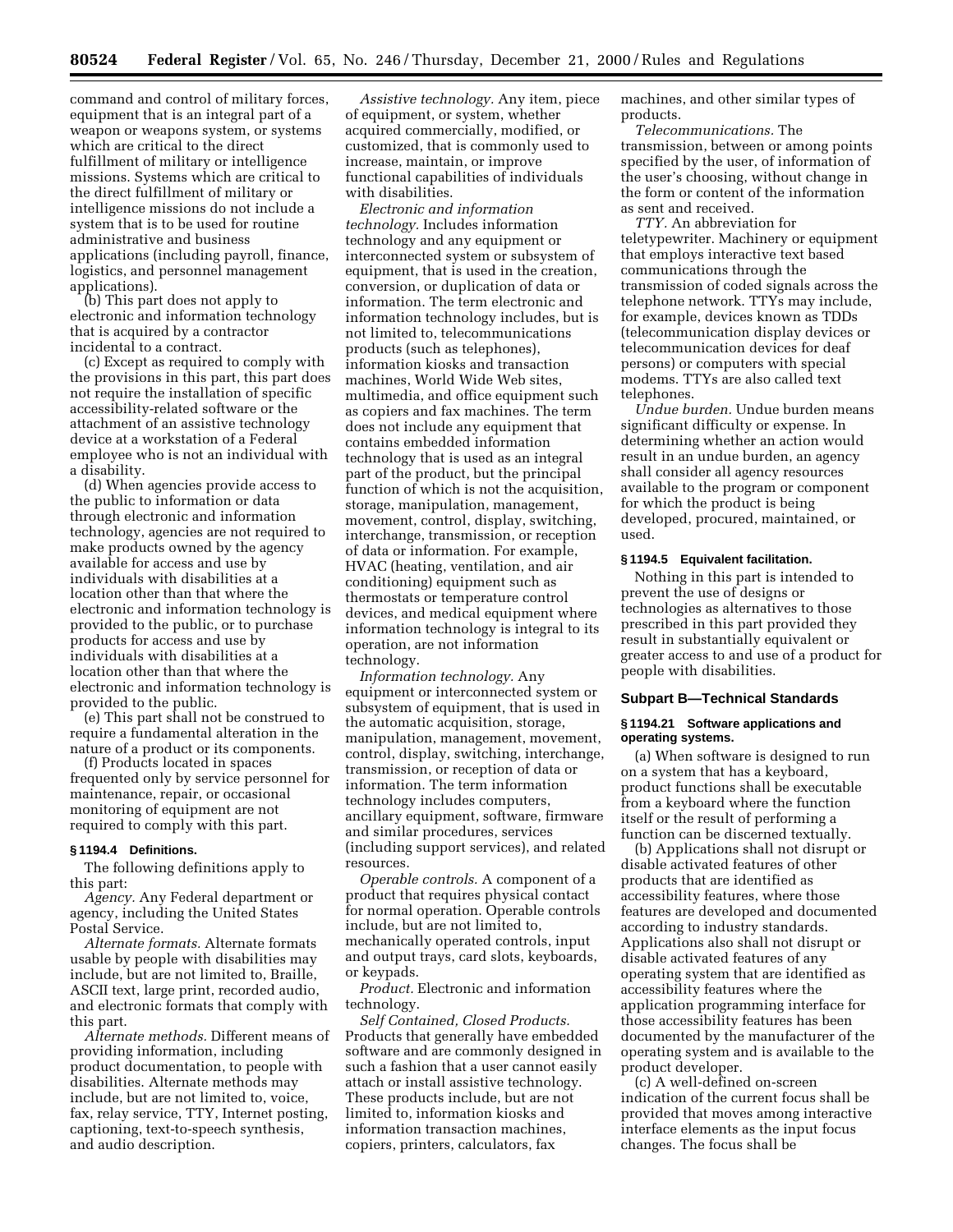programmatically exposed so that assistive technology can track focus and focus changes.

(d) Sufficient information about a user interface element including the identity, operation and state of the element shall be available to assistive technology. When an image represents a program element, the information conveyed by the image must also be available in text.

(e) When bitmap images are used to identify controls, status indicators, or other programmatic elements, the meaning assigned to those images shall be consistent throughout an application's performance.

(f) Textual information shall be provided through operating system functions for displaying text. The minimum information that shall be made available is text content, text input caret location, and text attributes.

(g) Applications shall not override user selected contrast and color selections and other individual display attributes.

(h) When animation is displayed, the information shall be displayable in at least one non-animated presentation mode at the option of the user.

(i) Color coding shall not be used as the only means of conveying information, indicating an action, prompting a response, or distinguishing a visual element.

(j) When a product permits a user to adjust color and contrast settings, a variety of color selections capable of producing a range of contrast levels shall be provided.

(k) Software shall not use flashing or blinking text, objects, or other elements having a flash or blink frequency greater than 2 Hz and lower than 55 Hz.

(l) When electronic forms are used, the form shall allow people using assistive technology to access the information, field elements, and functionality required for completion and submission of the form, including all directions and cues.

#### **§ 1194.22 Web-based intranet and internet information and applications.**

(a) A text equivalent for every nontext element shall be provided (*e.g.,* via ''alt'', ''longdesc'', or in element content).

(b) Equivalent alternatives for any multimedia presentation shall be synchronized with the presentation.

(c) Web pages shall be designed so that all information conveyed with color is also available without color, for example from context or markup.

(d) Documents shall be organized so they are readable without requiring an associated style sheet.

(e) Redundant text links shall be provided for each active region of a server-side image map.

(f) Client-side image maps shall be provided instead of server-side image maps except where the regions cannot be defined with an available geometric shape.

(g) Row and column headers shall be identified for data tables.

(h) Markup shall be used to associate data cells and header cells for data tables that have two or more logical levels of row or column headers.

(i) Frames shall be titled with text that facilitates frame identification and navigation.

(j) Pages shall be designed to avoid causing the screen to flicker with a frequency greater than 2 Hz and lower than 55 Hz.

(k) A text-only page, with equivalent information or functionality, shall be provided to make a web site comply with the provisions of this part, when compliance cannot be accomplished in any other way. The content of the textonly page shall be updated whenever the primary page changes.

(l) When pages utilize scripting languages to display content, or to create interface elements, the information provided by the script shall be identified with functional text that can be read by assistive technology.

(m) When a web page requires that an applet, plug-in or other application be present on the client system to interpret page content, the page must provide a link to a plug-in or applet that complies with § 1194.21(a) through (l).

(n) When electronic forms are designed to be completed on-line, the form shall allow people using assistive technology to access the information, field elements, and functionality required for completion and submission of the form, including all directions and cues.

(o) A method shall be provided that permits users to skip repetitive navigation links.

(p) When a timed response is required, the user shall be alerted and given sufficient time to indicate more time is required.

**Note to § 1194.22:** 1. The Board interprets paragraphs (a) through (k) of this section as consistent with the following priority 1 Checkpoints of the Web Content Accessibility Guidelines 1.0 (WCAG 1.0) (May 5, 1999) published by the Web Accessibility Initiative of the World Wide Web Consortium:

| Section 1194.22                                 | <b>WCAG 1.0</b>                                                          |
|-------------------------------------------------|--------------------------------------------------------------------------|
| paragraph                                       | checkpoint                                                               |
| (a)<br>(C)<br><br>(d)<br>(e)<br><br>(G)<br><br> | 11<br>1.4<br>2.1<br>6.1<br>1.2<br>9.1<br>51<br>5.2<br>12.1<br>71<br>11.4 |

2. Paragraphs (l), (m), (n), (o), and (p) of this section are different from WCAG 1.0. Web pages that conform to WCAG 1.0, level A (*i.e.,* all priority 1 checkpoints) must also meet paragraphs  $(l), (m), (n), (o), and (p)$  of this section to comply with this section. WCAG 1.0 is available at http://www.w3.org/TR/ 1999/WAI–WEBCONTENT–19990505.

#### **§ 1194.23 Telecommunications products.**

(a) Telecommunications products or systems which provide a function allowing voice communication and which do not themselves provide a TTY functionality shall provide a standard non-acoustic connection point for TTYs. Microphones shall be capable of being turned on and off to allow the user to intermix speech with TTY use.

(b) Telecommunications products which include voice communication functionality shall support all commonly used cross-manufacturer non-proprietary standard TTY signal protocols.

(c) Voice mail, auto-attendant, and interactive voice response telecommunications systems shall be usable by TTY users with their TTYs.

(d) Voice mail, messaging, autoattendant, and interactive voice response telecommunications systems that require a response from a user within a time interval, shall give an alert when the time interval is about to run out, and shall provide sufficient time for the user to indicate more time is required.

(e) Where provided, caller identification and similar telecommunications functions shall also be available for users of TTYs, and for users who cannot see displays.

(f) For transmitted voice signals, telecommunications products shall provide a gain adjustable up to a minimum of 20 dB. For incremental volume control, at least one intermediate step of 12 dB of gain shall be provided.

(g) If the telecommunications product allows a user to adjust the receive volume, a function shall be provided to automatically reset the volume to the default level after every use.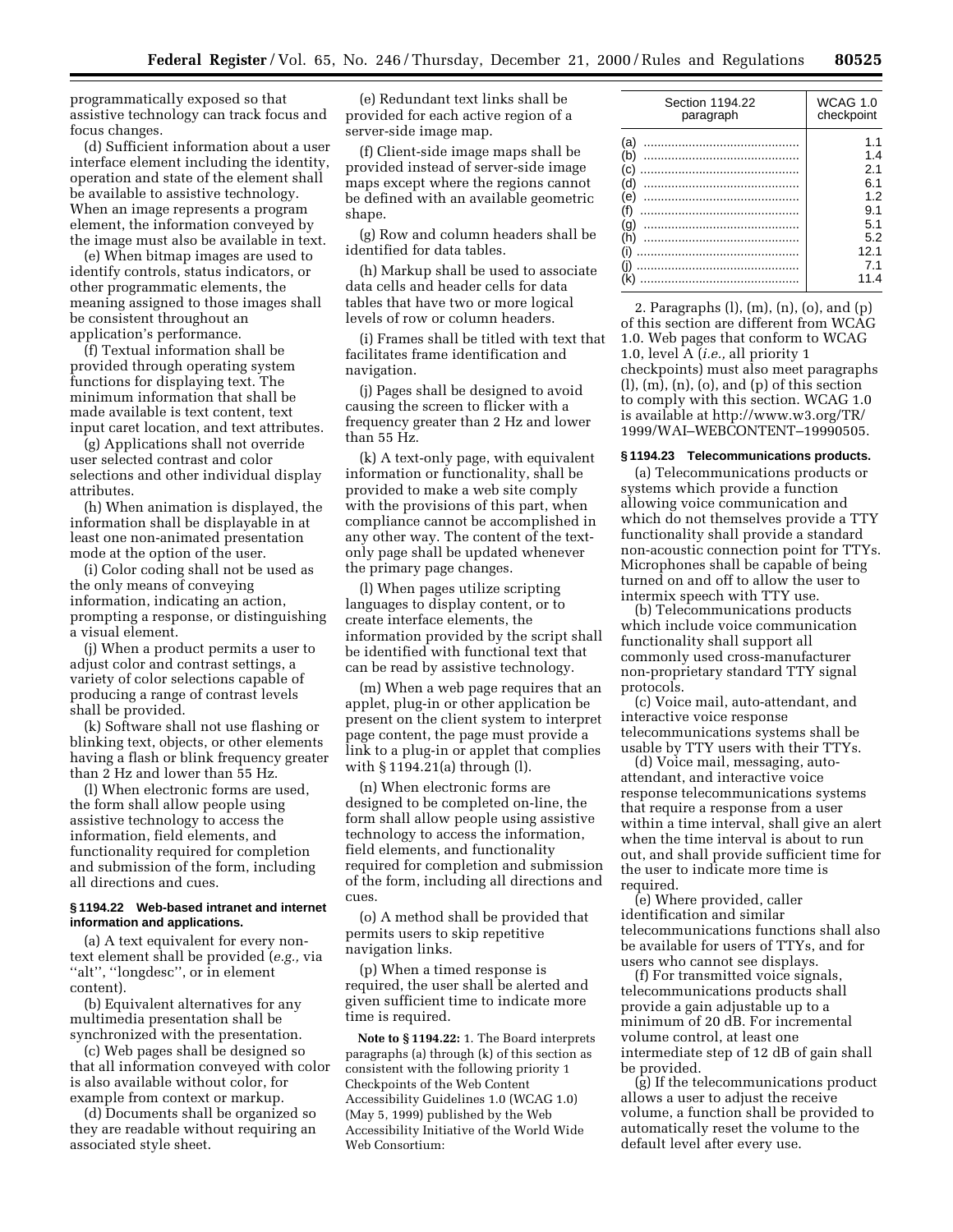(h) Where a telecommunications product delivers output by an audio transducer which is normally held up to the ear, a means for effective magnetic wireless coupling to hearing technologies shall be provided.

(i) Interference to hearing technologies (including hearing aids, cochlear implants, and assistive listening devices) shall be reduced to the lowest possible level that allows a user of hearing technologies to utilize the telecommunications product.

(j) Products that transmit or conduct information or communication, shall pass through cross-manufacturer, nonproprietary, industry-standard codes, translation protocols, formats or other information necessary to provide the information or communication in a usable format. Technologies which use encoding, signal compression, format transformation, or similar techniques shall not remove information needed for access or shall restore it upon delivery.

(k) Products which have mechanically operated controls or keys, shall comply with the following:

(1) Controls and keys shall be tactilely discernible without activating the controls or keys.

(2) Controls and keys shall be operable with one hand and shall not require tight grasping, pinching, or twisting of the wrist. The force required to activate controls and keys shall be 5 lbs. (22.2 N) maximum.

(3) If key repeat is supported, the delay before repeat shall be adjustable to at least 2 seconds. Key repeat rate shall be adjustable to 2 seconds per character.

(4) The status of all locking or toggle controls or keys shall be visually discernible, and discernible either through touch or sound.

#### **§ 1194.24 Video and multimedia products.**

(a) All analog television displays 13 inches and larger, and computer equipment that includes analog television receiver or display circuitry, shall be equipped with caption decoder circuitry which appropriately receives, decodes, and displays closed captions from broadcast, cable, videotape, and DVD signals. As soon as practicable, but not later than July 1, 2002, widescreen digital television (DTV) displays measuring at least 7.8 inches vertically, DTV sets with conventional displays measuring at least 13 inches vertically, and stand-alone DTV tuners, whether or not they are marketed with display screens, and computer equipment that includes DTV receiver or display circuitry, shall be equipped with caption decoder circuitry which appropriately receives, decodes, and

displays closed captions from broadcast, cable, videotape, and DVD signals.

(b) Television tuners, including tuner cards for use in computers, shall be equipped with secondary audio program playback circuitry.

(c) All training and informational video and multimedia productions which support the agency's mission, regardless of format, that contain speech or other audio information necessary for the comprehension of the content, shall be open or closed captioned.

(d) All training and informational video and multimedia productions which support the agency's mission, regardless of format, that contain visual information necessary for the comprehension of the content, shall be audio described.

(e) Display or presentation of alternate text presentation or audio descriptions shall be user-selectable unless permanent.

#### **§ 1194.25 Self contained, closed products.**

(a) Self contained products shall be usable by people with disabilities without requiring an end-user to attach assistive technology to the product. Personal headsets for private listening are not assistive technology.

(b) When a timed response is required, the user shall be alerted and given sufficient time to indicate more time is required.

(c) Where a product utilizes touchscreens or contact-sensitive controls, an input method shall be provided that complies with § 1194.23 (k) (1) through (4).

(d) When biometric forms of user identification or control are used, an alternative form of identification or activation, which does not require the user to possess particular biological characteristics, shall also be provided.

(e) When products provide auditory output, the audio signal shall be provided at a standard signal level through an industry standard connector that will allow for private listening. The product must provide the ability to interrupt, pause, and restart the audio at anytime.

(f) When products deliver voice output in a public area, incremental volume control shall be provided with output amplification up to a level of at least 65 dB. Where the ambient noise level of the environment is above 45 dB, a volume gain of at least 20 dB above the ambient level shall be user selectable. A function shall be provided to automatically reset the volume to the default level after every use.

(g) Color coding shall not be used as the only means of conveying information, indicating an action,

prompting a response, or distinguishing a visual element.

(h) When a product permits a user to adjust color and contrast settings, a range of color selections capable of producing a variety of contrast levels shall be provided.

(i) Products shall be designed to avoid causing the screen to flicker with a frequency greater than 2 Hz and lower than 55 Hz.

(j) Products which are freestanding, non-portable, and intended to be used in one location and which have operable controls shall comply with the following:

(1) The position of any operable control shall be determined with respect to a vertical plane, which is 48 inches in length, centered on the operable control, and at the maximum protrusion of the product within the 48 inch length (see Figure 1 of this part).

(2) Where any operable control is 10 inches or less behind the reference plane, the height shall be 54 inches maximum and 15 inches minimum above the floor.

(3) Where any operable control is more than 10 inches and not more than 24 inches behind the reference plane, the height shall be 46 inches maximum and 15 inches minimum above the floor.

(4) Operable controls shall not be more than 24 inches behind the reference plane (see Figure 2 of this part).

#### **§ 1194.26 Desktop and portable computers.**

(a) All mechanically operated controls and keys shall comply with

§ 1194.23(k)(1) through (4). (b) If a product utilizes touchscreens or touch-operated controls, an input method shall be provided that complies with § 1194.23 (k) (1) through (4).

(c) When biometric forms of user identification or control are used, an alternative form of identification or activation, which does not require the user to possess particular biological characteristics, shall also be provided.

(d) Where provided, at least one of each type of expansion slots, ports and connectors shall comply with publicly available industry standards.

#### **Subpart C—Functional Performance Criteria**

#### **§ 1194.31 Functional performance criteria.**

(a) At least one mode of operation and information retrieval that does not require user vision shall be provided, or support for assistive technology used by people who are blind or visually impaired shall be provided.

(b) At least one mode of operation and information retrieval that does not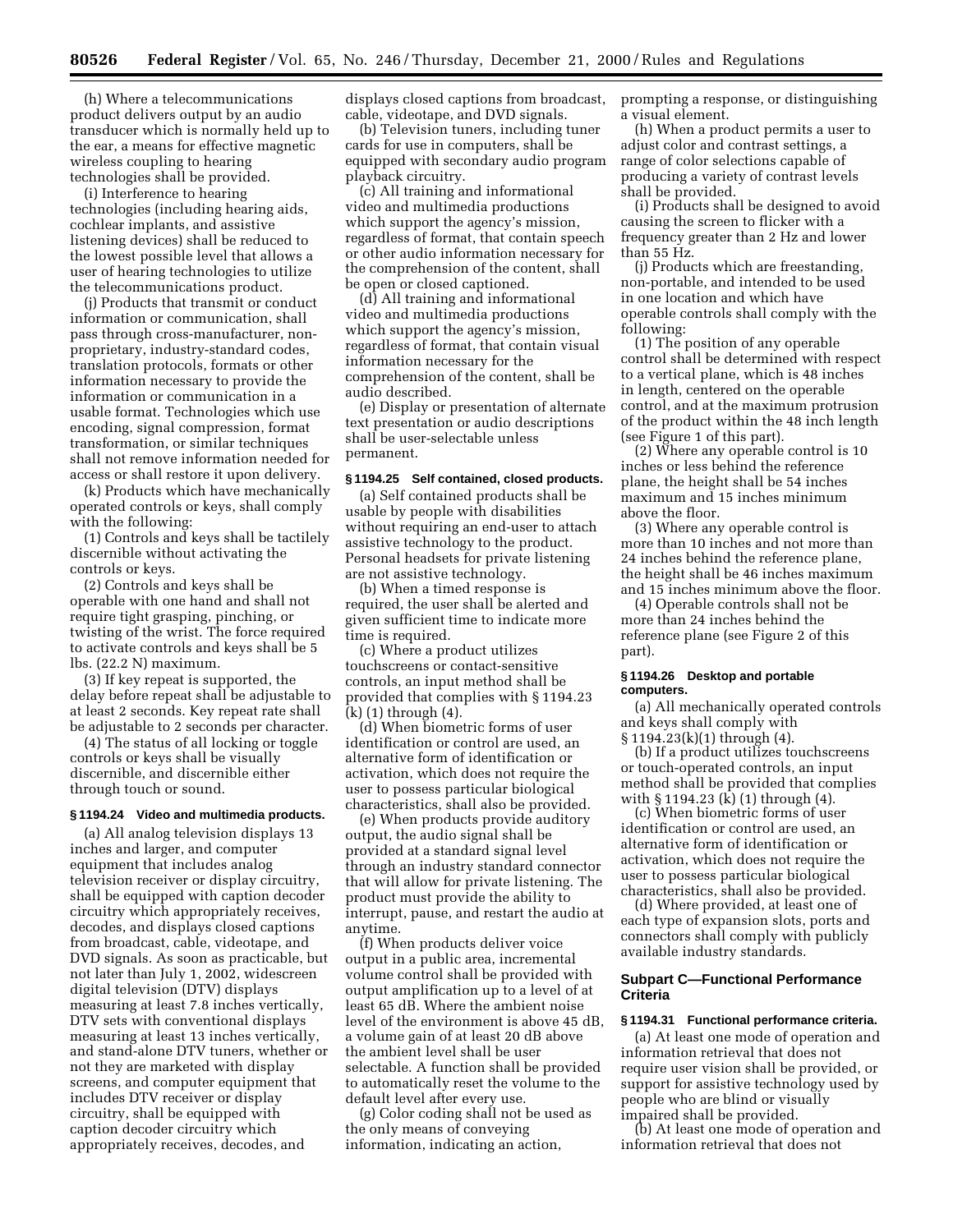require visual acuity greater than 20/70 shall be provided in audio and enlarged print output working together or independently, or support for assistive technology used by people who are visually impaired shall be provided.

(c) At least one mode of operation and information retrieval that does not require user hearing shall be provided, or support for assistive technology used by people who are deaf or hard of hearing shall be provided.

(d) Where audio information is important for the use of a product, at least one mode of operation and information retrieval shall be provided in an enhanced auditory fashion, or support for assistive hearing devices shall be provided.

(e) At least one mode of operation and information retrieval that does not require user speech shall be provided, or support for assistive technology used by people with disabilities shall be provided.

(f) At least one mode of operation and information retrieval that does not require fine motor control or simultaneous actions and that is operable with limited reach and strength shall be provided.

#### **Subpart D—Information, Documentation, and Support**

#### **§ 1194.41 Information, documentation, and support.**

(a) Product support documentation provided to end-users shall be made

available in alternate formats upon request, at no additional charge.

(b) End-users shall have access to a description of the accessibility and compatibility features of products in alternate formats or alternate methods upon request, at no additional charge.

(c) Support services for products shall accommodate the communication needs of end-users with disabilities.

#### **Figures to Part 1194**

**BILLING CODE 8150–01–P**